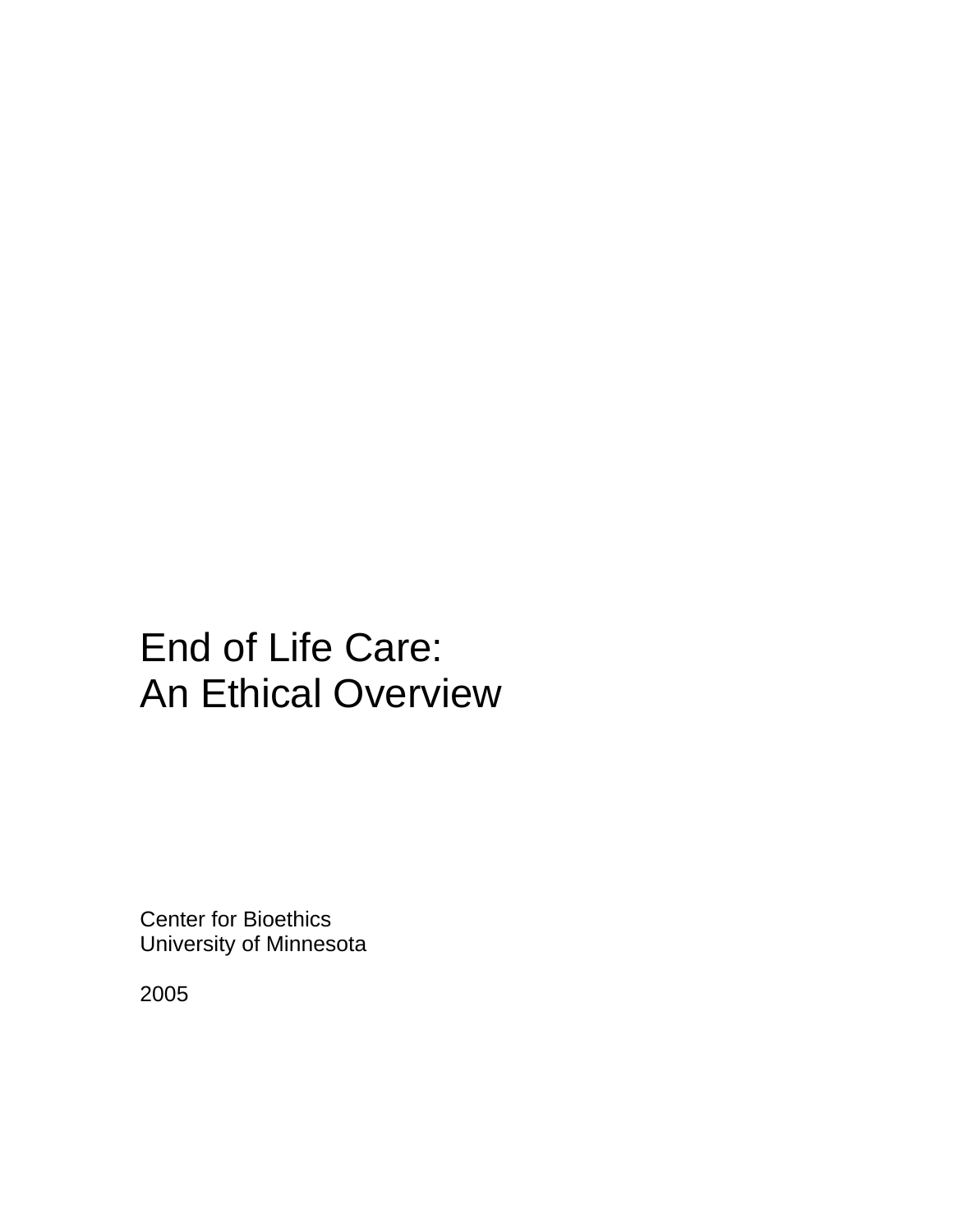## *Introduction*

As medical knowledge and technology increase, so do options for healthcare. When decisions arise concerning the treatment of dying patients, these options present complex ethical dilemmas. Many are faced with decisions about the best treatment to ease a patient's final suffering. Perhaps a decision will need to be made about whether to allow a patient's life to end by terminating treatment altogether. These decisions—regarding their own care or the care of a dying loved one—confront people from all walks of life.

 Beginning with a definition of death in modern society and continuing all the way through post-death issues, *End of Life Care: An Ethical Overview* presents significant ethical issues related to death and dying. We focus on ethical considerations of subjects that include the benefits and drawbacks of various types of modern treatment, ending life through physician assistance or termination of treatment, options for preserving the individual autonomy of the patient, the special situation of terminally ill children, and conducting medical research. Each section includes key terminology sufficient to form a basic understanding of the issue and ethical arguments on both sides of the question. A list of further resources, as well as references throughout the paper, provide quick and easy access to further information on topics of particular interest.

 With advances in modern medicine, people are living longer, and the number of elderly persons is increasing. As a result, the ethical issues surrounding end of life care continue to gain importance to all members of society. *End of Life Care: An Ethical Overview* offers a broad introduction to a number of these issues. Both basic and comprehensive, this overview will provide a starting place for those wishing to explore the complex subject of death and dying for any of a multitude of reasons.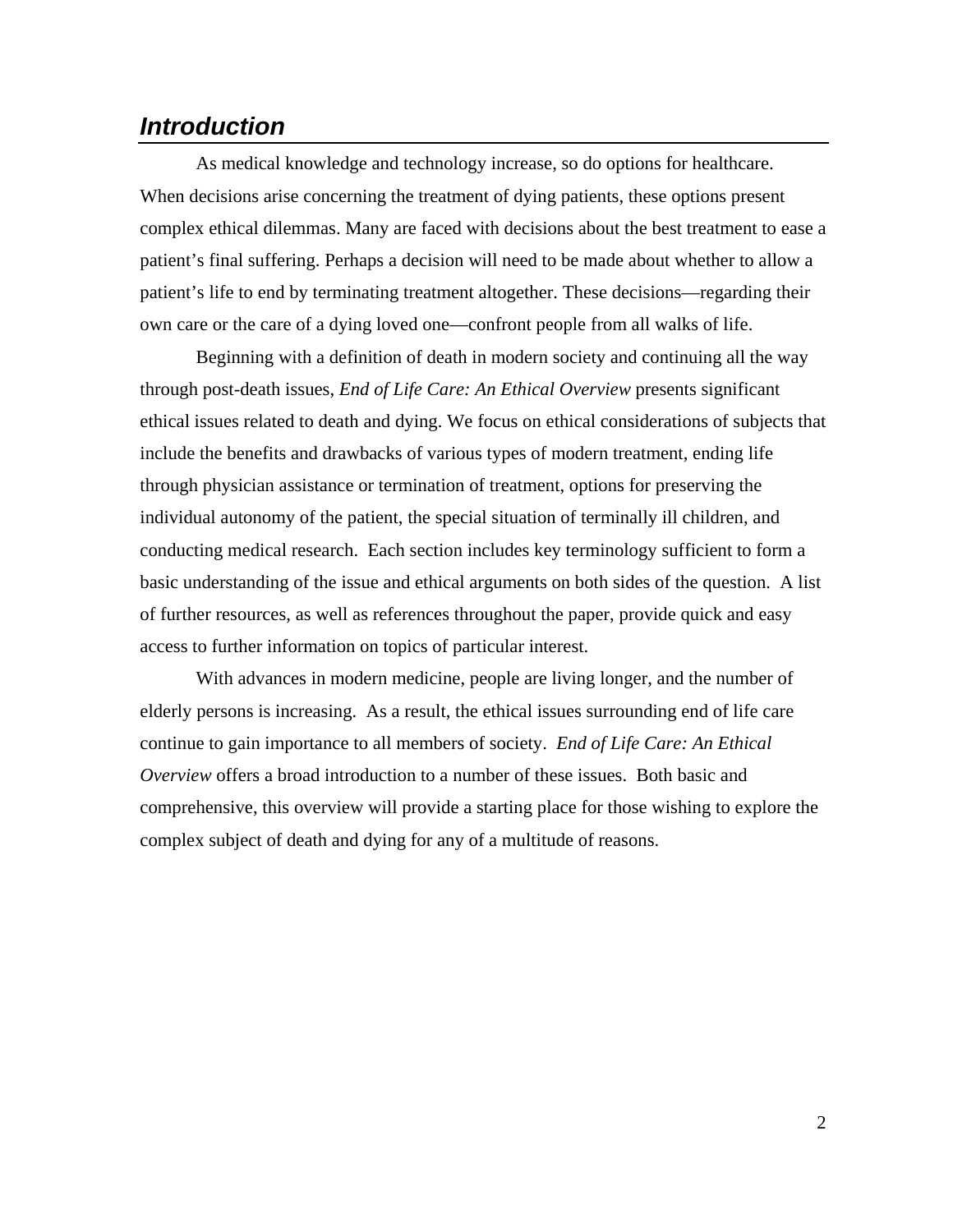# **CONTENTS**

| <b>Introduction</b>                                            |                                                                                                                                                                                                                                                                                                                                                                           | $\mathbf{2}$                                            |
|----------------------------------------------------------------|---------------------------------------------------------------------------------------------------------------------------------------------------------------------------------------------------------------------------------------------------------------------------------------------------------------------------------------------------------------------------|---------------------------------------------------------|
| Part I                                                         | <b>What is Death?</b><br><b>Causes of Death</b><br>Defining the End of Life and Declaring Death<br>Non-Heart Beating Organ Donation<br>A Good Death<br><b>Further Resources</b>                                                                                                                                                                                           | 4<br>5<br>$\overline{7}$<br>10<br>12 <sup>2</sup><br>13 |
| <b>Part II</b>                                                 | <b>Common Approaches to End of Life Care</b><br><b>Hospice Care</b><br><b>Palliative Care</b><br><b>Further Resources</b>                                                                                                                                                                                                                                                 | 14<br>15<br>16<br>19                                    |
|                                                                | Part III Ethical Challenges in End of Life Care<br>Access to Care<br>Prognosis<br>Pain Management<br>Withholding and Withdrawing Medical Treatment<br>(Resuscitation, Ventilation, Nutrition and Hydration,<br>Kidney Dialysis and Antibiotic Treatments)<br><b>Medical Futility</b><br><b>Terminal Sedation</b><br><b>Advance Directives</b><br><b>Further Resources</b> | 20<br>21<br>23<br>24<br>25<br>31<br>33<br>34<br>37      |
|                                                                | Part IV End of Life Issues: Special Topics<br>Euthanasia and Physician Assisted Suicide<br><b>Communication: Patients and Healthcare Professionals</b><br>Children at the End of Life<br><b>Research with Dying Patients</b><br><b>Ethical Issues After Death of Patient</b><br>Homelessness at the End of Life<br><b>Further Resources</b>                               | 38<br>39<br>45<br>46<br>49<br>50<br>52<br>53            |
| <b>Glossary</b><br><b>Further Reading</b><br><b>References</b> |                                                                                                                                                                                                                                                                                                                                                                           | 54<br>57<br>65                                          |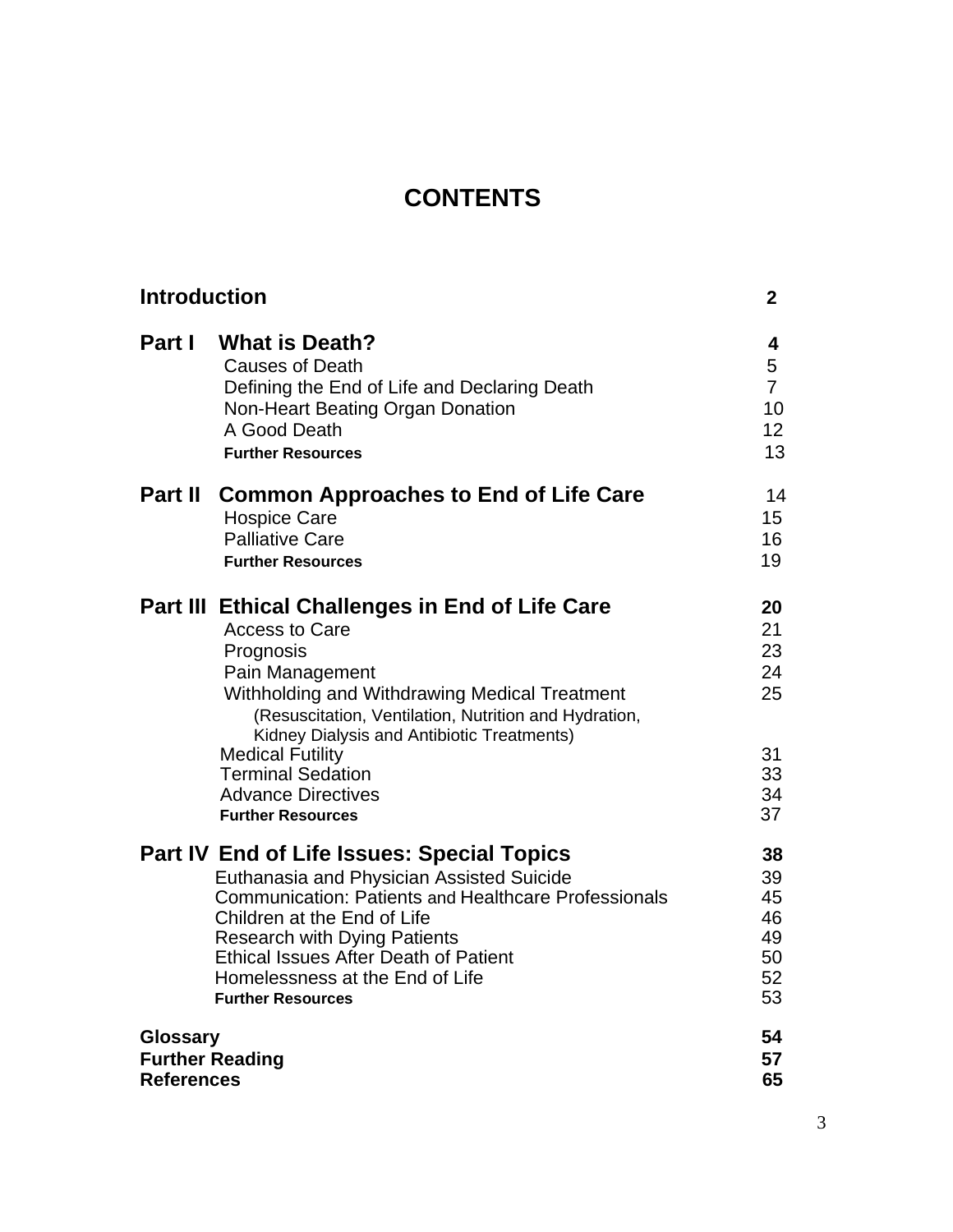**Part I** 

**What is Death?**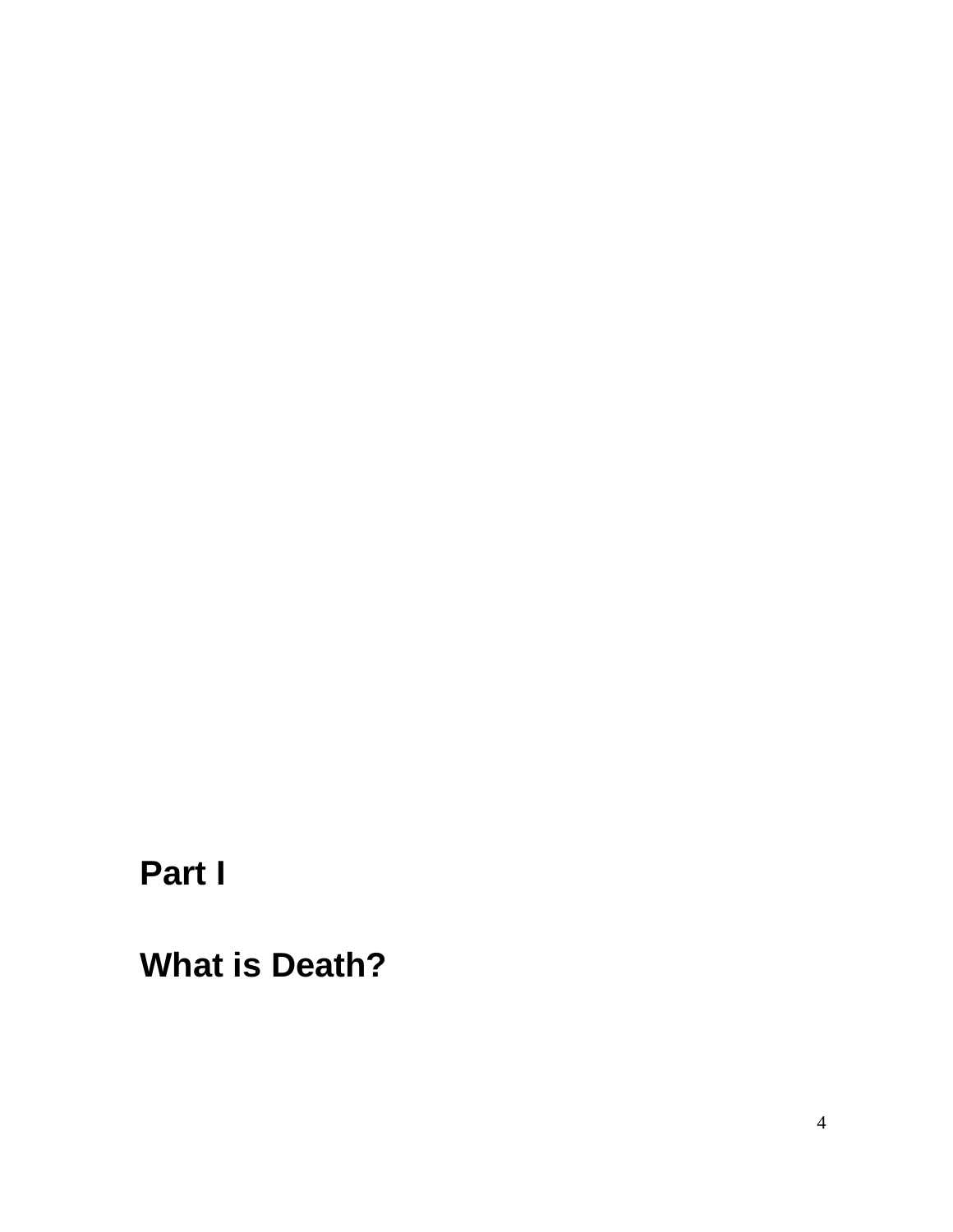# **Causes of Death**

Death often comes with advanced age or serious illness. More than half of all deaths in the United States can be attributed to heart disease and cancer.<sup>1</sup> Death is more likely to be violent or sudden in younger people. Causes of death for younger people include:<sup>2</sup>

- **Accidents**  primarily motor vehicle crashes are the leading cause of death for people under age 45.
- **Homicide** is the second most common cause of death for ages 15- 24 and the sixth leading cause for those 25-44.
- **Suicide** is the 3<sup>rd</sup> leading cause of death for 15-24 year olds and  $4<sup>th</sup>$  for people ages 25-44.
- **Cancer and heart disease** rank 4<sup>th</sup> and  $5<sup>th</sup>$  respectively as common causes of death in young people 15- 24 years old. They rank  $2<sup>nd</sup>$  and  $3<sup>rd</sup>$ in the 25-44 age group.
- **HIV/AIDS** is the  $5<sup>th</sup>$  leading cause of death in people aged 25-44 and the  $7<sup>th</sup>$  in people ages 15-24.

#### **WHO DIES?**

**In 2002,** *2.45 million*  **Americans died.** 

**74% of deaths (***1.8 million***) occurred in individuals who were over 65 years old.** 

**51% of deaths (***1.25 million***) were caused by either heart disease or cancer.**

Kochanek, et al. 2002 National Vital Statistics Report, 11 Feb 2004. 52(13). Available on-line at:: ww.cdc.gov/nchs/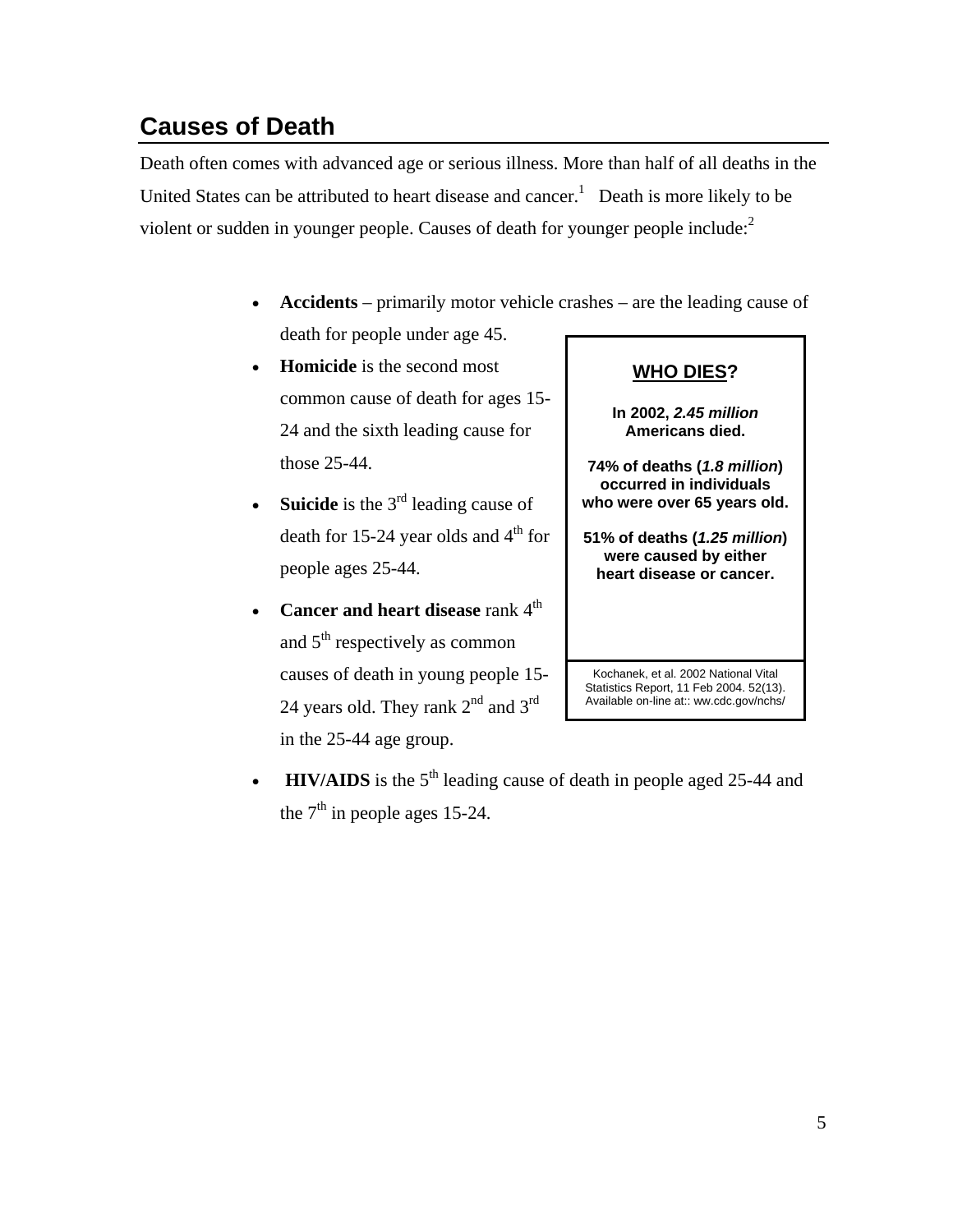Globally, more than 6 million people die every year. The following were the worldwide leading causes of death in 1998:<sup>3</sup>

| 1) Heart disease                     | 6) Diarrhea                                              |
|--------------------------------------|----------------------------------------------------------|
| 2) Stroke and blood vessel blockages | 7) Premature births, stillbirths, and<br>neonatal deaths |
| 3) Lower respiratory infections      | 8) Tuberculosis                                          |
| 4) HIV / AIDS                        | 9) Lung cancer                                           |
| 5) Chronic, obstructive lung disease | 10) Motor vehicle crashes                                |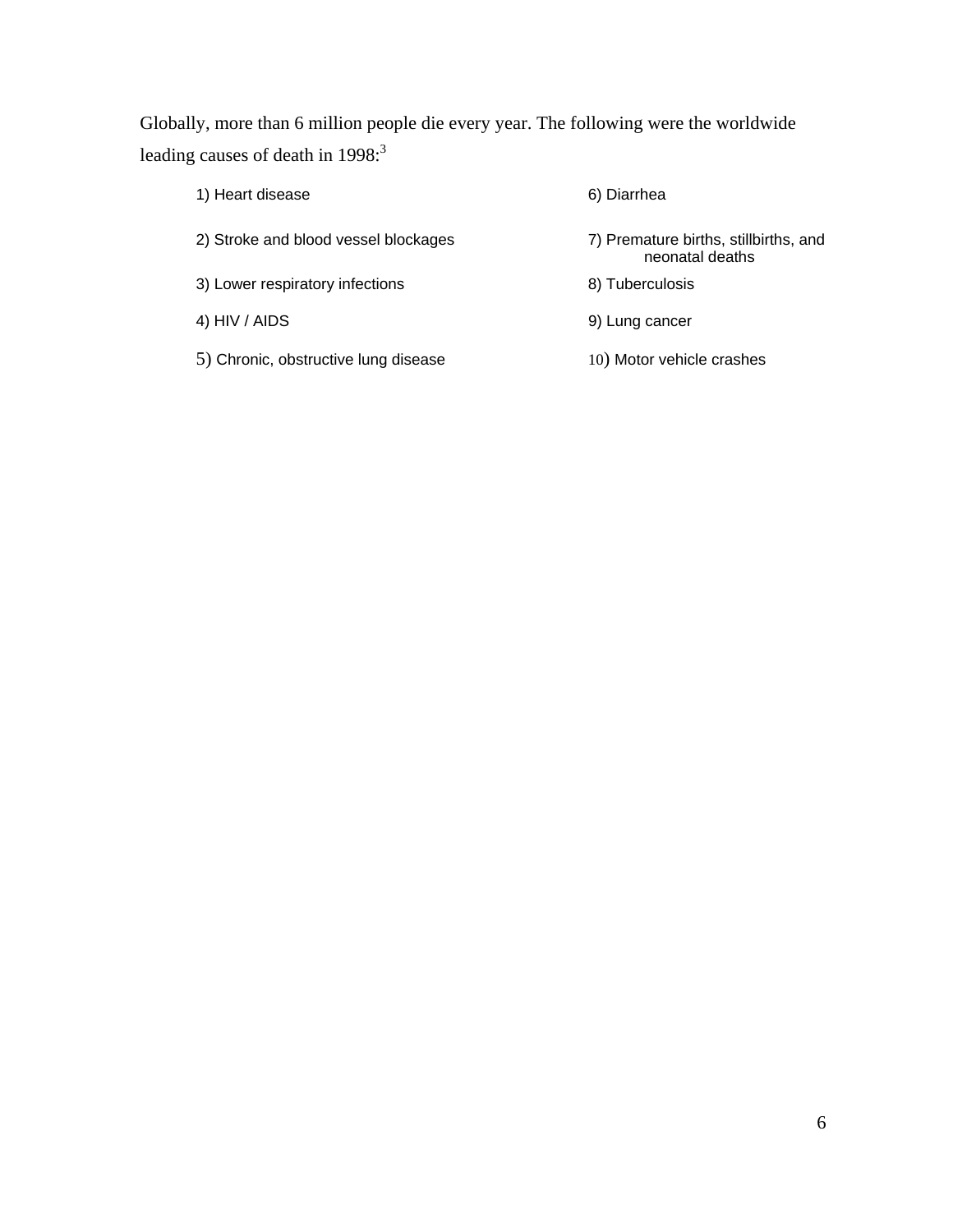# **Defining the End of Life and Declaring Death**

Death is the point at which our vital physical functions cease. In past eras, human death was much easier to define than it is now. When our heart or lungs stopped working, we died. Sometimes our brain stopped before our heart and lungs did, sometimes after. But the cessation of these vital organs occurred close together in time.

With advances in life support, the line between who is alive and who is dead has become

blurred.<sup>4</sup> At accident scenes and in hospital rooms, cardiopulmonary resuscitation (CPR) treatments and technologies can re-start and maintain heart and lung functions. Life support technologies introduced in the  $20<sup>th</sup>$  century have produced a new kind of patient, one whose brain does not function, but whose heart and lungs continue to work.

Thus, we need to define death in order to be able to declare a person physically and legally dead. The **Uniform Determination of Death Act (UDDA)**, written by the President's Commission on Bioethics in 1981, confronts the complexities concerning the declaration of death. The President's Commission determined that a uniform death policy would help eliminate confusion and also address problems associated with removing life support and organ donation.

## Cancer Research UK website www.cancerhelp.org.uk. Accessed 11/4/03. **How Does the Brain Work? The human brain has two main divisions: 1. Cerebrum and Cerebellum The cerebrum and cerebellum are the parts of the brain that think, move muscles, feel emotions and house human consciousness. 2. Brain Stem The brain stem controls vital functions, including breathing, swallowing and heartbeat. Since the cerebrum and cerebellum are separate from the brain stem, it is possible for a person to lack consciousness, but still live with a functioning brain stem and medical assistance.**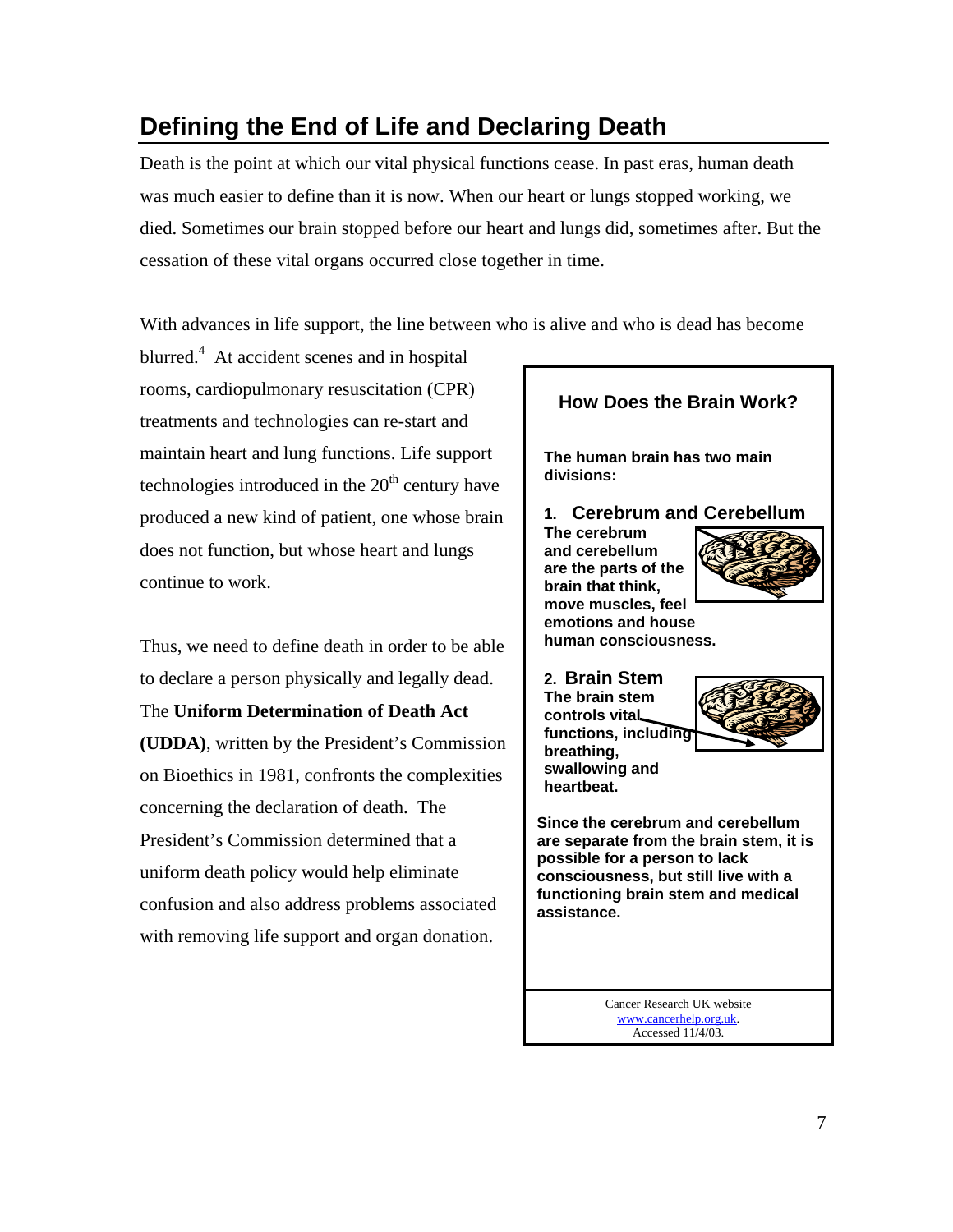The UDDA wording specifically states:<sup>5</sup>

"An individual who has sustained either (1) irreversible cessation of circulatory and respiratory functions, or (2) irreversible cessation of all the functions of the entire brain, including the brain stem, is dead."

## **In other words, the UDDA states that a person can be declared dead when** *either* **the heart and lungs** *or* **the brain and brain stem stop functioning permanently.**

The phrase "brain death" means that a person's brain is not working and can never work again. The brain needs blood that carries oxygen to continue functioning. When blood stops flowing to the brain, oxygen can't reach the brain cells. Without oxygen, the brain cells become damaged and cannot be repaired.

Doctors can determine brain death, or declare a person brain dead, by examining the following: $6$ 

**Electrical activity**– If no electrical activity is present in the brain, a person is declared brain dead. Electrical activity is determined by using an electroencephalogram (EEG).

**Blood flow** – Blood flow tests determine blood flow to the brain.

**Clinical brain function** – Involuntary reflexes include breathing and the pupil of the eye constricting in response to a bright light.

According to the National Conference of Commissioners on Uniform State Laws website, more than 40 states have adopted the UDDA either exactly as written or with "substantially similar" wording.<sup>7</sup> However, controversy continues to surround this serious issue, as outlined in the table on the following page:  $8.9$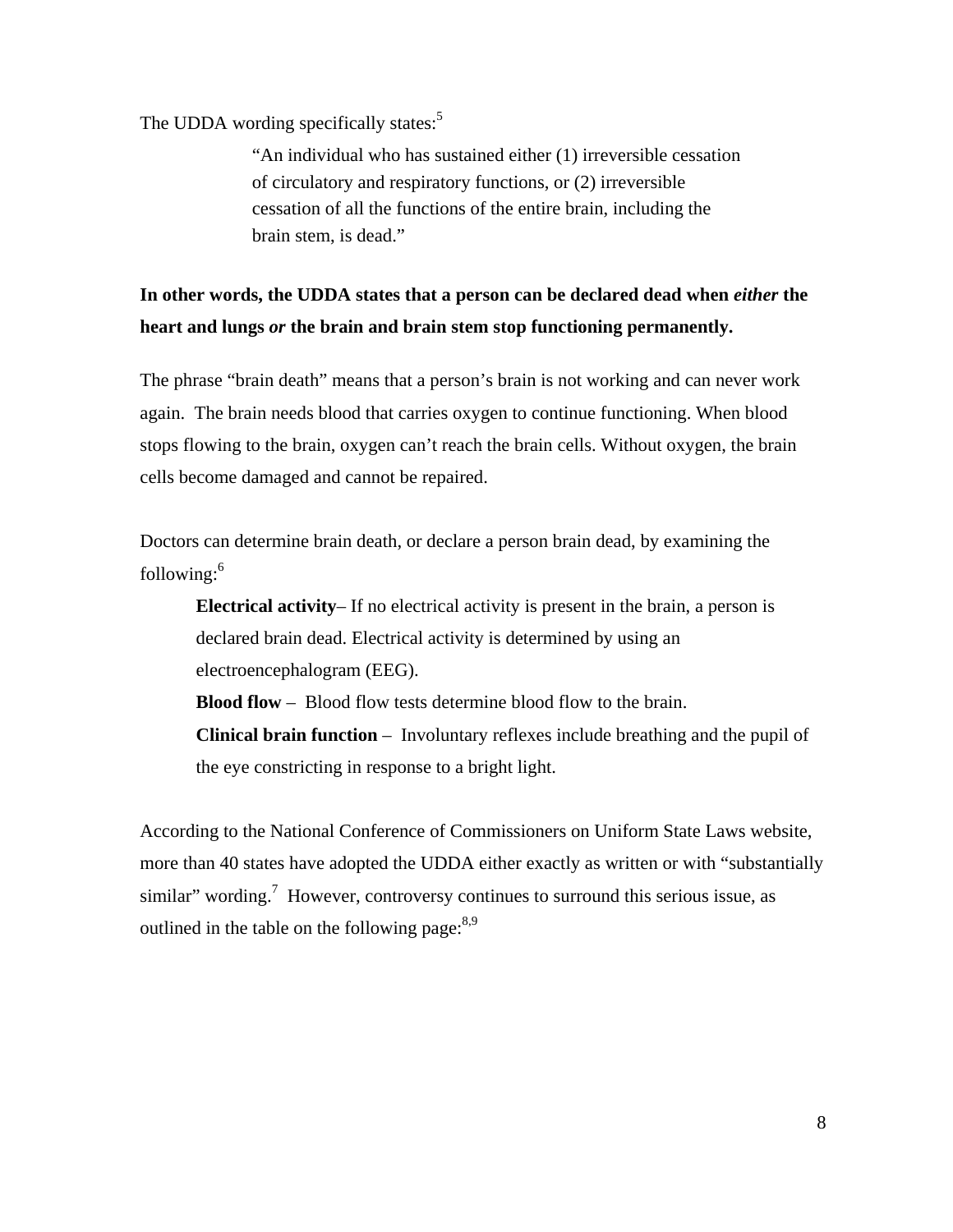## **ARGUMENTS ABOUT THE UNIFORM DETERMINATION OF DEATH ACT**

| <b>FOR</b>                                                                                                                             | <b>AGAINST</b>                                                                                                                                                                                                                                                                                                                                                           |
|----------------------------------------------------------------------------------------------------------------------------------------|--------------------------------------------------------------------------------------------------------------------------------------------------------------------------------------------------------------------------------------------------------------------------------------------------------------------------------------------------------------------------|
| Allows for consistent criteria for determining<br>death across state lines.                                                            | Intention is to increase the number of organs for<br>transplant.                                                                                                                                                                                                                                                                                                         |
| Helps reduce confusion and unnecessary delay<br>for prompt retrieval of donated organs.                                                | May lead to misdiagnosis of brain death.                                                                                                                                                                                                                                                                                                                                 |
| Allows for accurate time of death declarations.                                                                                        | Brain death should be used over and above<br>cessation of heart and lung function.                                                                                                                                                                                                                                                                                       |
| Focuses on the human organism as a whole,<br>and recognizes the brain's role in the functioning<br>of the body as a complete organism. | Irreversible loss of vital organ functioning (heart,<br>lungs, brain) depends upon whether or not a<br>person can be revived. Revival depends upon<br>the availability of CPR treatments and<br>technologies, which can vary from location to<br>location, and the decision made by those<br>present about whether to use them.<br>The loss of brain stem function is an |
|                                                                                                                                        | unnecessary requirement for brain death. A<br>person dies when there is a loss of personhood,<br>which comes from the functioning of the higher<br>brain-the cerebrum and cerebellum-and not<br>the brain stem.                                                                                                                                                          |

Determination of death can be further complicated by the process of organ donation. For more information, see the next section on Non-Heart-Beating Organ Donation.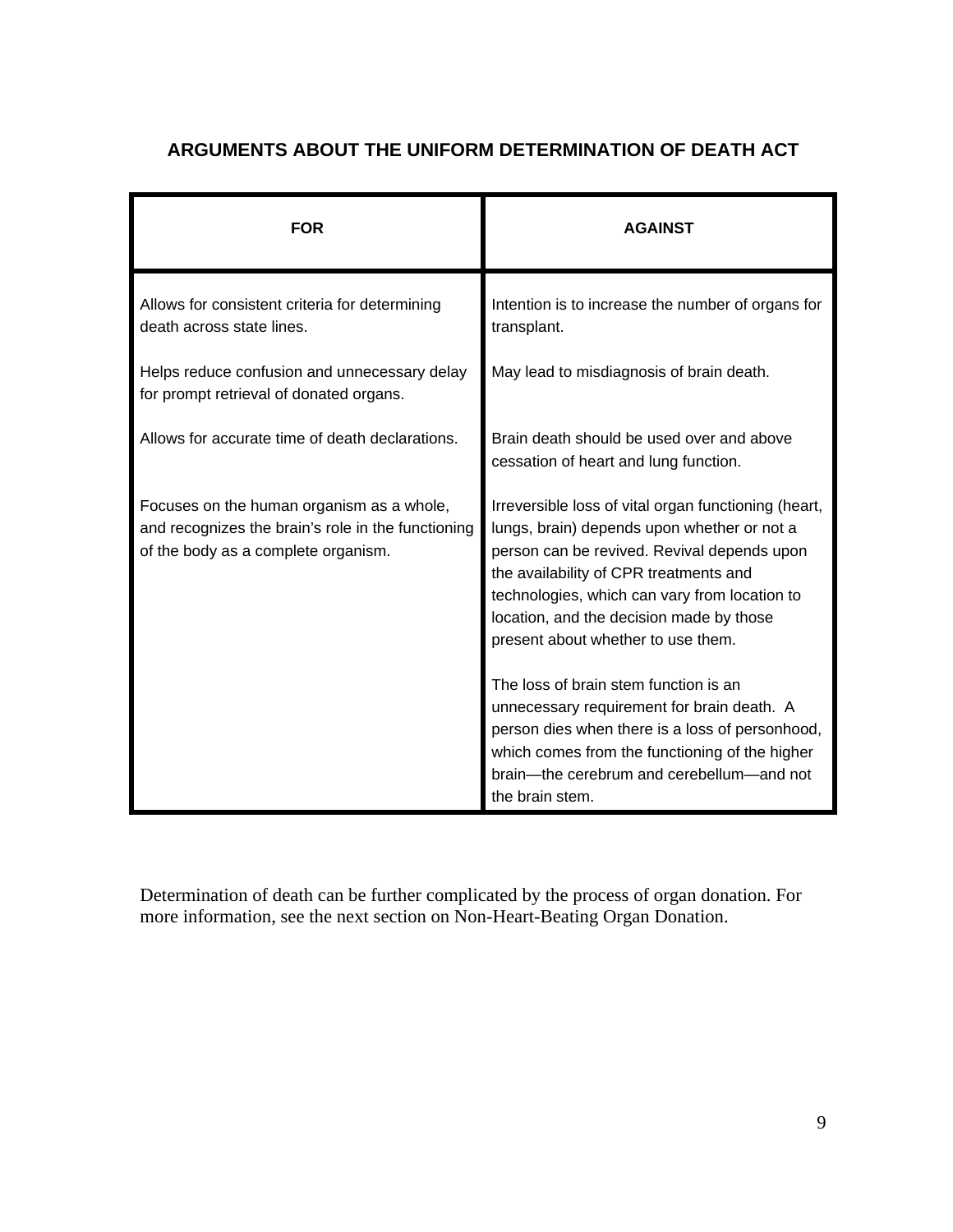## **Non-Heart-Beating Organ Donation**

The number of patients on the waiting list for organ donation far exceeds the number of available donors. For example, in early September 2004, 86,000 people were on the waiting list for a transplant, while only 13,000 transplant operations had been performed since January of that same year.  $10$ 

To increase the number of organs available for transplant, organs can be taken from nonheart-beating donors (NHBD), hospital policy permitting. However, the procedure is controversial.

In a typical scenario, life support is withdrawn from a patient who has unrecoverable brain damage but does not meet the criteria for brain death. Then, when circulation and respiration cease, organs are retrieved for transplant. (If the patient resumes breathing, he or she is no longer a potential donor.) Staff must wait 2-5 minutes—depending on hospital

policy—after the heart stops beating, before attempting organ retrieval. The time limit raises questions because patients in cardiac arrest have been resuscitated successfully after 5 minutes. $11$ 

However, the organs in the body deteriorate very quickly without good blood flow and rapidly become useless for donation unless retrieved quickly.

Thus, honoring the dignity and sacredness of the patient's

end of life, usually done without haste, may seem to be compromised by the attempt to save the life of another through organ donation, which requires fast organ retrieval after circulation ceases.

The U. S. Uniform Determination of Death Act of 1983 (UDDA) says that death may be declared when a person sustains "either (1) irreversible cessation of circulatory and respiratory function, or  $(2)$ irreversible cessation of all functions of the entire brain, including the brain stem."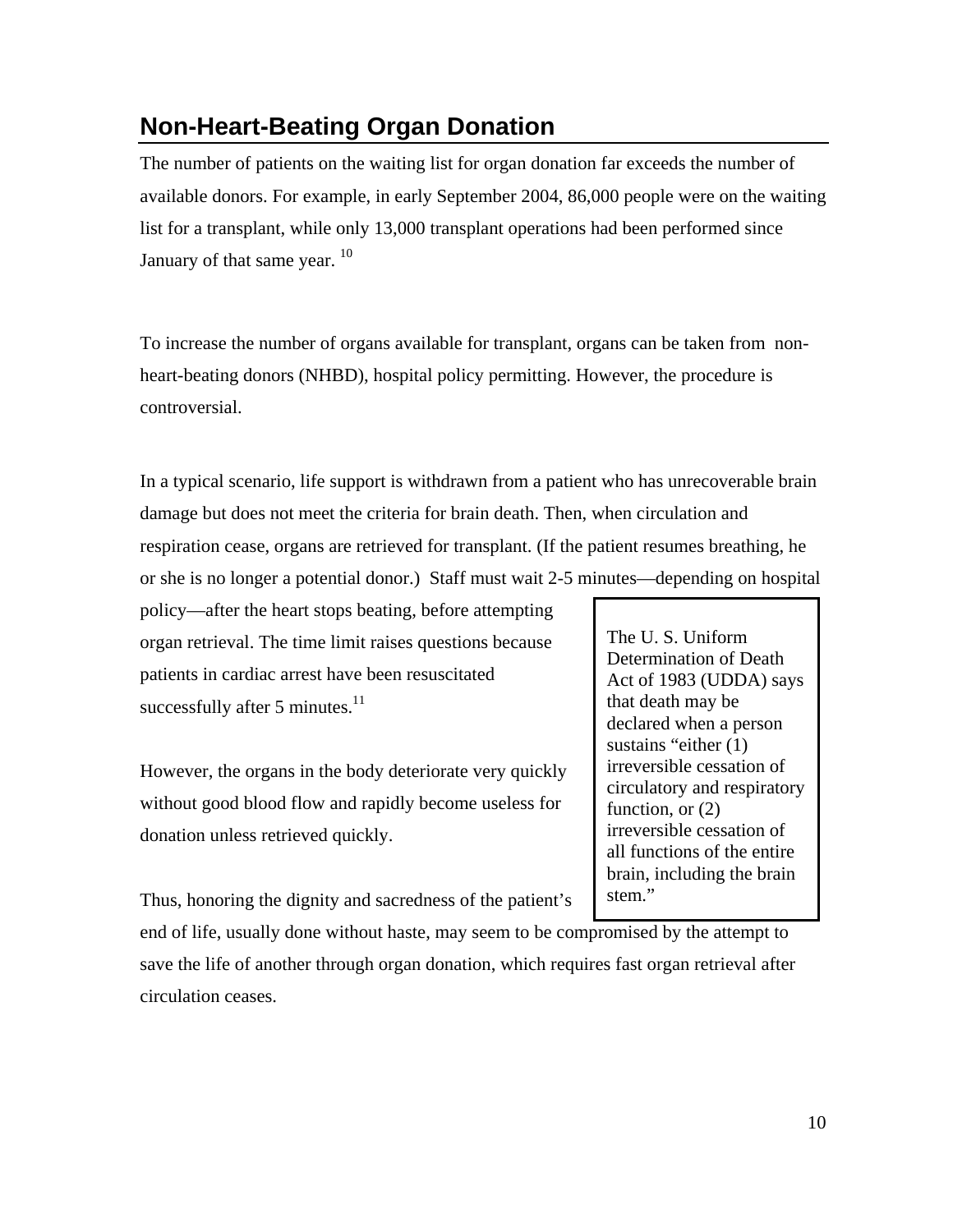According to the Institute of Medicine (IOM), non-heart-beating donation "has the potential to contribute substantially to the supply of organs and tissues for transplantation." The IOM recommends that: "All organ procurement organizations (OPOs) should explore the option of non-heart-beating organ transplantation, in cooperation with local hospitals, health care professionals and communities."<sup>12</sup>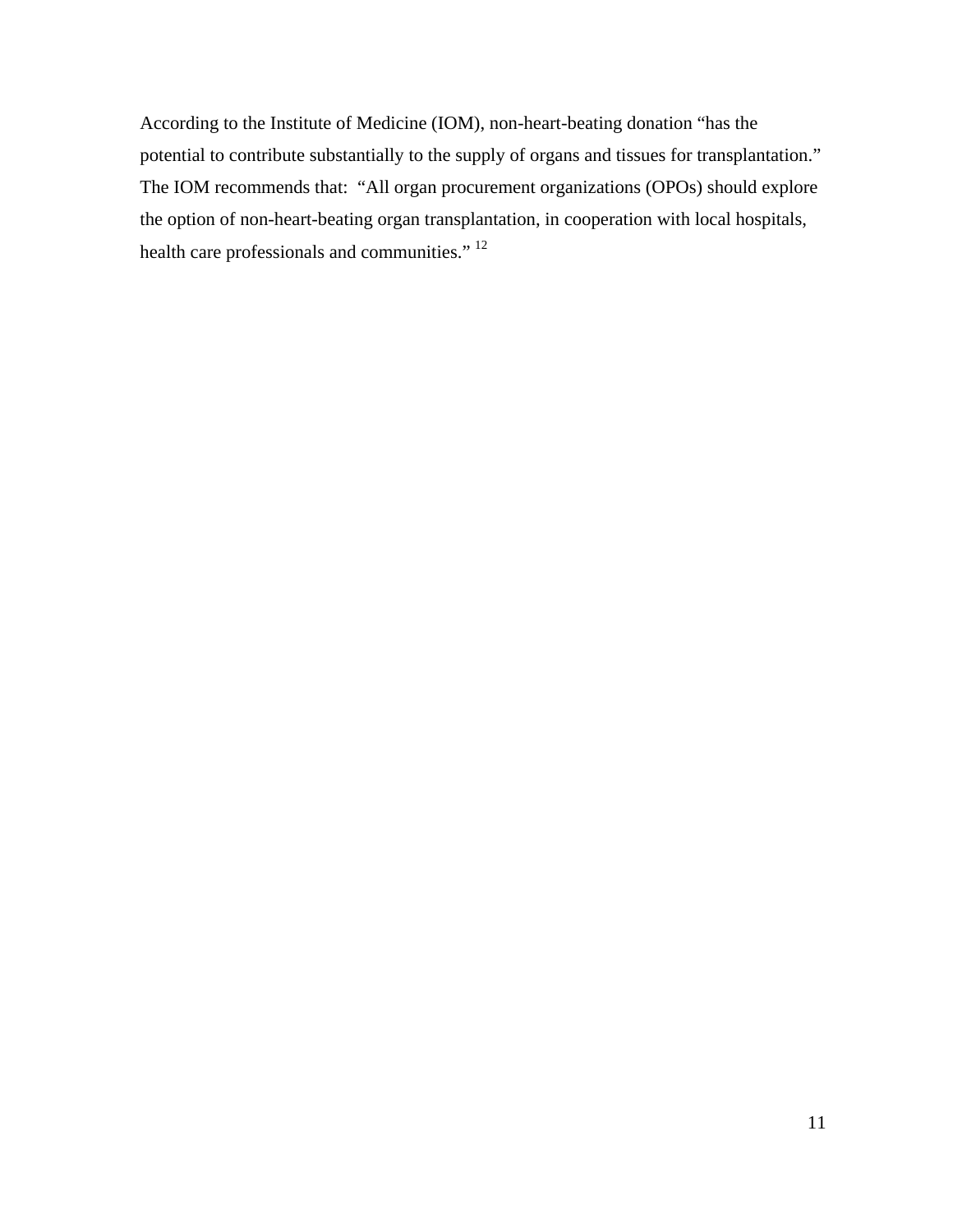# **A Good Death**

Improving the end of life and advocating for a "good death" has become the mission of many dedicated individuals and organizations, and is also a frequent subject of research and focus for policy improvements.<sup>13</sup>

*"…too many Americans die unnecessarily bad deaths—deaths with inadequate palliative support, inadequate compassion, and inadequate human presence and witness. Deaths preceded by a dying marked by fear, anxiety, loneliness, and isolation. Deaths that efface dignity and deny individual self-control and choice."*  (Jennings B, Rundes T, D'Onofrio C, et al. Access to Hospice Care: Expanding Boundaries,Overcoming Barriers. The Hastings Center Report, 2003;33 (2):S3-4).

Advocates working to improve care for dying patients try to determine what elements are necessary for a "good death" to take place. Publications on the subject include books and peer-reviewed journal articles that survey patients, health care professionals, and family caregivers. Common elements of a good death have been identified as the following:<sup>14,15,16</sup>

- Adequate pain and symptom management.
- Avoiding a prolonged dying process.
- Clear communication about decisions by patient, family and physician.
- Adequate preparation for death, for both patient and loved ones.
- Feeling a sense of control.
- Finding a spiritual or emotional sense of completion.
- Affirming the patient as a unique and worthy person.
- Strengthening relationships with loved ones.
- Not being alone.

For further information on end of life advocacy and good death, see the list of text and online resources at the end of Part I.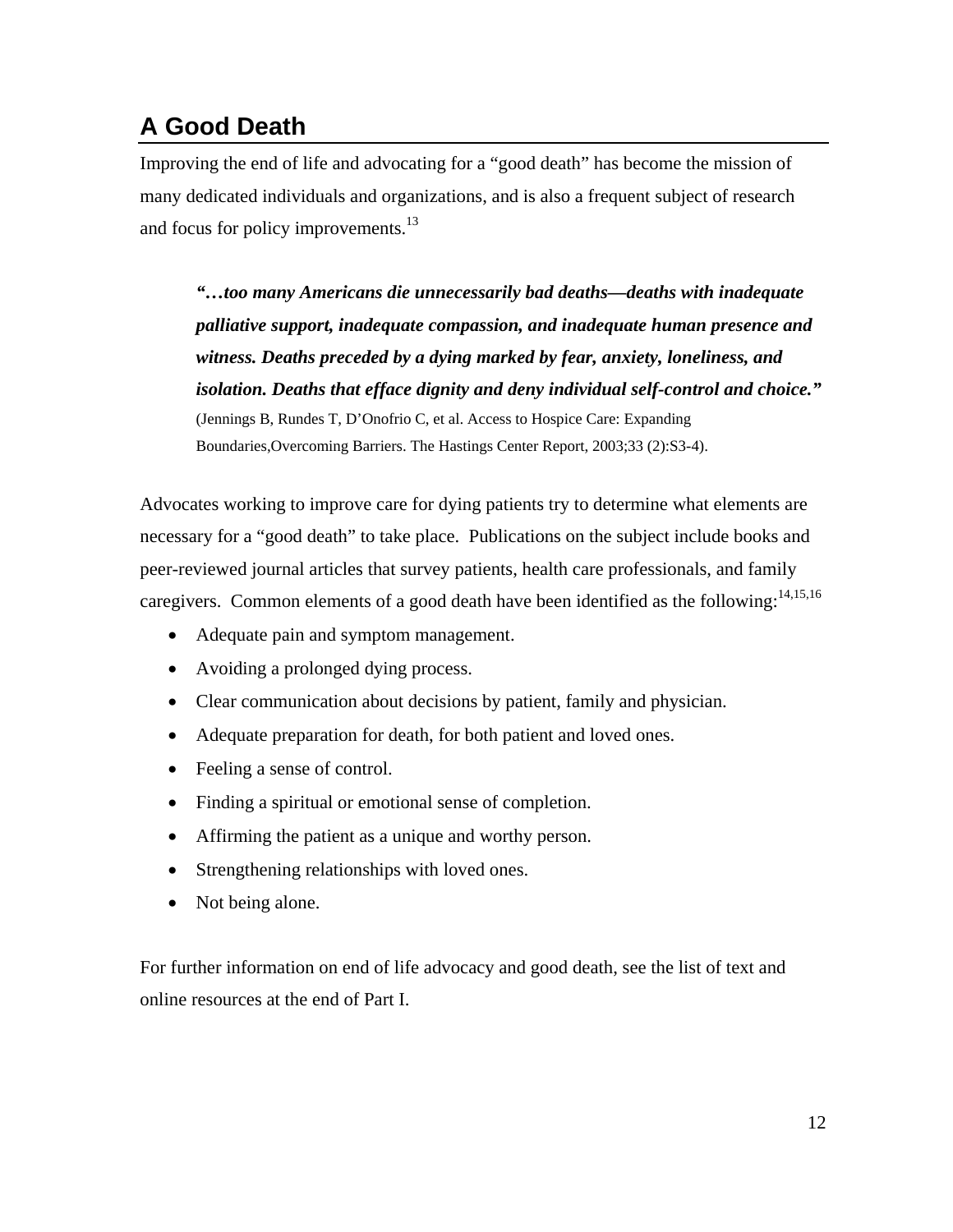#### **Further Resources**

#### **Books on Good Death**

**A Good Death: Challenges Choices and Care Options**  Charles Meyer (1998)

**The Good Death : The New American Search to Reshape the End of Life**  Marilyn Webb (1999)

**Final Choices: Seeking the Good Death**  Michael Vitez et al.(1998)

**The Good Death Guide: Everything You Wanted to Know but Were Afraid to Ask** Michael Dunn (2000)

**A Good Death: A Guide to Life's Last Voyage** Diana J. Ingram (2003)

#### **Books on Death and Dying Death, Society, and Human Experience**

Robert J. Kastenbaum (2003)

#### **Death and Bereavement Across Cultures**

Colin M. Parkes, Pittu Laungani and Bill Young, editors (1996)

**The Denial of Death**  Ernest Becker (1974)

#### **How Different Religions View Death & Afterlife**

Christopher J. Johnson and Marsha G. McGee, editors (1998)

**On Death and Dying**  Elizabeth Kubler-Ross (1997)

#### **End of Life Advocacy Organizations**

**Americans for Better Care of the Dying** on the internet at www.abcd-caring.org.

Last Acts Partnership on the internet at www.partnershipforcaring.org.

#### **Minnesota Palliative Care Partnership** on the internet at

http://www.minnesotapartnership.org. Their website includes "**The Commission on End Of Life Care Final Report,**" produced in collaboration with the Minnesota Department of Health.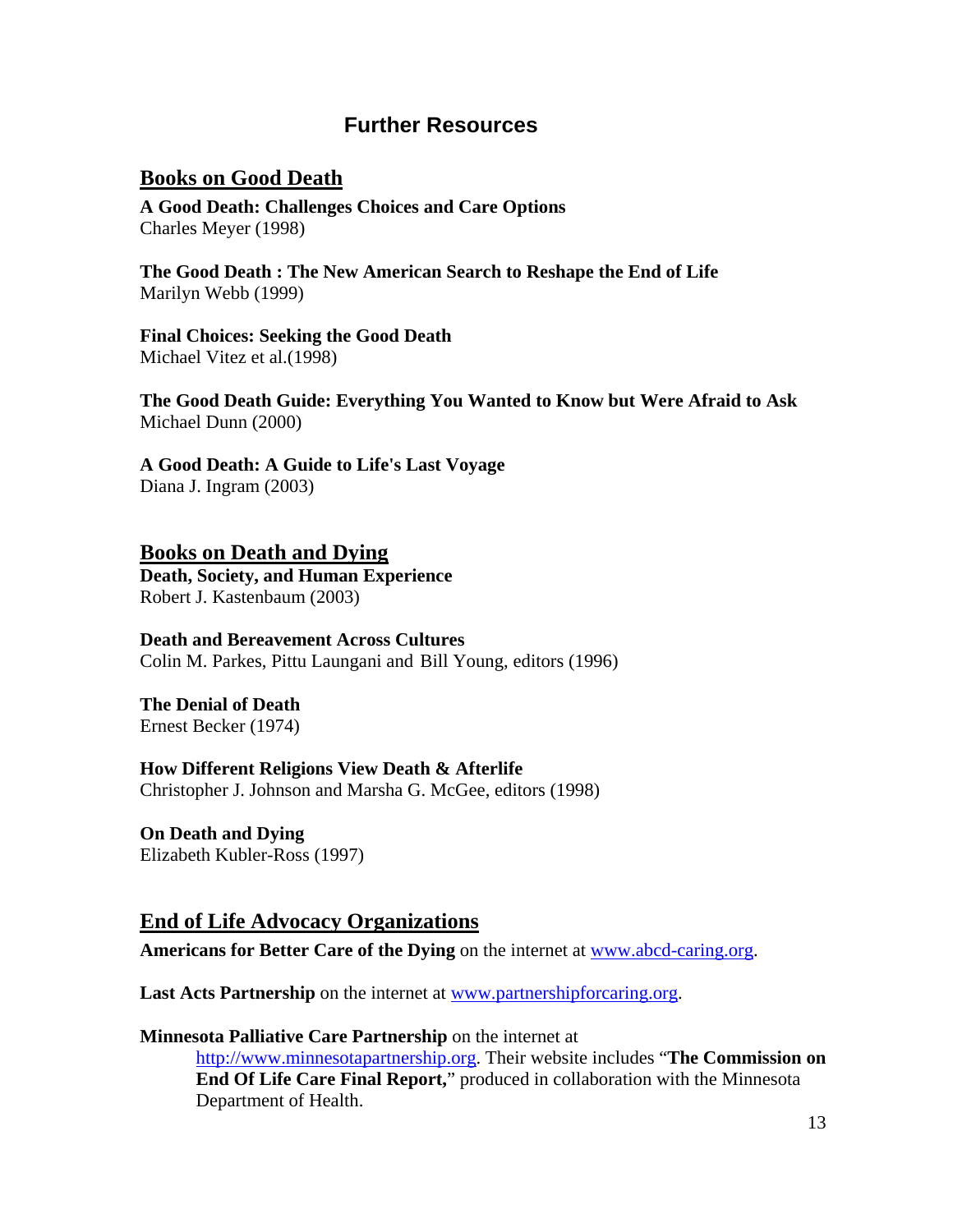# **Part II**

**Common Approaches to End of Life Care**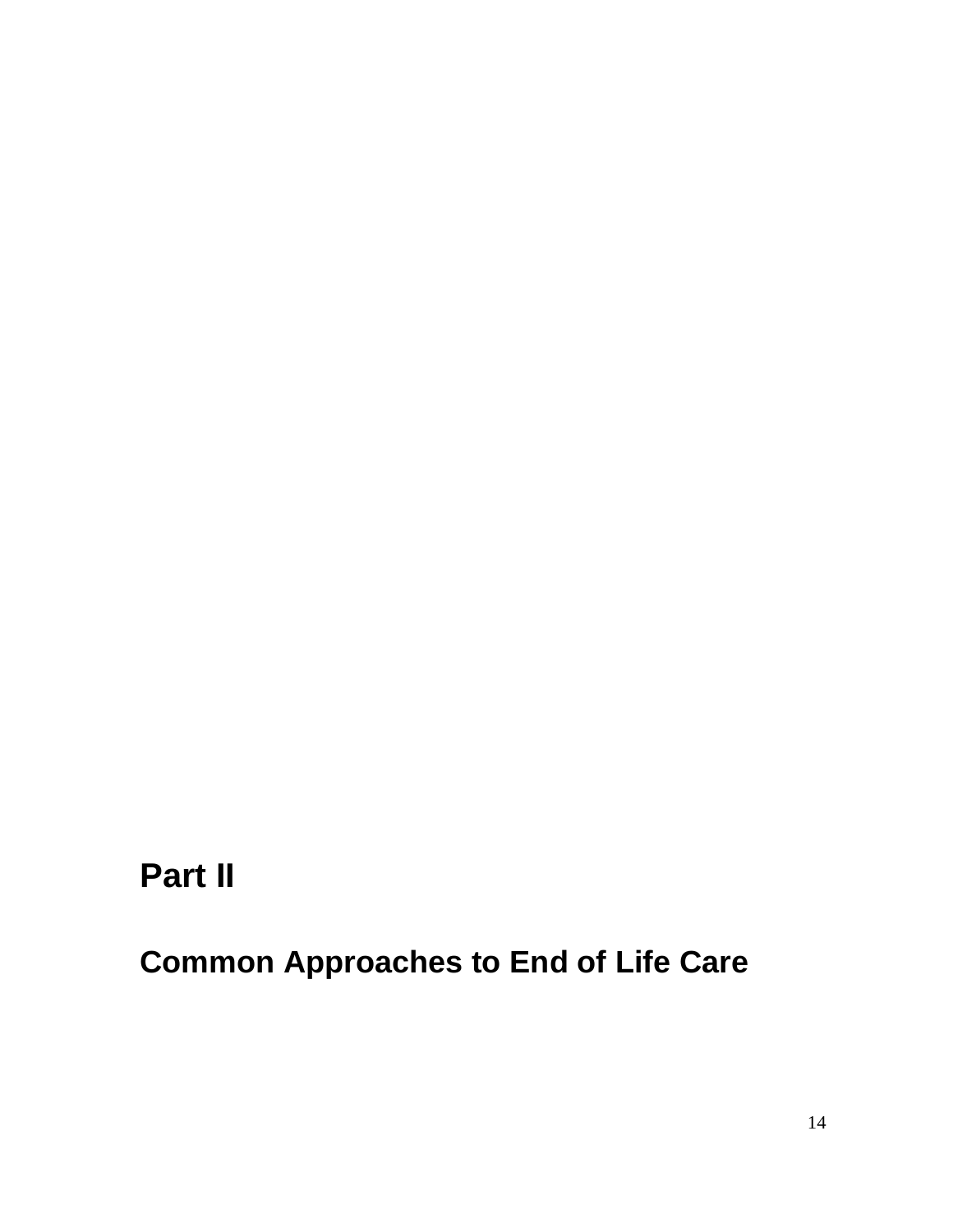## **Hospice Care**

Dying patients may choose hospice care. A holistic and philosophical approach to end of life care, hospice brings doctors, nurses, social workers and other professionals together as a care team. The hospice team's goal is to make the patient as comfortable as possible during his or her final days. Hospice emphasizes pain control, symptom management, natural death, and quality of life to comfort the patient's physical body.<sup>17</sup>

Nearly all definitions of a "good death" respect the principle of autonomy and encourage helping an individual choose and participate in decisions about medical options at the end of life. (Autonomy is an individual's ability to control situations and circumstances). Part of the philosophy of hospice involves restoring and supporting both the patient and his or her family's control over the circumstances of death.

The hospice team cares for the dying patient wherever that patient is: at home, in a nursing home, in a hospital, or in a separate hospice facility. In addition to medical care, the hospice team may provide emotional and spiritual support, social services, nutrition counseling, and grief counseling for both the patient and loved ones.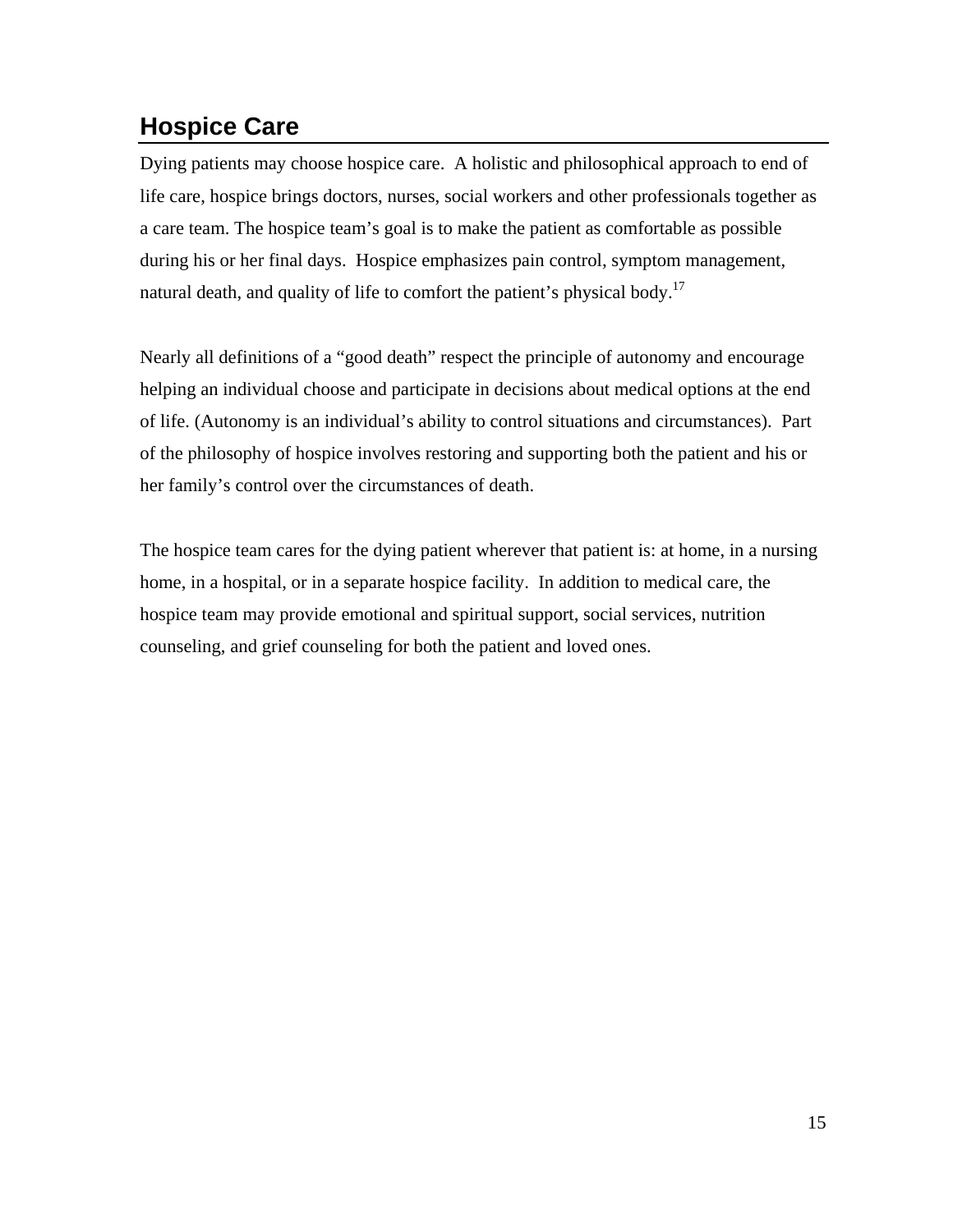# **Palliative Care**

Palliative care works to achieve one of the primary goals of healthcare—relief of symptoms. Palliative care is an option for patients who are seriously or terminally ill. It focuses on achieving the best possible quality of life for a patient by emphasizing total and comprehensive care for all a patient's needs: pain and symptom management, spiritual, social, psychological, and emotional well being.<sup>18</sup>

Palliative care is similar to that of hospice care. However, palliative care is not restricted to patients near the end of life and can be used in both acute and long term care settings. One striking similarity between hospice and palliative care is the use of an interdisciplinary team of professionals including doctors, nurses, social workers, psychologists, chaplains, and others to provide comprehensive care.

Traditional American medical practice focuses primarily on curing illnesses and healing injuries. Symptom relief is often a secondary focus.<sup>19</sup> Therefore, many curative treatments for terminal illnesses do not relieve physical suffering, and may not address emotional, spiritual, and psychological suffering at all. Palliative care supporters believe that failing to address the suffering of a patient with a terminal illness violates two of the main ethical principles behind health care:  $20$ 

- 1) Providing help or benefit to a patient (beneficence) Failing to relieve pain and other symptoms does not help the dying patient.
- 2) Not harming a patient (non-maleficence) Failing to relieve pain and other symptoms can actually harm a patient and the patient's loved ones.

For dying patients, palliative treatment provides relief of suffering from pain and other symptoms.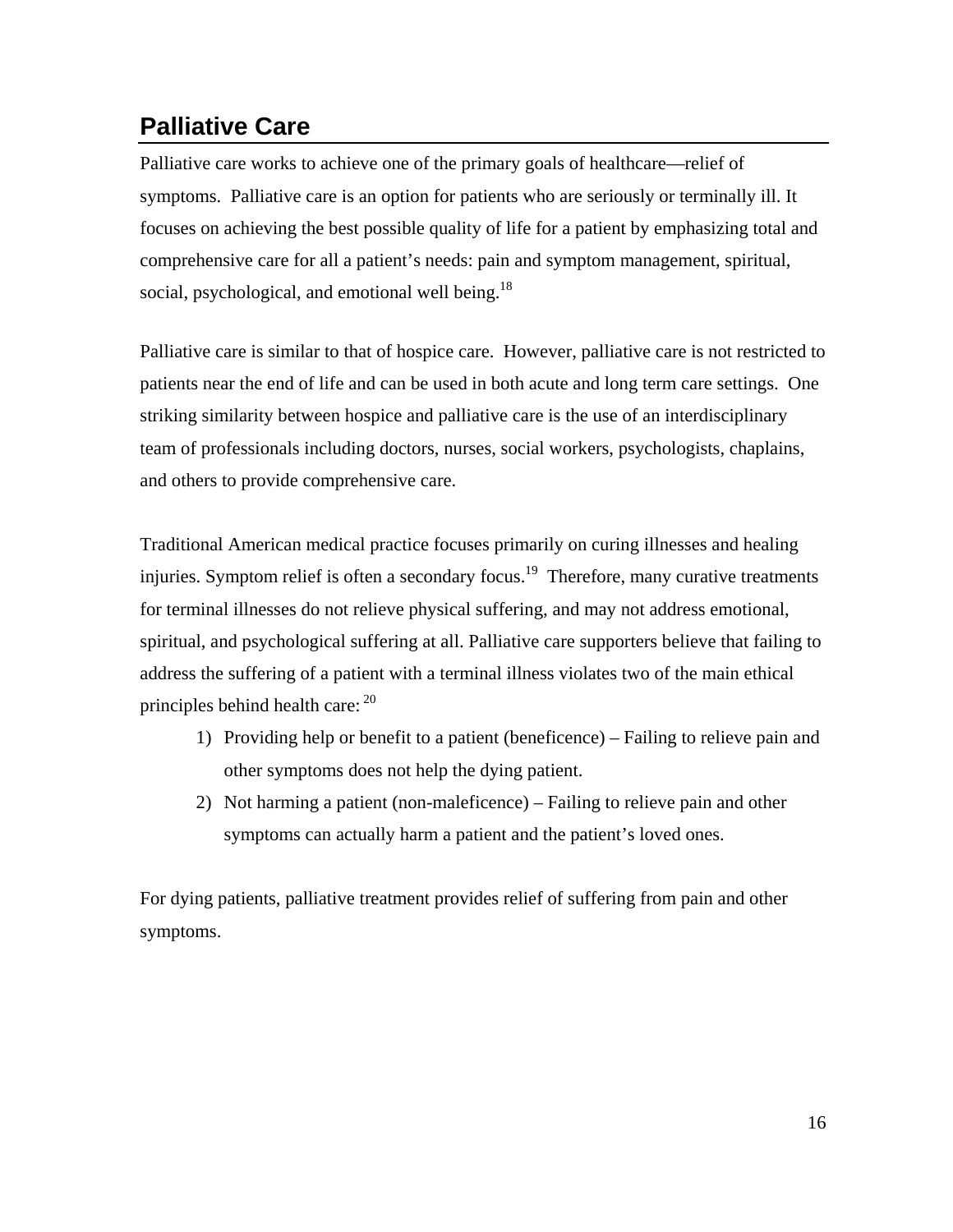#### **Most Common Symptoms in Dying Patients**

Dying patients frequently experience significant suffering from difficulty breathing, pain, and depression:

**Difficulty breathing:** Nearly 75% of people who are imminently dying experience dyspnea, or "air hunger."<sup>21</sup>

**Pain:** Research finds that the number of seriously ill patients who experience *substantial* pain ranges from 36% to 75%.<sup>22</sup>

**Depression:** In a representative study, about 1 in 4 patients admitted to a palliative care unit name depression as a significant symptom  $.23$ 

#### **Drug Treatment for Pain and Other Symptoms**

Health care professionals must choose among available treatments to provide relief for pain, air hunger and other respiratory problems and depression. Many times drugs are the treatment of choice for these symptoms, often combined with non-drug treatments.

Drugs like morphine and sedatives can have negative consequences for patients who take them. The chemical reactions that allow drugs to relieve unwanted symptoms like pain or shortness of breath can also cause unwanted side effects like nausea, drowsiness, delirium, diarrhea, vomiting, and unconsciousness.  $^{24}$  Alternatively, treating pain can actually extend life for some patients.<sup>25</sup> Ideally, patients and their families are fully aware of these side effects as they participate in making decision.

While addiction and drug abuse are considered hazardous because of the undesirable effects they have on people's lives, fears that dying patients will become addicted or abuse narcotics are unrealistic and should not compromise pain relief decisions. Dying patients receive narcotics to relieve pain and other symptoms, not to achieve a drug-induced "high". $^{26}$ 

The United States Supreme Court addressed these issues in the 1990s. While the Court did not support either using drugs to terminate life or the legalization of drugs and controlled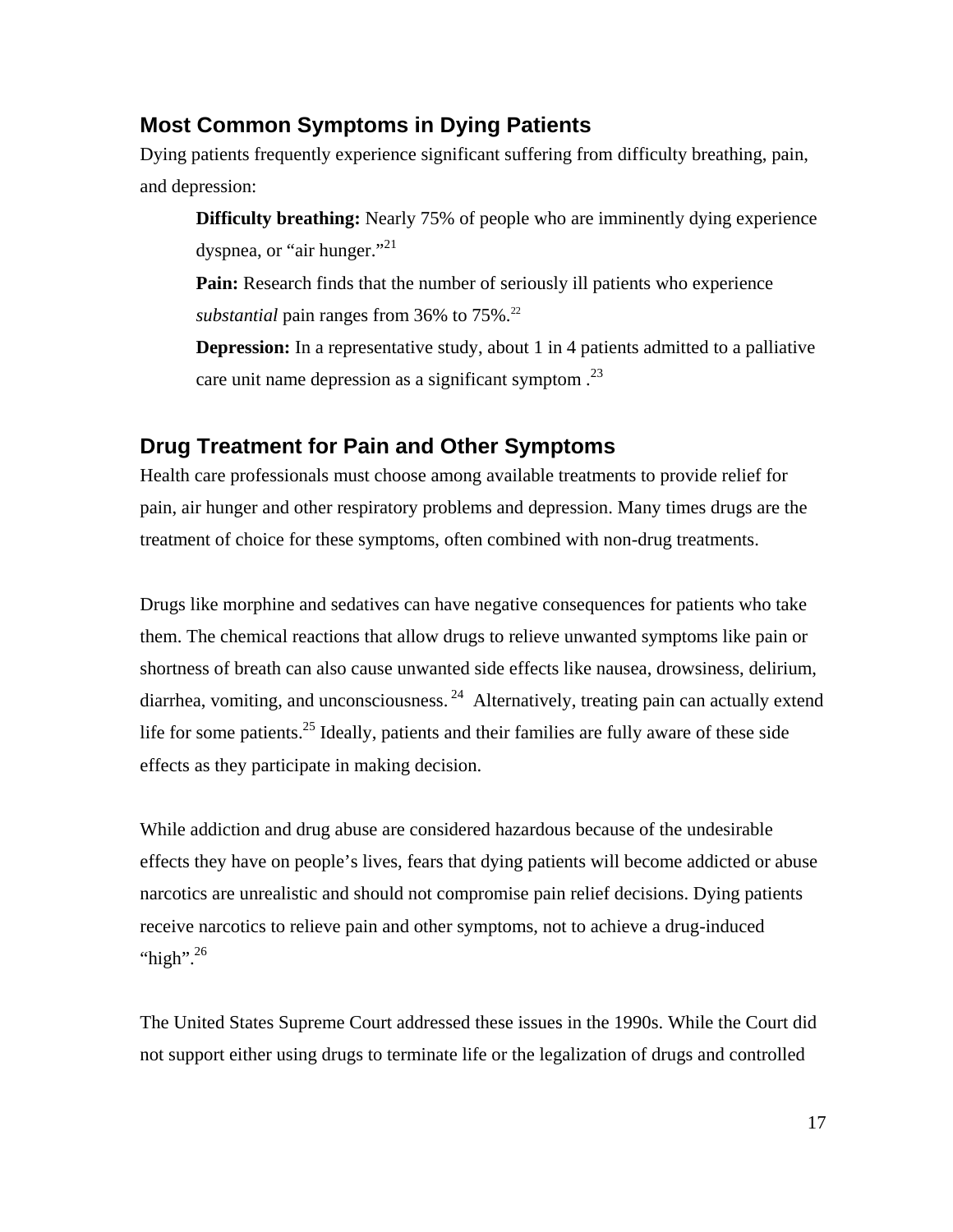substances, it fully encouraged and supported adequate pain and symptom management, as reported in the New England Journal of Medicine in 1997:

*A [United States Supreme] Court majority effectively required all states to ensure that their laws do not obstruct the provision of adequate palliative care, especially for the alleviation of pain and other physical symptoms of people facing death*. 27

**Compassionate Use of Marijuana:** Marijuana relieves nausea and improves appetite for some seriously ill patients. Some state laws make it legal for terminally ill patients to use marijuana, which is otherwise illegal to possess and cultivate, for symptom relief. The Compassionate Use Act was first passed in California in 1996.<sup>28</sup> In 2004, Montana voters passed Initiative 148, which allows the cultivation, possession and use of marijuana, in limited amounts, for medical purposes. The initiative shields patients, their doctors and caregivers from arrest and prosecution.<sup>29</sup>

#### **Non-Drug Treatments for Pain and other Symptom Relief**

Dying patients or their families may choose non-drug treatments—including hypnosis, massage therapy or aromatherapy—to relieve pain and other symptoms. Non-western forms of treatments are called complimentary and alternative medicine (CAM) by medical professionals. Frequently used by hospices and palliative care providers to relieve suffering for terminally ill patients, CAMs may also restore a feeling of control over the dying process.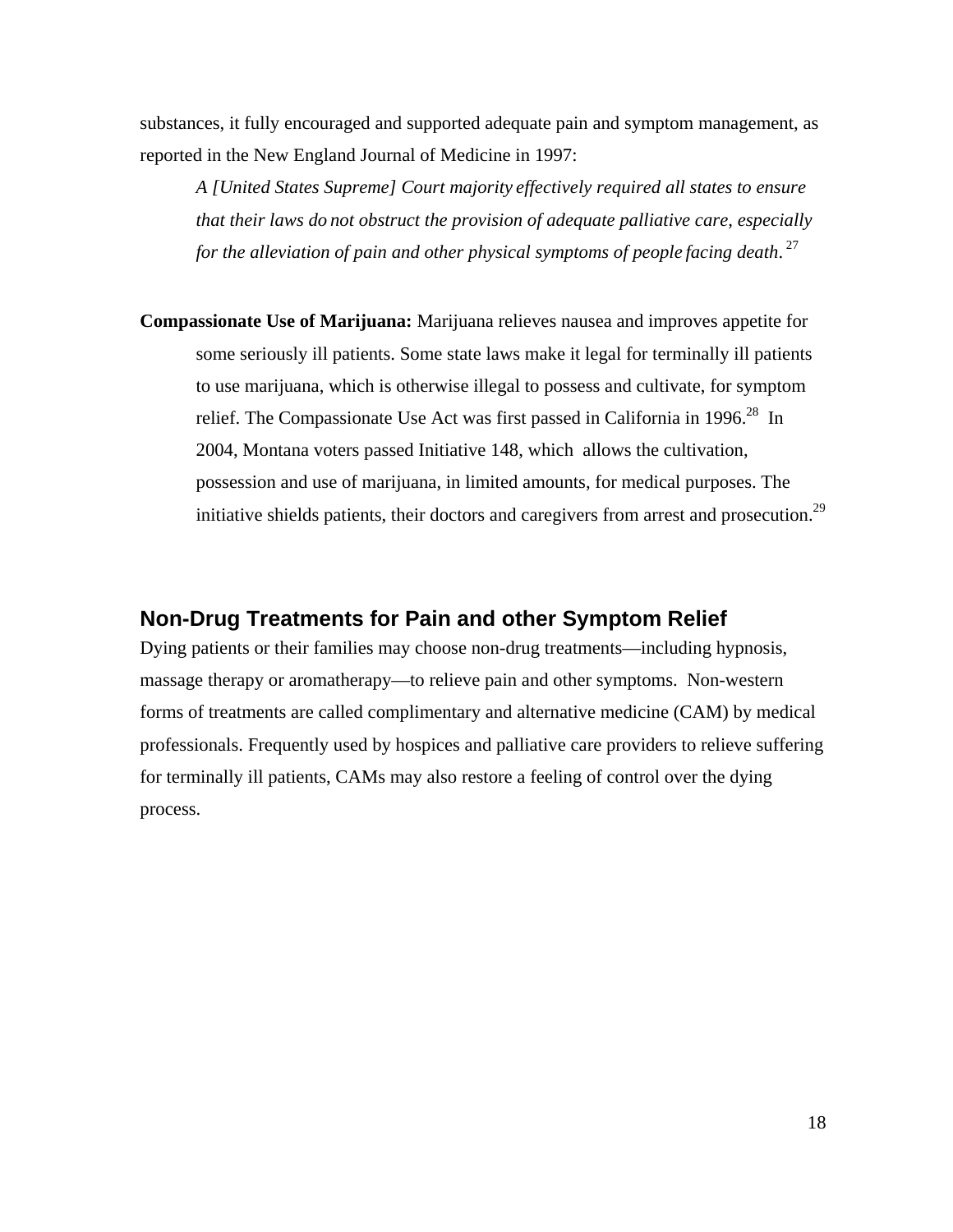## **Further Resources: Hospice and Palliative Care Organizations**

**Hospice Minnesota** represents nearly all hospice programs throughout Minnesota, provides education, and promotes public policy to improve hospice care throughout the state. On the internet at www.hospicemn.org.

**The National Hospice and Palliative Care Organization (NHPCO)** is an association of programs that 1) provide hospice care, 2) advocate for the rights of terminally ill patients and 3) connect patients and families with hospice programs. On the internet at www.nhpco.org.

**Hospice Association of America (HAA)** represents about 2,800 home care and hospice programs and has a strong lobbying component. On the internet http://www.hospiceamerica.org/.

**Hospice Education Institute** focuses on educating, referring, and supporting people seeking hospice services for themselves or a loved one. On the internet at www.hospiceworld.org.

**Beth Israel Medical Center website on Palliative Care**  contains information about palliative care for patients and families and information for professionals about integrating palliative care into a treatment plan. On the internet at www.stoppain.org.

**The Center to Advance Palliative Care** works to increase palliative care options for dying patients, particularly within hospitals. On the internet at www.capc.org.

**Center for Spirituality and Healing at the University of Minnesota** offers courses, programs and clinical services on complimentary and alternative medicine. On the internet at http://www.csh.umn.edu/csh/about/home.html.

#### **Numbers to consider**

**3,000** 

**Number of hospice programs operating in the United States.** 

**105,000** 

**The approximate number of people currently receiving hospice care in the United States.** 

**80%** 

**The percentage of hospice patients over the age of 65.** 

Hospice Facts. From the NHPCO website. www.nhpco.org. Accessed 2/24/04.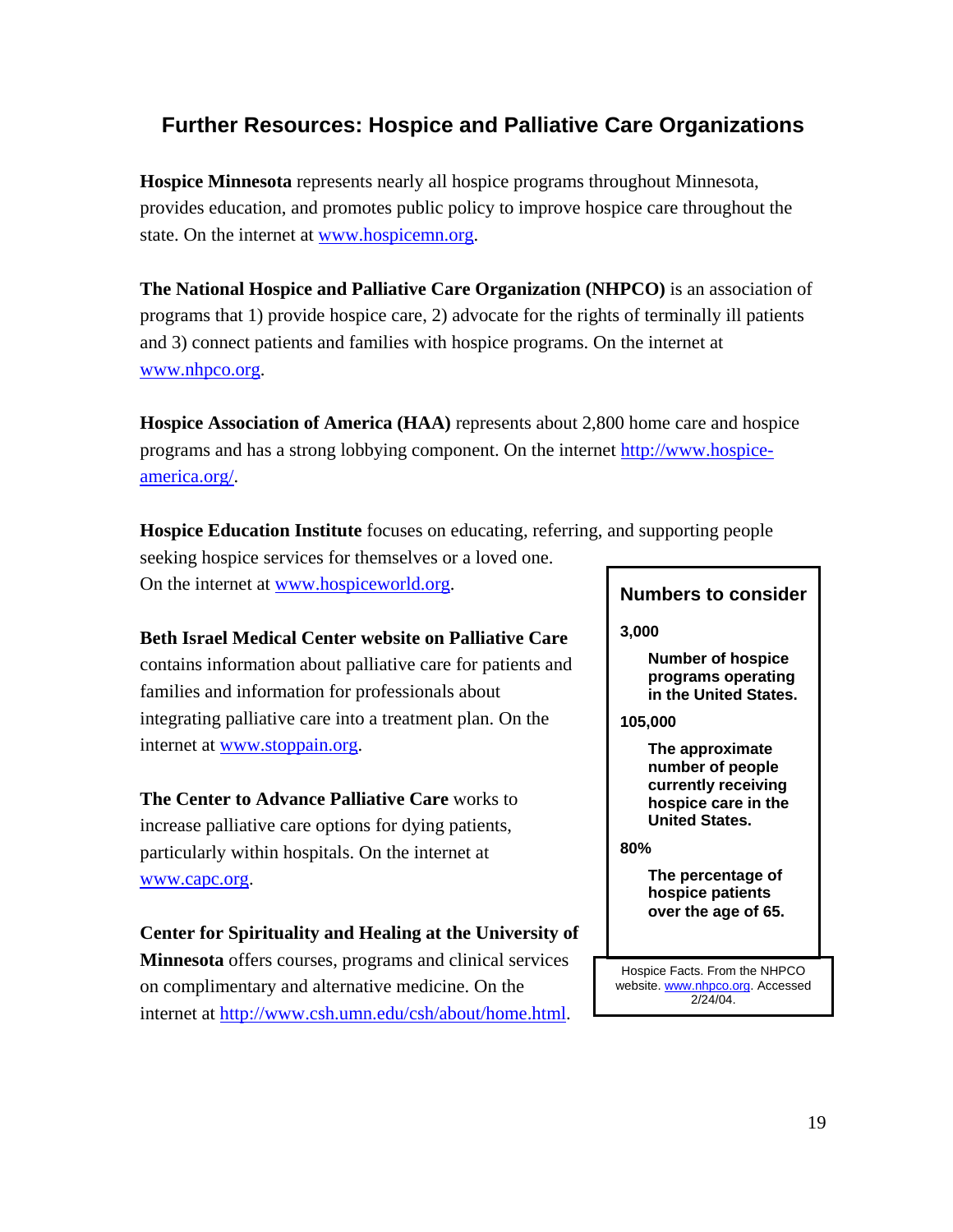# **Part III**

# **Ethical Challenges in End of Life Care**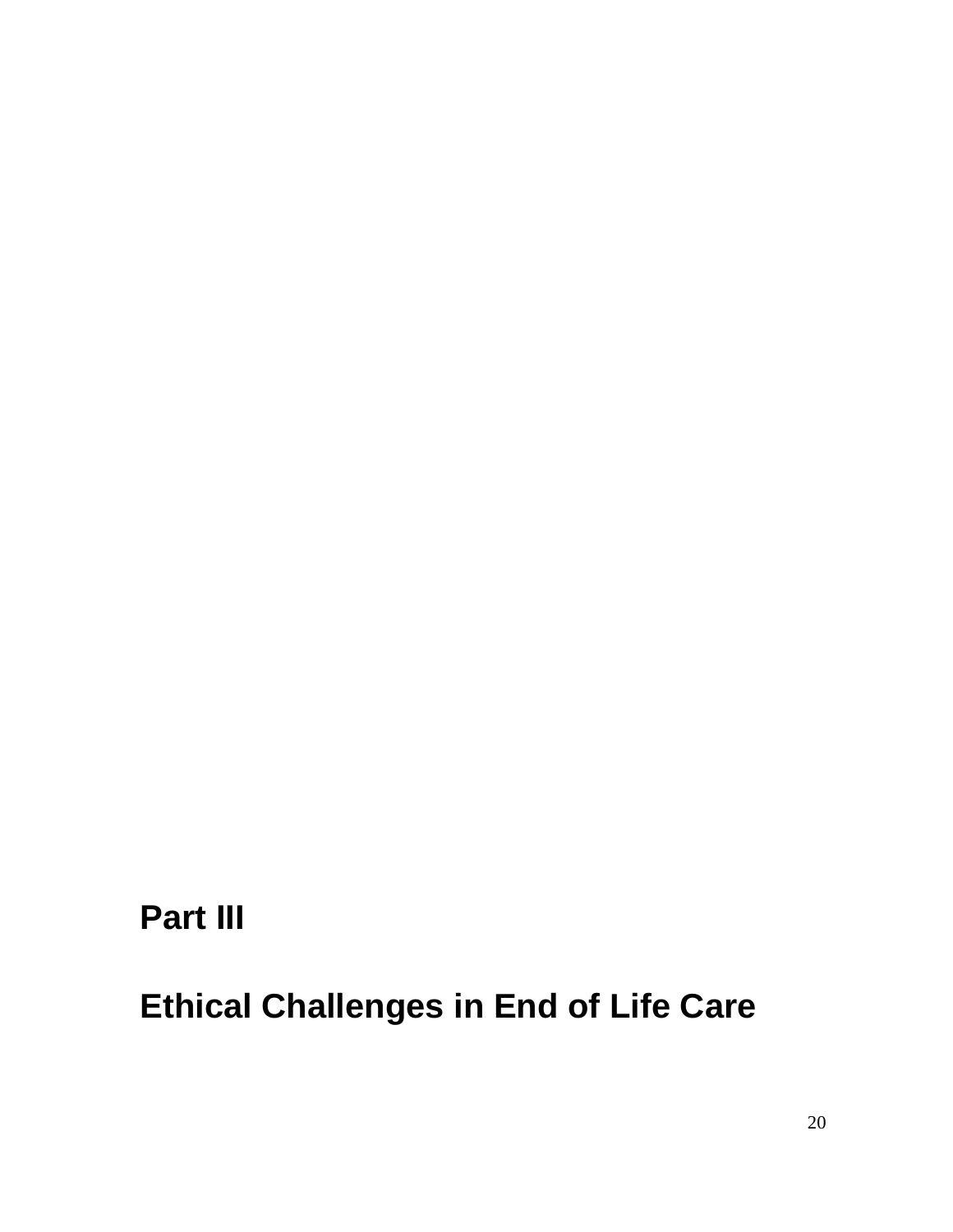## **Access to Hospice Care**

According to experts studying access to care, many Americans approaching the end of their lives are not able to receive hospice care. Fair and equitable access to hospice services does not exist in the United States, according to the Hasting Center Report.<sup>30</sup> Unfair access to hospice services violates the desire for **justice** in the medical system.<sup>31</sup>

Where you live may affect your access to hospice care. For example, the Minnesota Commission on End of Life Care has found that rural Minnesotans have less access to hospice than do urban residents. 32

In addition, public awareness and the training of healthcare professionals also play a role in the availability of hospice care. The Commission discovered that very few nurses and physicians in Minnesota were certified in hospice and

**Minnesota Palliative Care Partnership** on the internet at http://www.minnesotapart nership.org. Their website includes "**The Commission on End Of Life Care Final Report,**" produced in collaboration with the Minnesota Department of Health.

palliative care and found that both rural and urban healthcare professionals "were not sufficiently knowledgeable about pain management, disease management and end of life issues."<sup>33</sup>

Unfair access is generated in part by governmental limitations on reimbursement to hospice organizations for Medicare patients. In addition, the difficulty of accurate prognosis may limit hospice effectiveness.<sup>34</sup> Moreover, hospice programs may put additional limits on the patients they accept, such as requiring patients to forgo specific treatments or sign a do-notresuscitate order before receiving services.35

### **Medicare**

The vast majority of hospice patient care is paid for by Medicare, according to the National Hospice and Palliative Care Organization (on the internet at http://www.nhpco.org). Medicare requires that a patient have a prognosis of six months or less to live before entering hospice care. The patient must also sign a consent form selecting the Medicare Hospice Benefit in lieu of regular Medicare benefits. Medicare then pays the hospice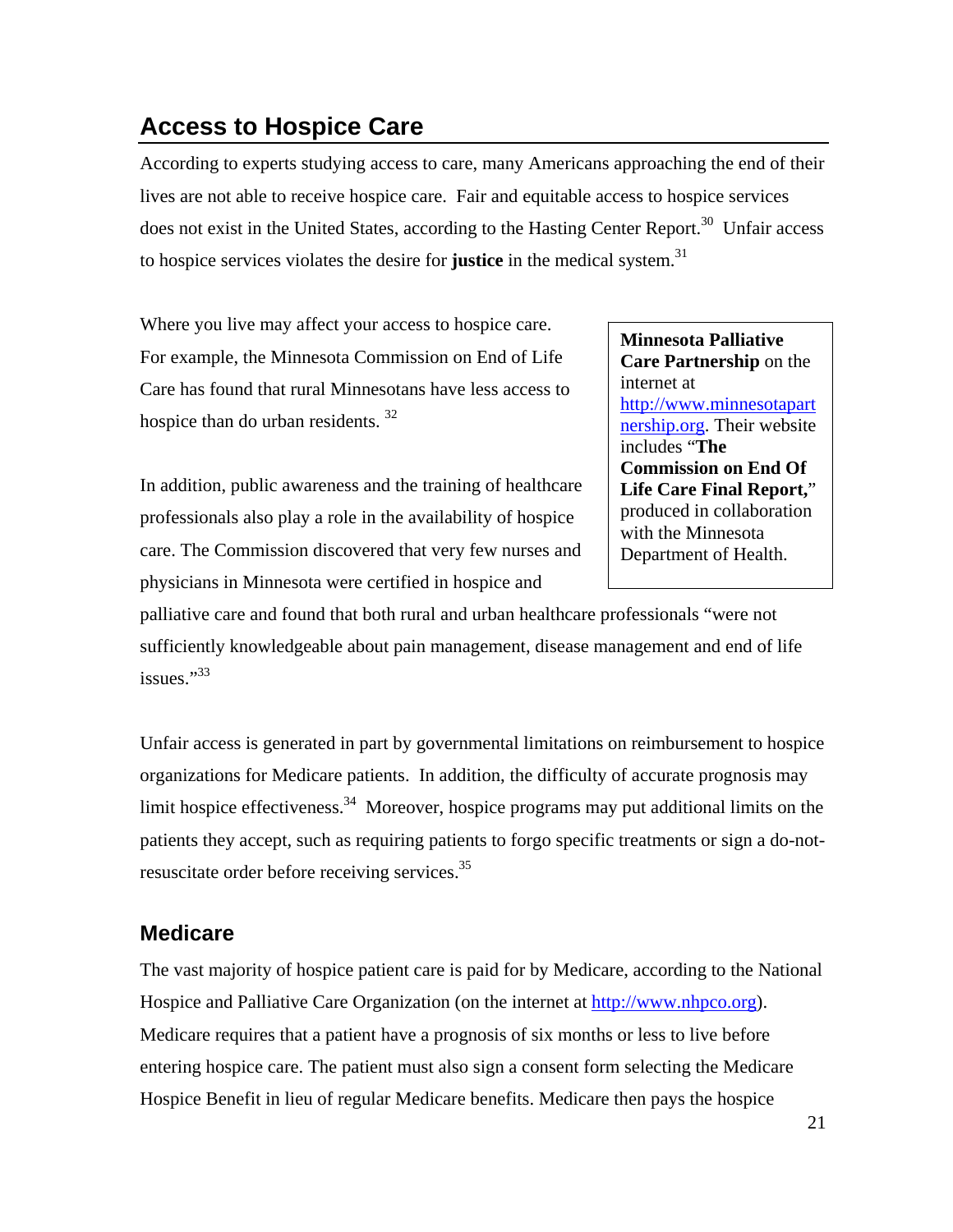program a specific amount per day for the patient, regardless of how much or how little it costs to care for the patient. (Four levels of care are available: Routine Home Care, Continuous Home Care, Inpatient Respite Care and General Inpatient Care. In 2004, Medicare paid hospice programs \$115 per day per patient.) The hospice then provides all care for the patient—including prescription drugs and bereavement services for loved ones after the patient dies. 36

These limitations required by Medicare—the requirement that a patient have a prognosis of six months or less to live and the amount of the daily payment—may prevent some patients from entering hospice and put financial constraints on some hospice programs.37

On the other hand, hospice may have great potential to be just and equitable. With changes in government policy and by increasing the length of time people receive hospice care, hospice could become more widely available to those who could benefit from it.<sup>38,39</sup> In fact, hospice may have more of a chance to reach sick people than many other existing medical treatments. **As many as 70 percent of Americans will have needs that could be addressed by hospice.40**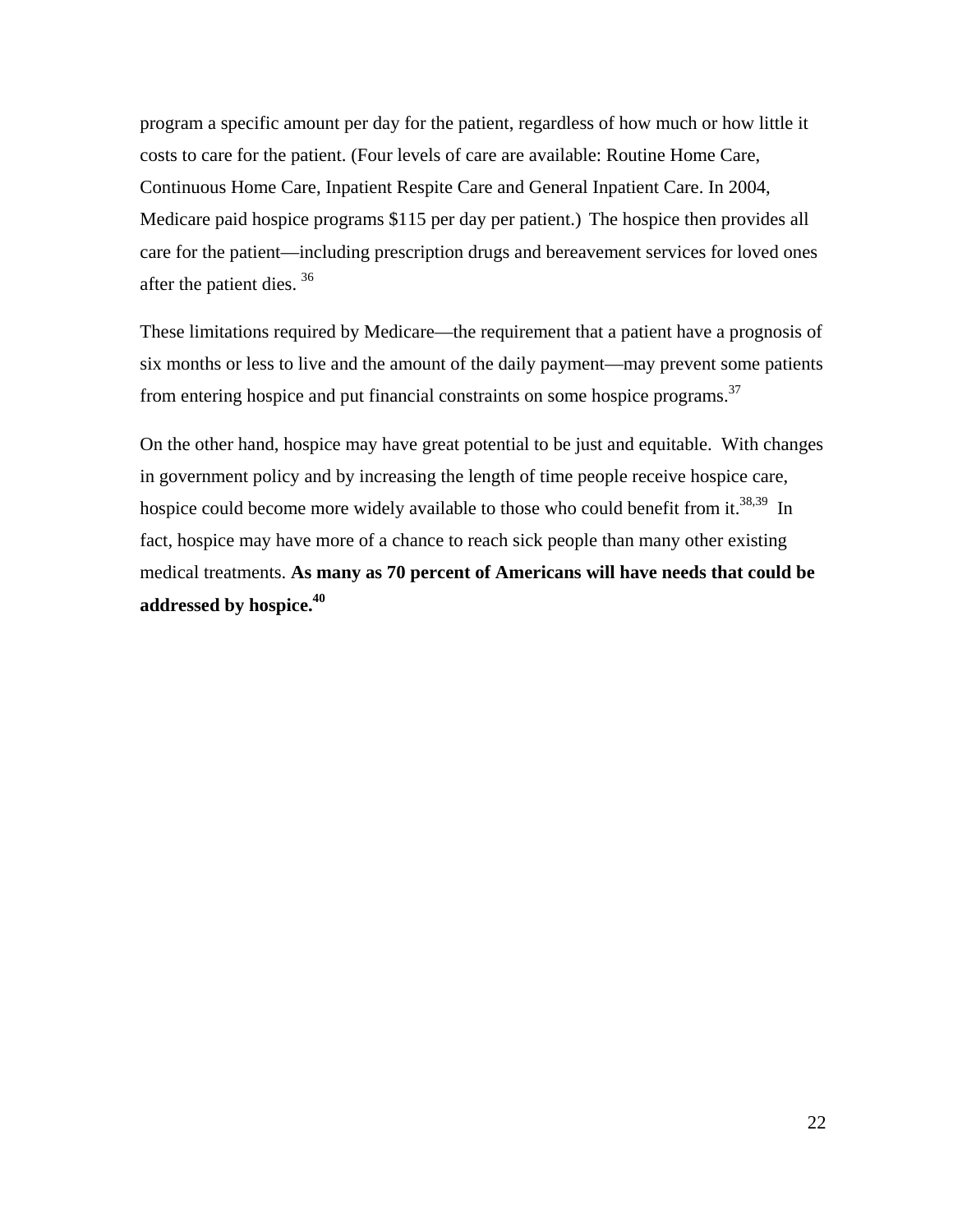# **Prognosis**

Before a patient can receive Medicare Hospice Benefit (which pays for most of the hospice care given in the U.S.), a physician must offer a prognosis that the patient has six months or less to live.<sup>41</sup> The ethical questions concerning prognosis include:  $42,43,44$ 

- **1. Accuracy** Developing an accurate prognosis is difficult to do considering the unpredictability of disease, the large number of life-extending technologies available, and the great number of unknown and unmeasureable variables that influence how and when a person will die.
- **2. Six-month limitation** Requiring a six-month prognosis cuts off people from hospice who are near the end of life, but may have longer than six months to live. These people may be able to benefit from the services offered by hospice care, but are unable to access these services without a six-month prognosis. This limits the effectiveness of hospice in reaching people who need it most.
- **3. Prognosis communications with patient** Asking a physician to make a prognosis and inform the patient of this prognosis may be unethical if the patient's culture (or the patient as an individual) does not embrace full and open discussion between doctors and patients about either health status or death.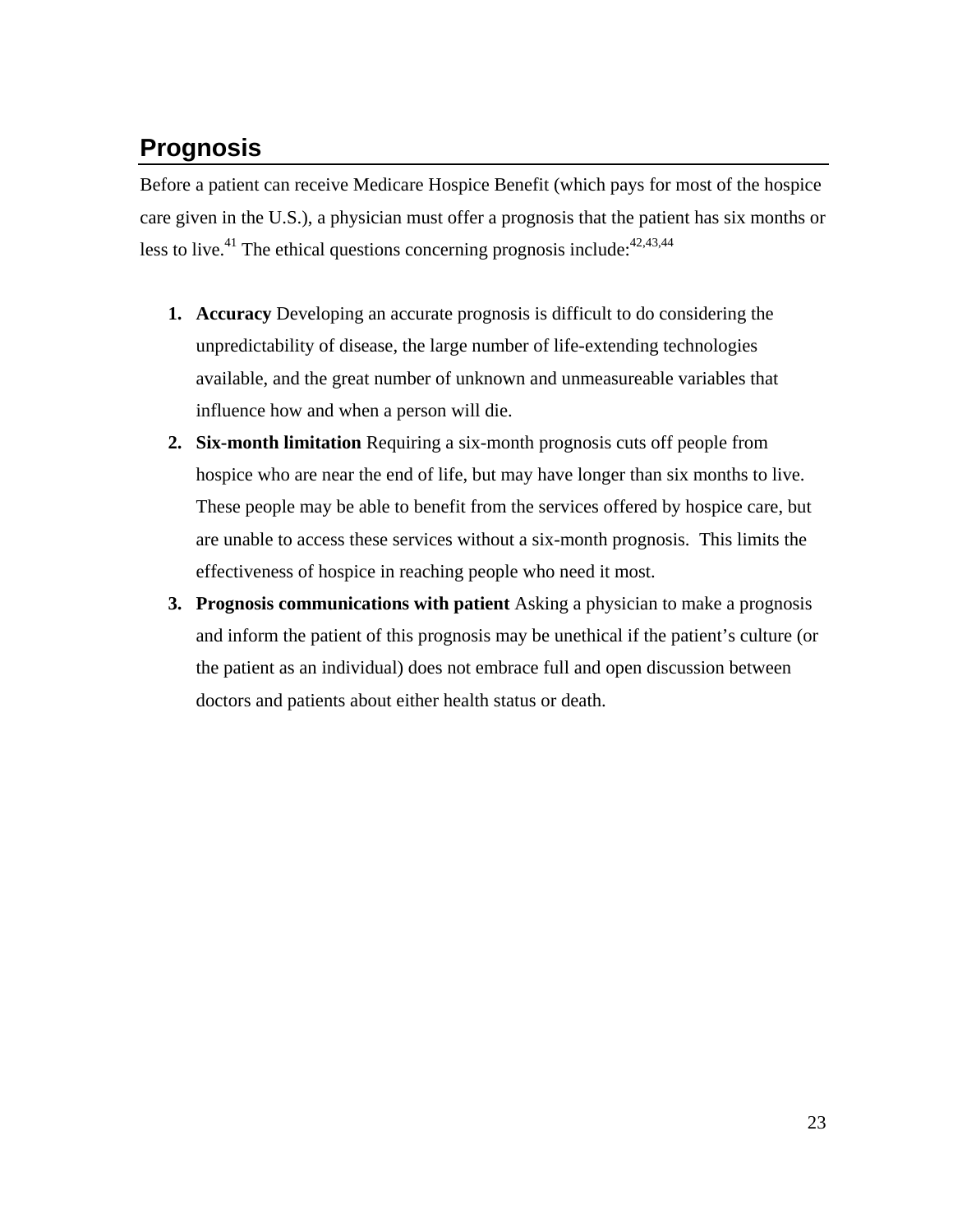## **Pain Management**

As a patient with a serious illness nears the end of life, symptoms, including pain, may intensify. A major part of symptom relief is the use of drugs to relieve pain, soothe anxiety, and encourage rest. Many of the ethical dilemmas surrounding hospice and palliative care stem from the use of pain-relieving drugs in terminally ill patients. Questions about the importance of treating symptoms, the value of individual autonomy, and fears of addiction to narcotics all play a role in how people view pain management.<sup>45</sup> (Narcotics are controlled addictive substances derived from opium. They act on the brain and spinal cord to relieve pain, reduce cough, and alleviate diarrhea. Side effects include drowsiness, an inability to focus, constipation, and – most seriously – respiratory depression.<sup>46</sup>) Physicians are sometimes wary of legal and criminal scrutiny and punishment from prescribing narcotics excessively or to the wrong person.<sup>47</sup>

Morphine is the most commonly used narcotic for treating pain and other symptoms experienced by seriously ill patients. Morphine is particularly good at relieving the two most common symptoms experienced by dying patients – pain and shortness of breath. $^{48}$ The fear that respiratory depression, a side-effect of morphine, will be severe and result in death may cause a physician to under-prescribe the drug, even to terminally ill patients suffering intense pain.

Fears of overdosing and hastening death in terminally ill patients may be unfounded, as recent **research has not found narcotics to shorten life or depress respiration in dying patients – even when higher doses of narcotics are given.**<sup>49</sup> However, fear of overdose and criminal punishment remain and may lead many physicians to under-prescribe drugs.<sup>50,51</sup> (For more information, please see "Drug Treatment for Pain and Other Symptoms" included in the previous section on Palliative Care, page 16.)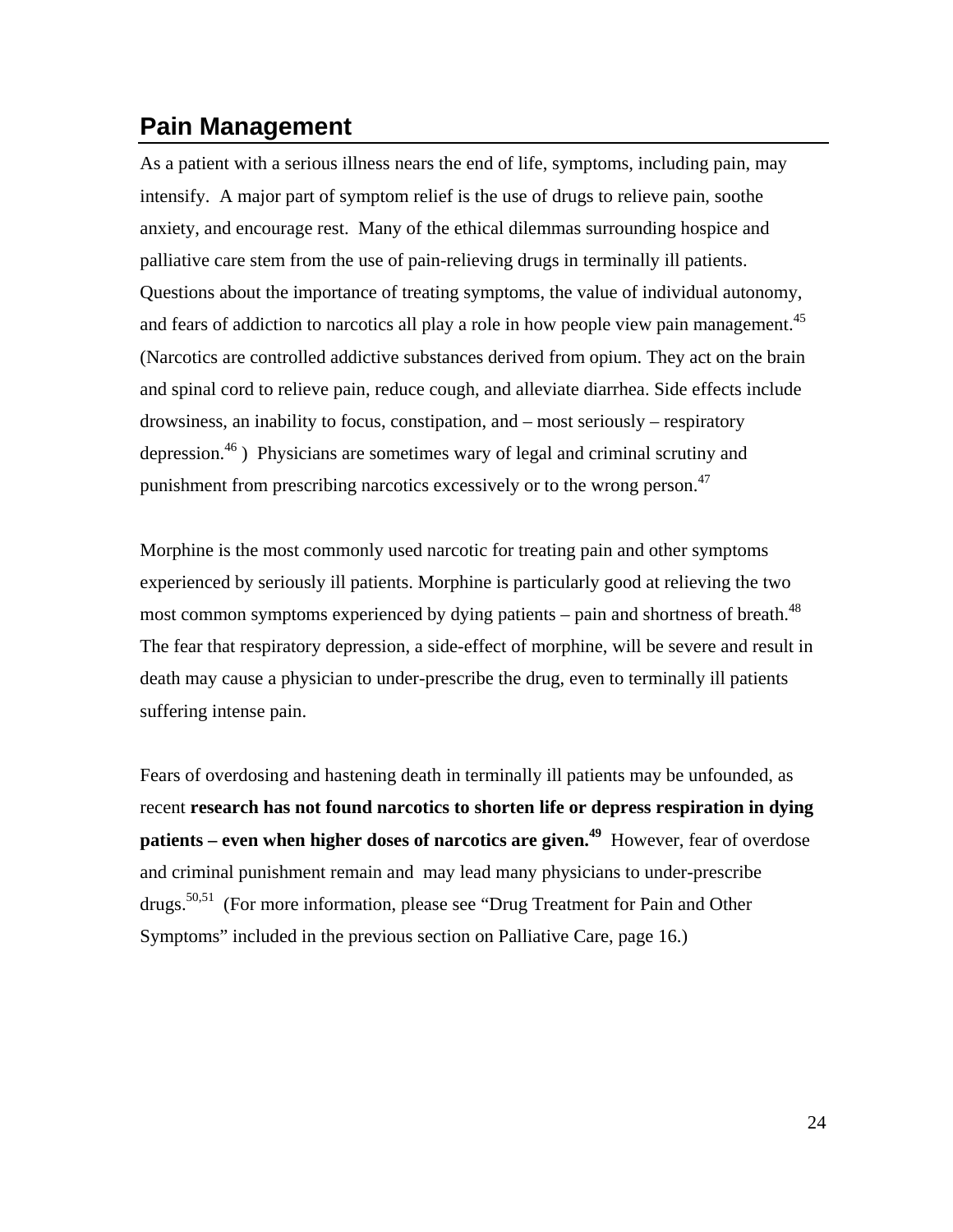## **Withholding and Withdrawing Medical Treatment**

When seriously injured or ill and approaching death, medical interventions may save or prolong the life of a patient. But patients and loved ones often face decisions about when and if these treatments should be used or if they should be withdrawn.

Most people die in hospitals and long term care facilities, and a majority of deaths in these settings involve withholding or withdrawing at least one of the medical treatments listed above.<sup>52</sup> Therefore, this issue will likely affect many people as they make decisions for either themselves, a family member, or a loved one. Nearly 60-70% of seriously ill patients are unable to speak for themselves when the time comes to decide whether or not to limit treatment.<sup>53</sup>

Let's consider the ethical decisions surrounding the major types of medical care.

#### **Resuscitation**

Resuscitation treatments and technologies restore and maintain breathing and heart function.54 **Cardiopulmonary resuscitation (CPR)** doubles a person's chance of survival from sudden cardiac arrest, which is the leading cause of death in adults.<sup>55</sup>

However, while CPR is valuable for treating heart attacks and trauma, using CPR with some dying patients may be inappropriate and cause complications. For some terminally ill patients, CPR is an unwanted procedure. However, the universal use of CPR makes it difficult for health professionals to not use CPR with dying patients. Patients who do not wish to receive CPR may seek a **do-not-resuscitate (DNR) order** from their doctor. Family members of patients who cannot speak for themselves may also seek a DNR order on their relative's behalf.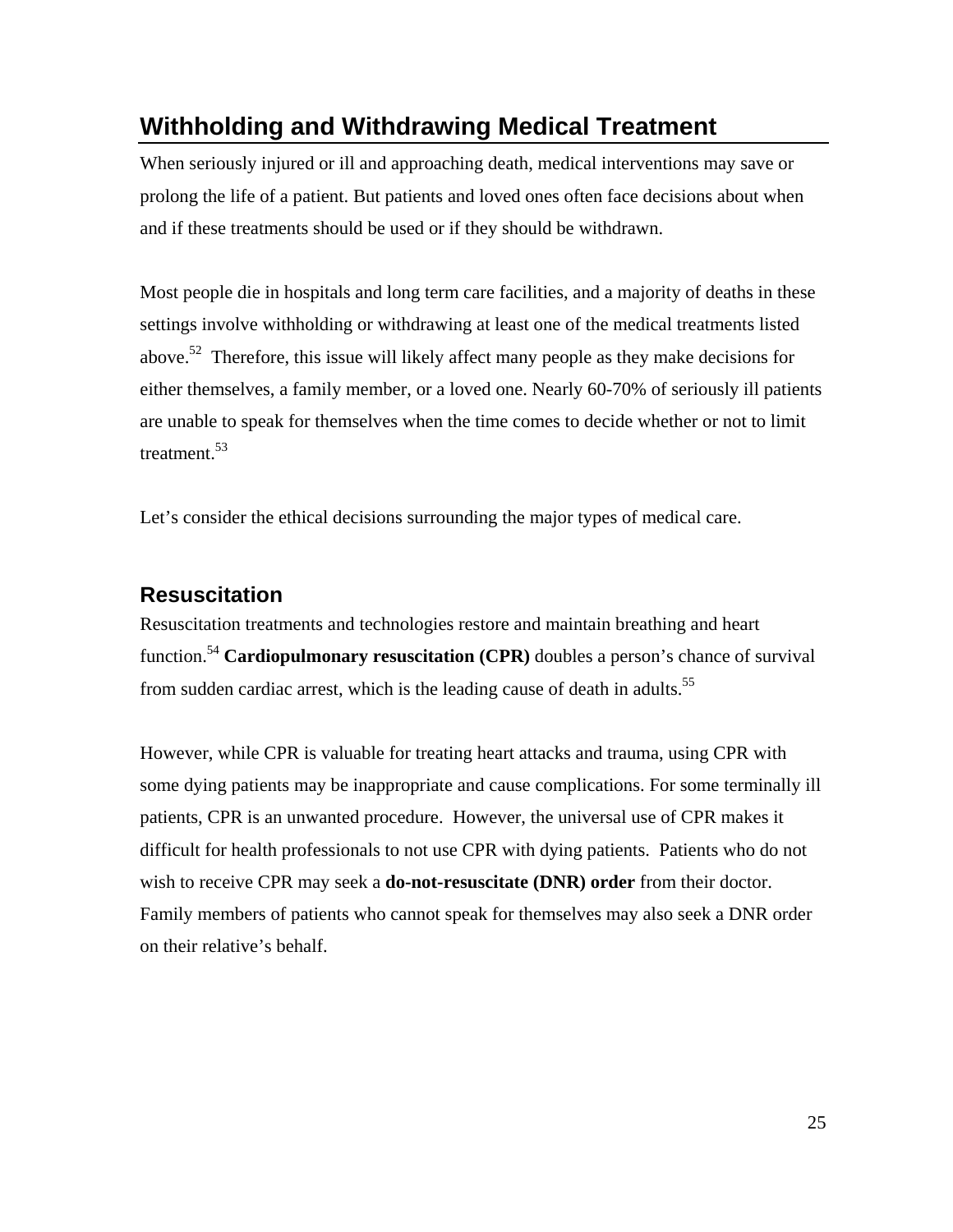DNR orders might be issued for the following patients: $56$ 

- Patients for whom CPR may not provide benefit.
- Patients for whom surviving CPR would result in permanent damage, unconsciousness, and poor quality of life.
- Patients who have poor quality of life before CPR is ever needed, and wish to forgo CPR should breathing or heartbeat cease.

It may be easier for patients and families if physicians initiate the discussion about a DNR order. Physicians should talk with patients who are at risk of cardiopulmonary arrest (or that patient's healthcare decision-maker) and learn about their wishes regarding resuscitation, which the physician then has an ethical obligation to honor.<sup>57</sup>

Whether or not it is ethical to apply CPR to all patients who stop breathing has become a subject of debate. One argument suggests that DNR orders would not be necessary if CPR was limited to those cases where it is a potentially beneficial treatment.<sup>58</sup>

**Mechanical ventilation** uses a machine to inflate and empty a patient's lungs allowing oxygenation of the blood. Mechanical ventilation is delivered through tubes inserted through the nose or mouth into the trachea, or through non-invasive ventilation (NIV) where air is delivered with a mask.

Approximately 75% of dying patients experience breathlessness, or dyspnea, as they die.<sup>59</sup> The feeling can be uncomfortable to patients and frightening for loved ones to witness. Ventilation may be given to these patients, not to extend life but to help with breathlessness. Ventilation may help them sleep better, experience less anxiety, and eat and drink more comfortably.<sup>60</sup>

Mechanical ventilation is the most common life support treatment withdrawn in anticipation of death.<sup>61</sup> Mechanical ventilation is such a common treatment at the end of life, that some care providers may regard mechanical ventilation as "death-delaying" rather than "life-prolonging." Some patients become dependent on the ventilator or die while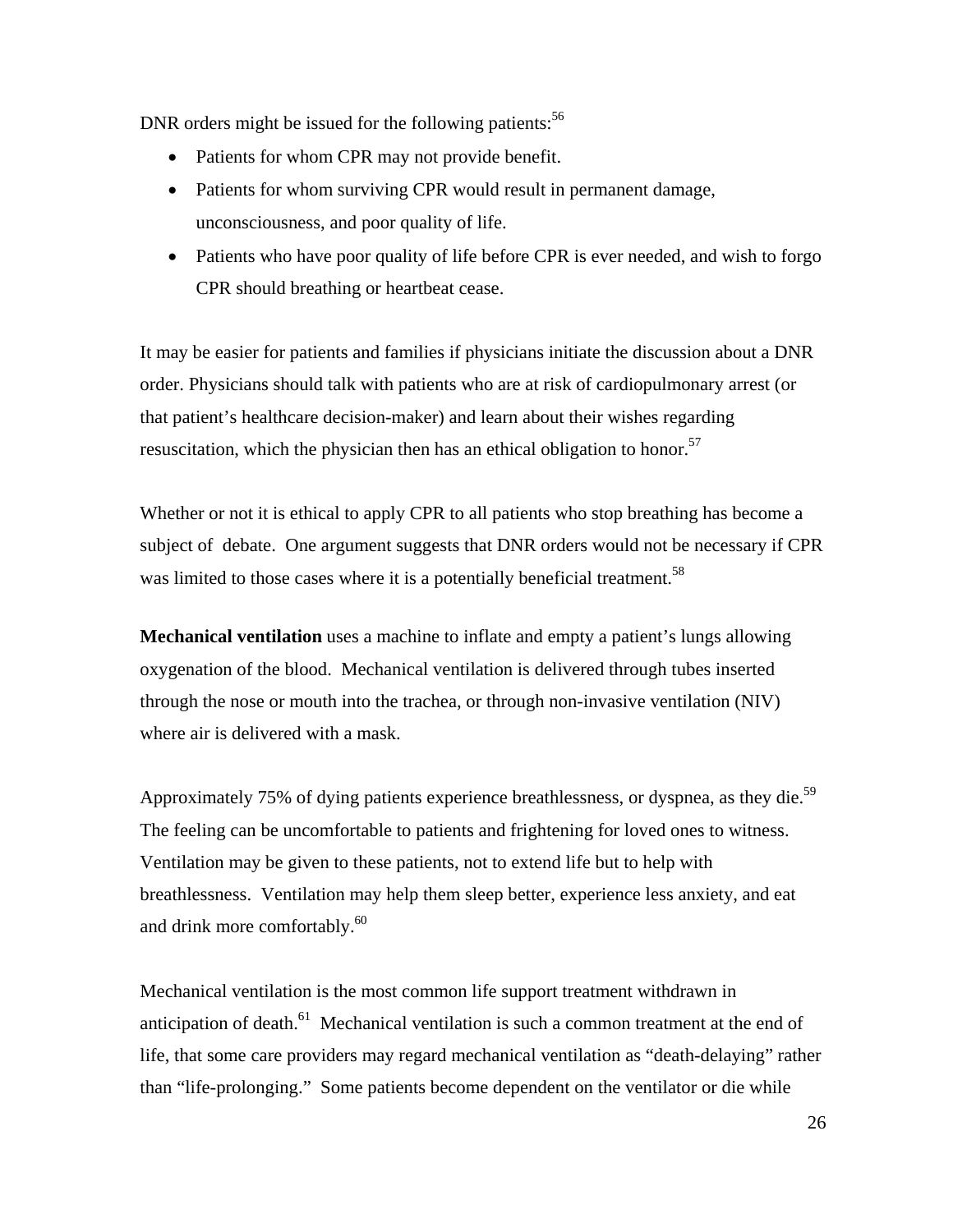being treated. Therefore, for some patients ventilation is considered a non-beneficial treatment that negatively affects patients by delaying natural death or requiring families and physicians to decide to withdraw treatment.<sup>62</sup>

#### **Nutrition and Hydration**

These treatments provide nutrients and water to patients who are unconscious or cannot swallow.

**Enteral nutrition with feeding tubes:** Delivers nutrients directly into a patient's stomach or intestines with a feeding tube. Feeding tubes are either *gastrostomy tubes* inserted into the stomach through an incision in the abdomen or *nasogastric (NG) tubes* inserted through the nose and esophagas into the stomach. **Parenteral nutrition:** Delivers nutrients directly into the bloodstream. One such treatment, *total parenteral nutrition (TPN)*, can supply a patient with nutrients to maintain his or her body weight over a long period of time.

Decisions about nutrition and hydration are among the most emotionally and ethically challenging issues in end of life care. The main dilemma concerns the nature and social meaning attached to providing people with food and water. Clinically, the American Medical Association does not distinguish between nutrition and hydration and other lifesustaining treatments.<sup>63</sup> Others argue that nutrition and hydration treatments are palliative care that fulfill a basic human need and should not be denied to patients at the end of life.<sup>64</sup>

Legally, the United States Supreme Court ruled in 1990 that artificial nutrition and hydration are not different than other life-sustaining treatments.<sup>65</sup> In fact, courts in the United States have made the following rulings consistently in the recent past:

- Competent adults may refuse artificial nutrition and hydration treatments even though this action may hasten death; $66$
- Surrogate decision makers may withdraw artificial nutrition and hydration;  $67$
- Surrogate decision makers may refuse artificial nutrition and hydration on behalf of an incompetent adult.<sup>68</sup>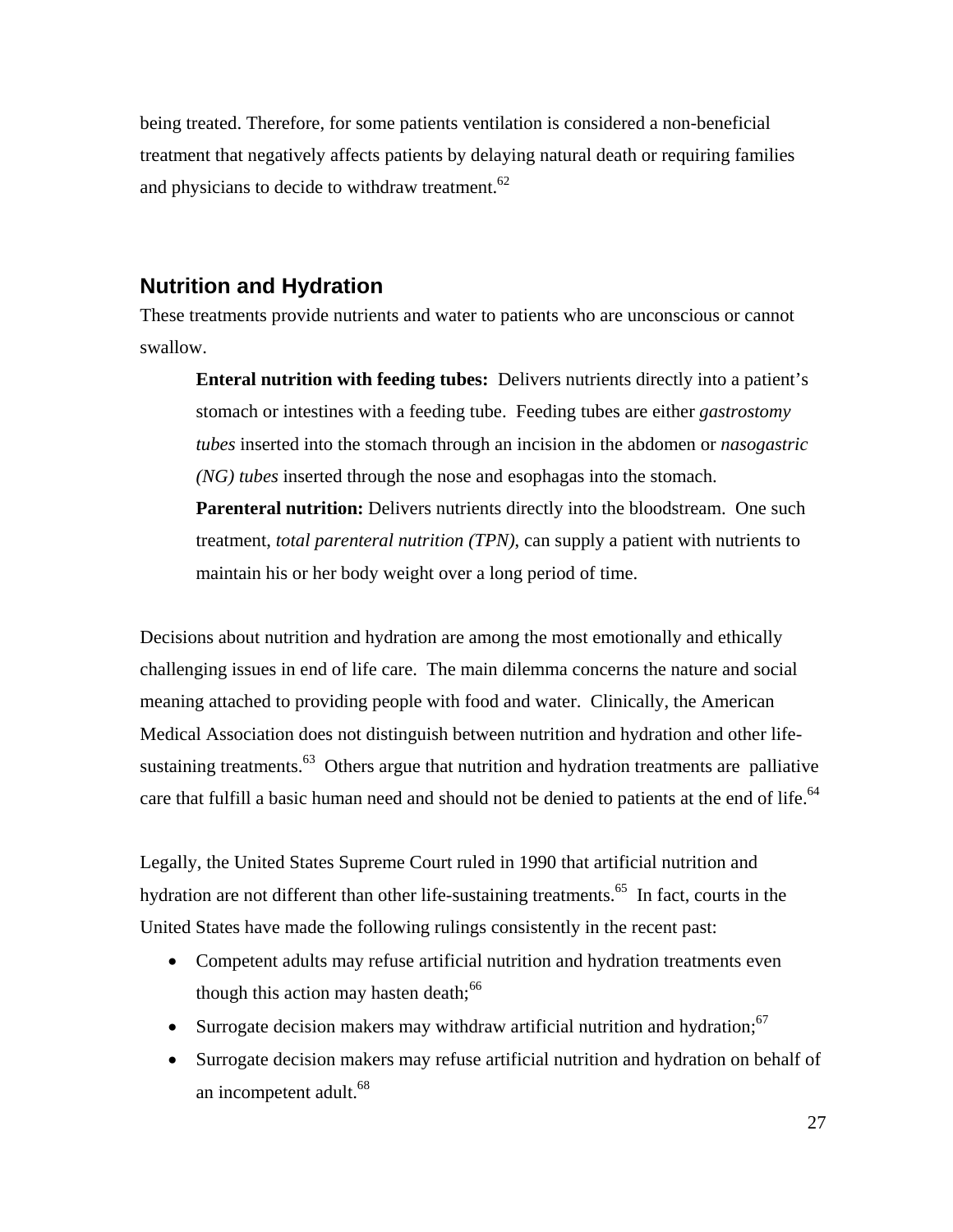The second debate concerning nutrition and hydration centers on whether or not withholding food and water is similar to the act of killing a patient or allowing a person to die. A person cannot live without food and water. If nutrition and hydration are withheld or withdrawn the patient will die within a few days. However in practice, health professionals and loved ones usually come together to consider whether providing nutrition and hydration to extend life will be beneficial or burdensome to the patient.<sup>69</sup>

Nutrition and hydration treatments may burden (or provide only minimal benefit to) some dying patients. As a person's physical body shuts down before death, food and water are no longer processed in the same way as a healthy body. Instead of hydrating the patient, water can cause bloating and swelling and nutrition may cause intestinal problems that can add to a patient's discomfort. $^{70}$ 

The idea that a treatment should provide the patient with some benefit that is sufficient to outweigh the burdens has been called the **principle of proportionality**. This principle, according to some, may be applied to artificial nutrition and hydration in the same manner in which it is applied to other life-sustaining treatments. **Thus, if a dying patient receiving nutrition and hydration suffers burdens that outweigh the benefit of extended life, artificial nutrition and hydration may be ethically withheld or withdrawn – whether or not the patient will die as a result of this action.** 

#### **Kidney Dialysis**

Kidney dialysis filters waste from the blood in patients whose kidneys no longer function. Without dialysis, waste products would reach a toxic level in the body and result in death.

Dialysis is a time consuming and physical burden for patients with end stage renal disease. Some patients may eventually decide that this burden outweighs the benefits and then wish to discontinue this treatment. Today, discontinuing dialysis is considered an appropriate treatment option that respects a patient's autonomy and ability for self-direction.<sup>71</sup>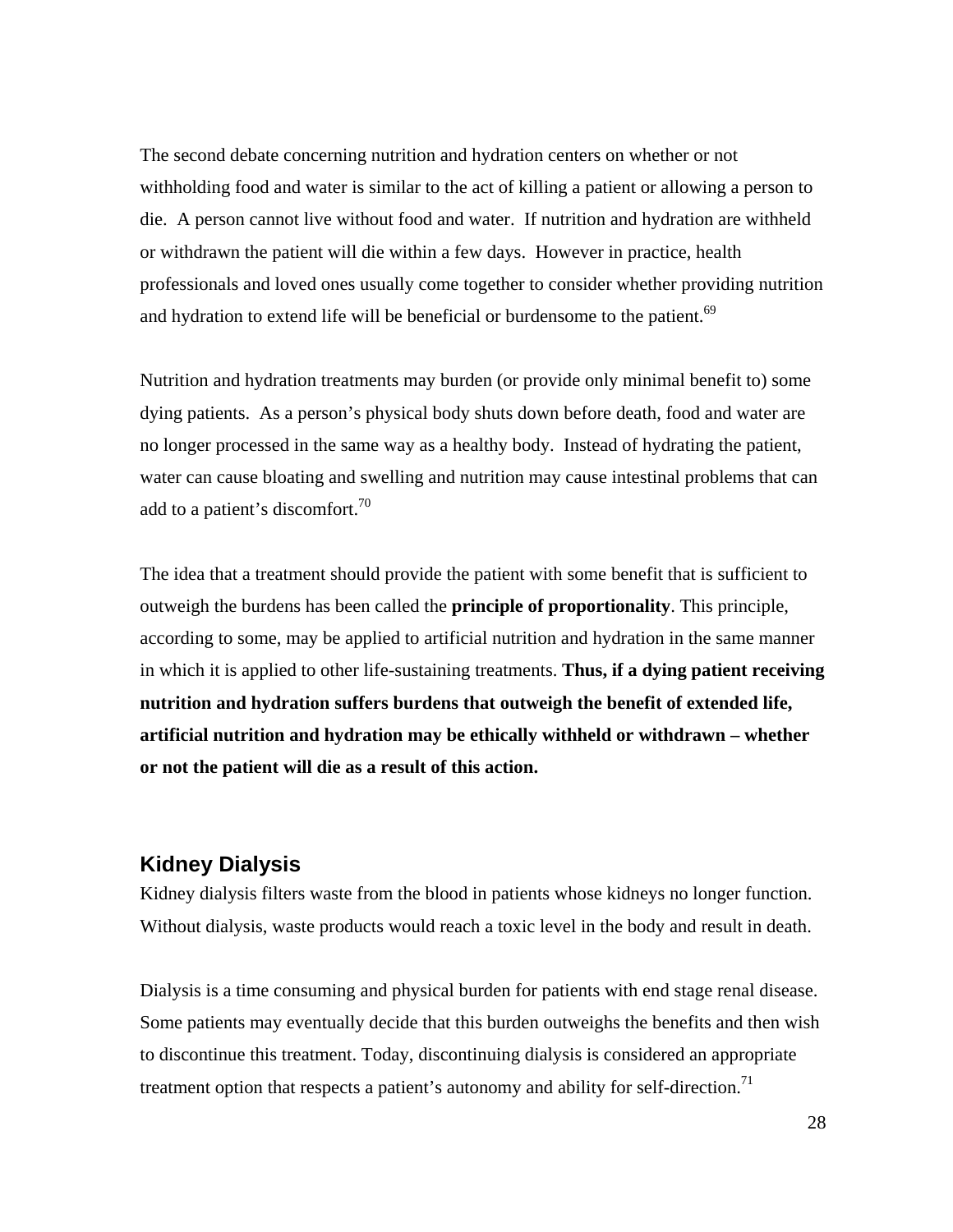The ethical challenges for dialysis withdrawal arise when stopping dialysis becomes an option patients want to consider. The Renal Physicians Association and American Society of Nephrology have patient-physician guidelines for appropriately and ethically discussing and initiating withdrawal of dialysis: $^{72}$ 

- Withdrawal should occur when patients are either:
	- o capable of making decisions and decide to forgo dialysis
	- o a written health care directive expresses a desire to discontinue dialysis
	- o a health care agent considers discontinuation of dialysis the best course of action
	- o or when the physician decides dialysis no longer beneficial.
- Shared decision making between the patient and physician must occur, and if the patient lacks decision-making capacity, the health care agent should be involved.
- Physicians should provide patients with all available information including available treatment options, consequences of dialysis withdrawal, and other end of life care options – like hospice and palliative care.

### **Antibiotic Treatments**

Dying patients are susceptible to infection.<sup>73</sup> For many patients with life-threatening diseases, infection will affect their final days, and antibiotics may be given as a result. Anywhere between 32% and 88% of terminally ill patients receive antibiotics.<sup>74</sup> Antibiotic treatments may not cure an underlying cause of illness, but rather alleviate symptoms.<sup>75</sup> Treating an infection may extend life in circumstances under which a patient may not wish to continue.

Physicians often find it difficult to withhold antibiotic treatment from patients. Some believe that antibiotics are part of routine care and should not be denied to patients simply because they have a life-threatening condition. Others may consider an infection a "treatable" condition and not related to the "untreatable" and underlying, terminal illness.<sup>76</sup>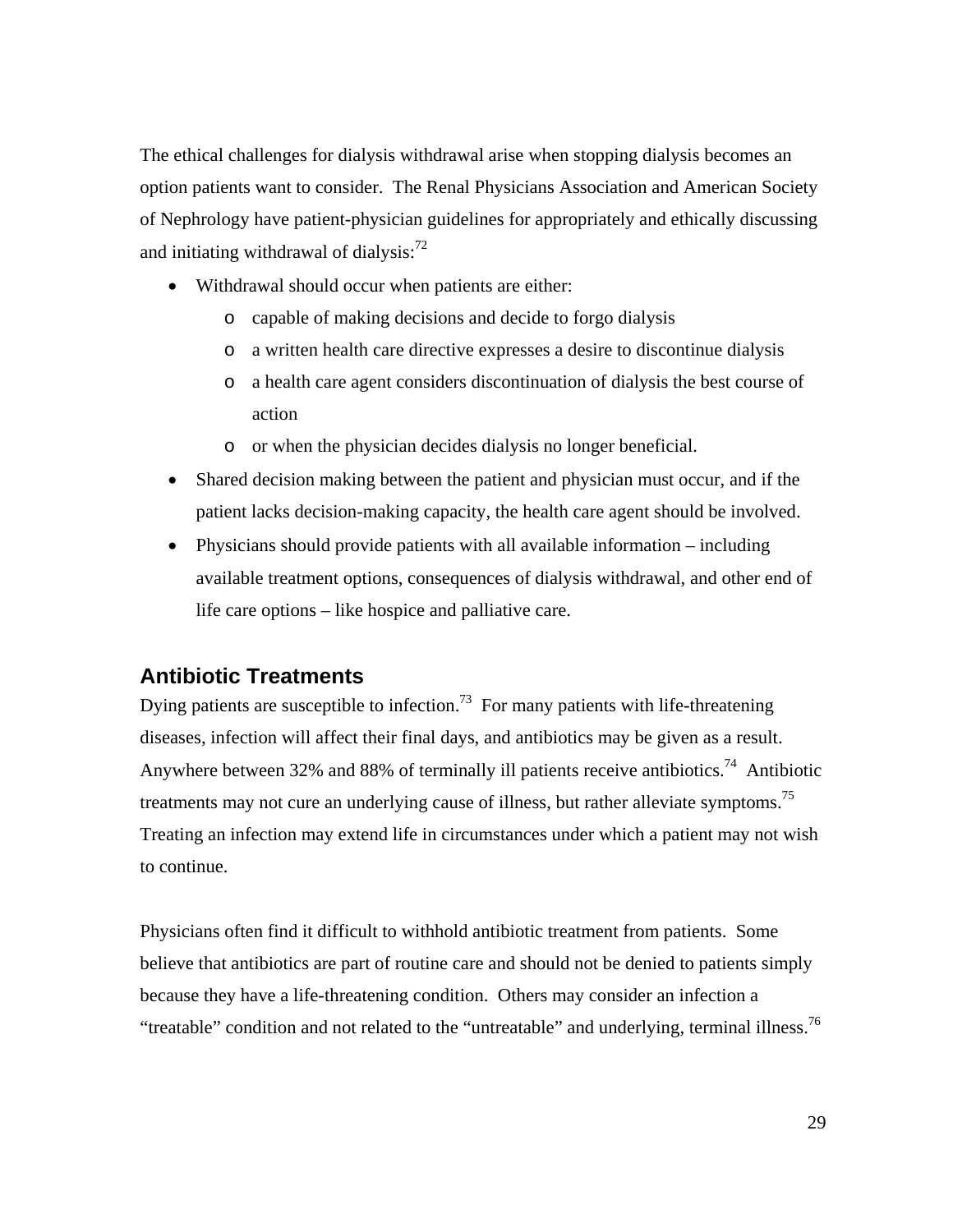One ethical concern raised by public health professionals is that excessive use of antibiotics can contribute to bacteria that mutate and become resistant to treatments: $77$  Public health professionals express concern that over-prescribing antibiotics may result in resistant bacteria that could be more harmful to future patients – particularly in light of evidence that antibiotics may not be effective for treating infection in terminally ill patients.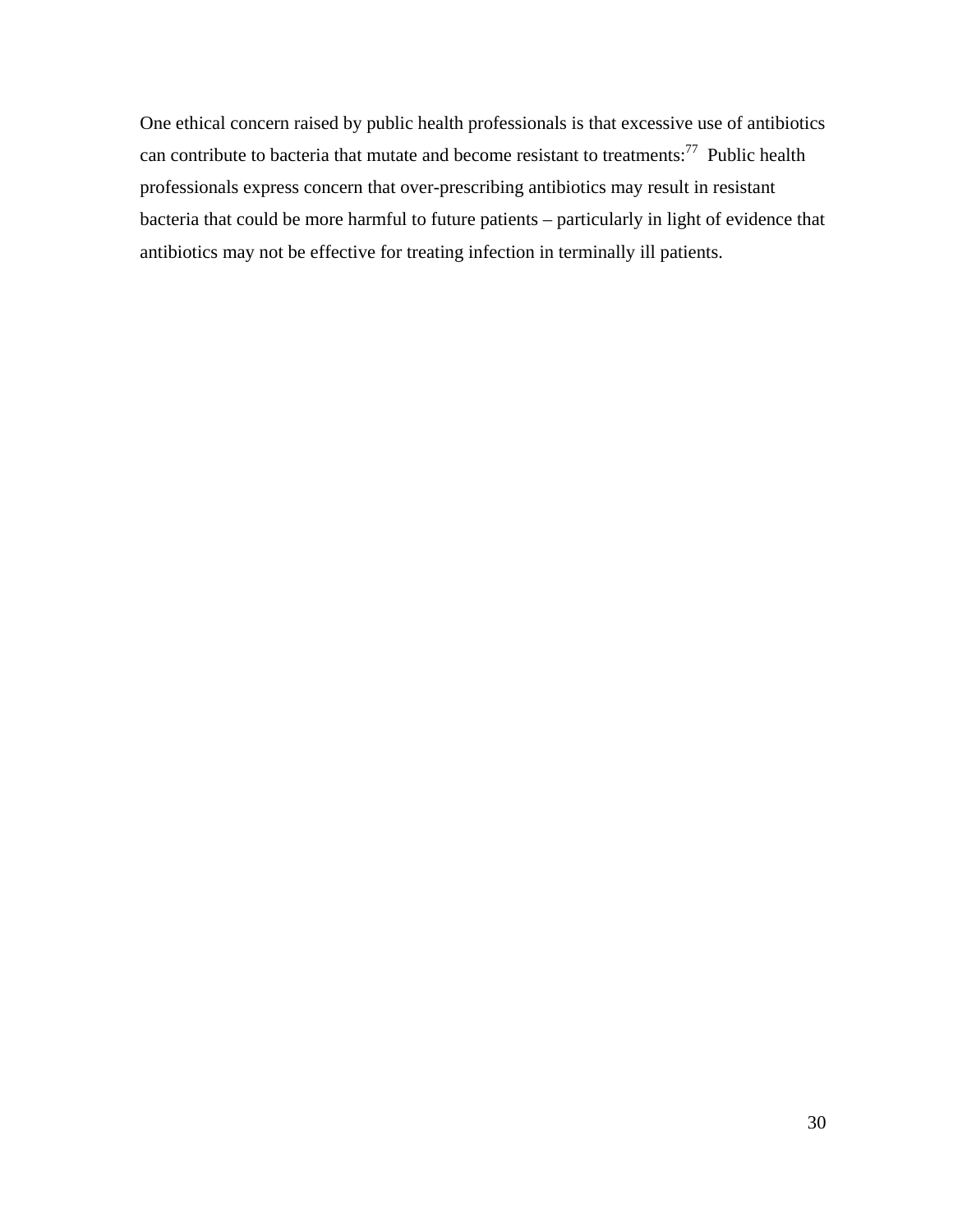## **Medical Futility**

## **Medically futile treatments are those that are highly unlikely to benefit a patient.**  Decisions to forgo or withdraw life-sustaining treatments are accompanied by an assessment that such treatments would be medically futile.

Ethical questions surround the concept of medical futility. First, some people question whether medical futility can be defined and how to prevent futility from becoming a judgment call made by health care staff. Second, there is the fear that treatments that provide a smaller benefit – or may not seem beneficial to health care professionals but are considered beneficial by patients – may be eliminated.<sup>78</sup>

Finally, the biggest concern is that necessary treatments will be labeled futile in order to save money. This issue is of particular importance to some elderly, disabled, managed care, and socio-economically disadvantaged populations.<sup>79</sup>

However, advocates wishing to limit medically futile care argue that  $\cdot^{80}$ 

- Futility can be defined using measures that include prognosis, estimates of the likelihood of recovery, and functional status.
- Not all medical treatments are beneficial.
- Health professionals would never label a beneficial treatment as futile.
- Futile treatments are expensive and an inefficient use of resources.
- By addressing medical futility, patients may be more appropriately cared for with other programs, such as hospice care.

Because of the complex ethical issues that arise, a few states have guidelines that address medically futile treatments.  $81,82$  In 1999, Texas was the first state to adopt a law regulating end-of-life decisions, providing a mechanism to resolve medical futility disputes.<sup>83</sup>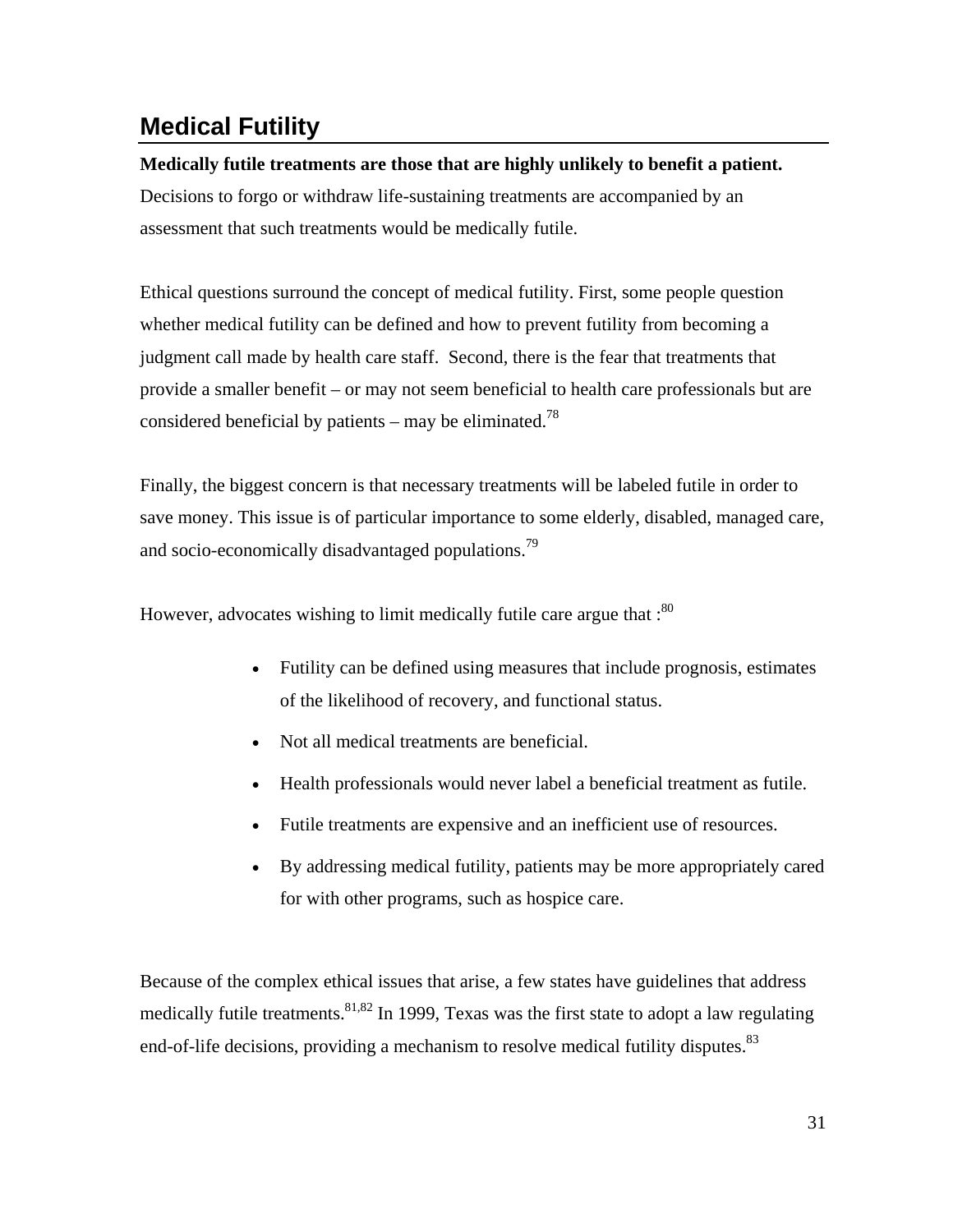In an effort to address this delicate issue, the Minnesota Network of Ethics Committees drafted model futility guidelines in 2003-2004. Ideally, nursing homes and hospitals can adopt these guidelines on their own to reduce instances of futile treatment without requiring a legal process.

Published in the June 2004 issue of *Minnesota Medicine,* "Model Guidelines for Addressing Medical Futility in End-of-Life Care" is available online from either the Center for Bioethics at www.bioethics.umn.edu/resources/futility\_policy\_3.31.doc or *Minnesota Medicine*, at http://www.mmaonline.net/publications/MNMed2004/June/Moldow.html.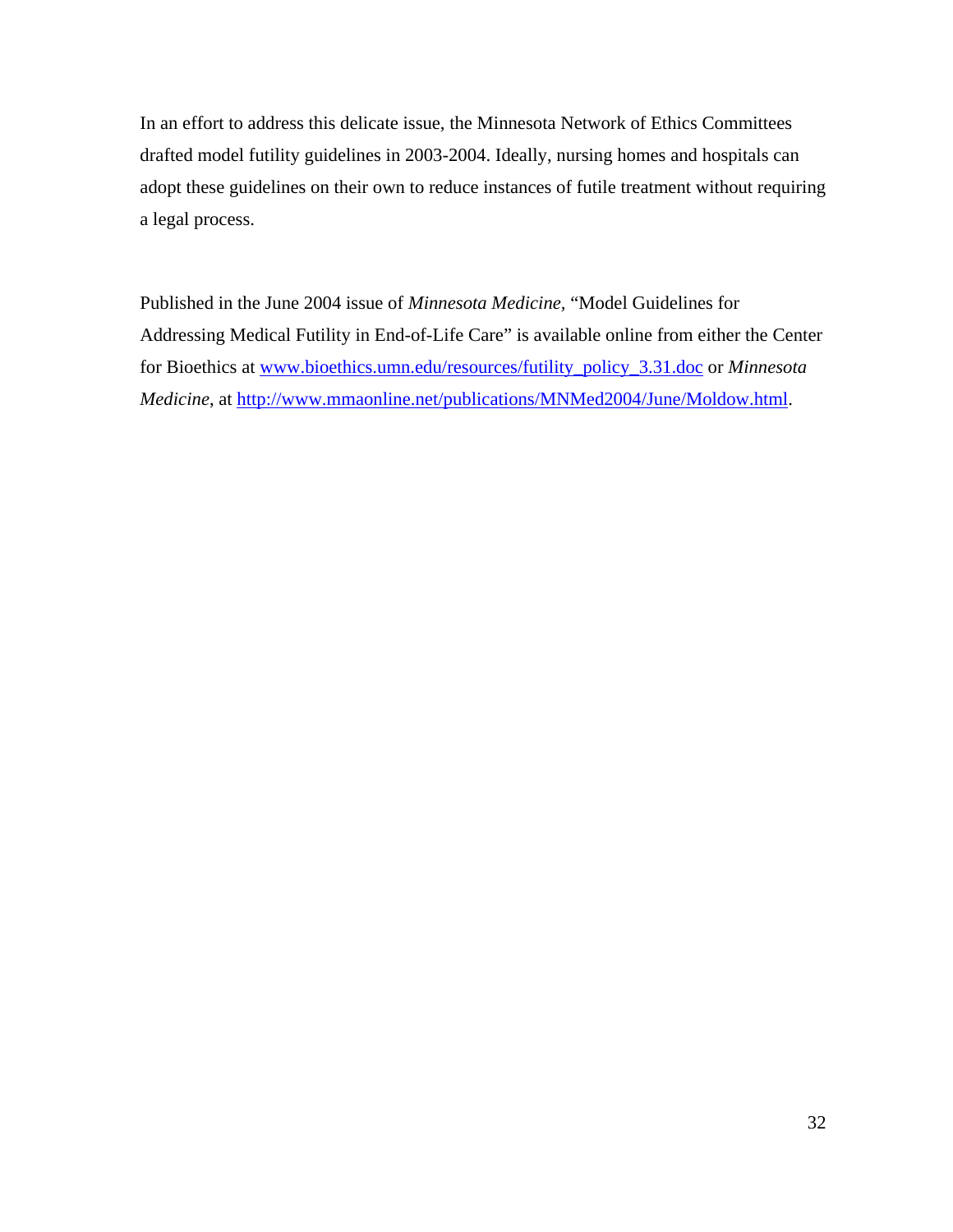# **Terminal Sedation**

For some dying patients, **agonal** suffering—the profound pain that may occur when dying—may not be relievable by any means other than **terminal sedation**. Terminal sedation uses sedatives to make a patient unconscious until death occurs from the underlying illness.84 **Sedatives** are drugs that act on the brain and spinal cord and have a calming or tranquilizing affect on the body. In small doses, they relieve anxiety and may soothe coughs and nausea. In larger doses, sedatives can have a hypnotic effect, causing people to fall asleep.

Since terminal sedation is a delicate and risky treatment that leaves a patient unconscious, people frequently raise ethical concerns about its use, including:<sup>85,86</sup>

- The unknown effect terminal sedation may have on hastening death.
- The potential for abuse of patients who are unconscious and cannot speak for themselves.
- Use of terminal sedation with patients who either do not require such strong relief or whose suffering is compounded by emotional, psychological, or spiritual suffering.
- How to value consciousness versus suffering.
- How far people should go in an attempt to relieve pain and other uncomfortable symptoms.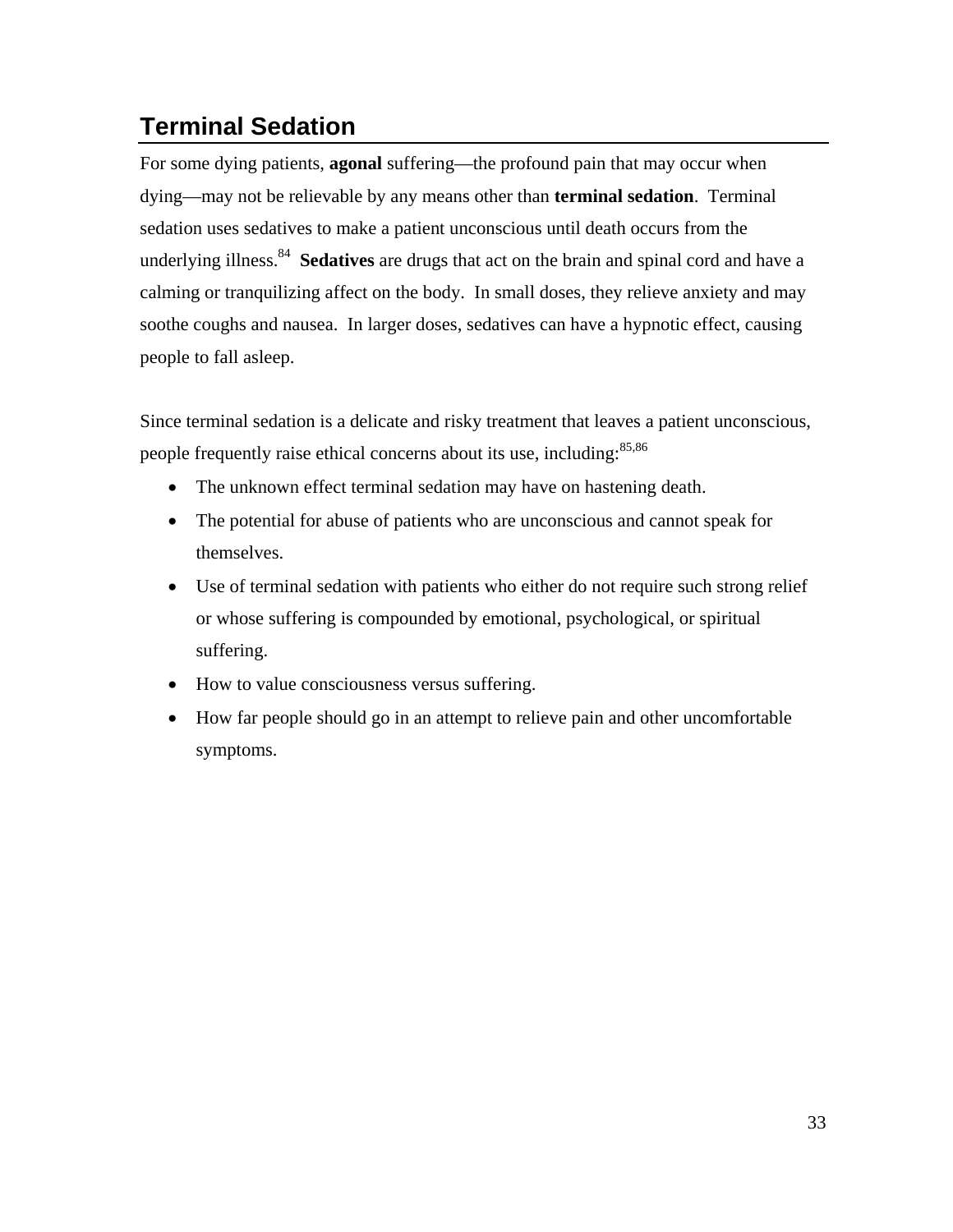# **Advance Directives**

In an effort to avoid the ethical conflicts associated with withholding and withdrawing medical treatment and to encourage appropriate treatment of dying patients, many advocates both for patient rights and "good deaths" suggest the use of advance directives or living wills.

*Advance directives or living wills* are documents used to:

- Outline the patient's own goals and wishes regarding medical care.
- Provide specific instructions about treatments, including do-not-resuscitate orders, organ donation, palliative care, feeding tubes, etc.
- Designate power-of-attorney to a healthcare decision-maker who will speak for the patient should he or she become unable to communicate.

## **Advance Care Planning**

The patient, the patient's family, and the designated decision-maker participate in advance care planning. Sometimes, a nurse or social worker will facilitate the discussion.

During the planning process, patients are encouraged to express their desires concerning medical treatment goals with the healthcare decision-maker. This process ensures that the decision-maker understands the spirit of the patient's advance directive, and not just specific instructions for particular medical situations. The process is thought to increase both the understanding and effectiveness of the decision-maker when the time comes to make difficult decisions.

Without this kind of discussion, decisions that must be made on behalf of an unconscious patient can be very difficult for both loved ones and health care providers. Advance directives are a tool used to ease that process and improve communication about wishes and goals of medical treatment.<sup>87</sup>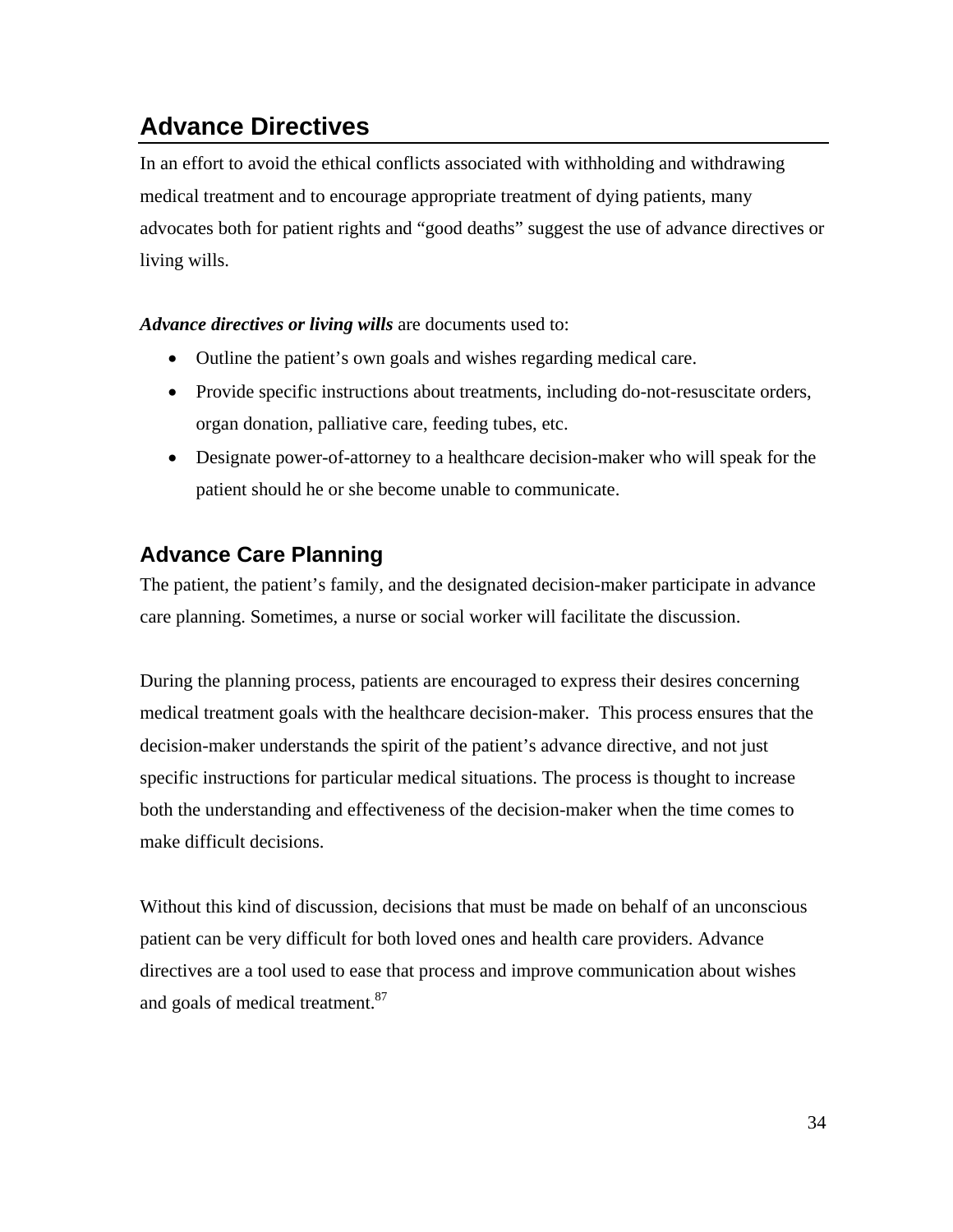#### **Effectiveness of Advance Directives and Living Wills**

Advance directives and living wills are tools that are underused. Many people who might benefit from them do not have them. Furthermore, even when present, they are frequently not followed or provide only limited value and instruction.<sup>88</sup> In certain situations, a physician may believe that honoring an advance directive would not be in the best interest of the patient.<sup>89</sup> For example, a living will that requests no ventilation may not be honored if the physician feels that the ventilator is only a temporary treatment that could extend life and diminish suffering.

Some studies have found that the effectiveness of advance directives and living wills has yet to be definitively shown.90 People who question the effectiveness of *written* advance directives might agree that appointing a healthcare decision-maker by signing a Durable Power of Attorney for Health Care document is a better strategy. It is more helpful to physicians when they need to know what a patient would want in a particular medical situation and who can legally make decisions.

### **Legality of Advance Directives**

All states legally recognize some form of advance directives.<sup>91</sup> In addition, most laws require hospitals to follow written health care wishes when available. However, advance directives are often not legally enforced, and a medical provider may legally perform medical treatments that go against the patient's written wishes if the case can be made that it was in the best interest of the patient.

The Patient Self Determination Act (PSDA) passed by the United States Congress in 1990 requires health care facilities receiving federal funding to educate the community about advance directives. The PSDA specifically requires health providers and health care organizations to: <sup>92</sup>

> • Provide written information to all adult patients on their rights under state law to make decisions—including information about the right to execute an advance directive and how the institution implements them.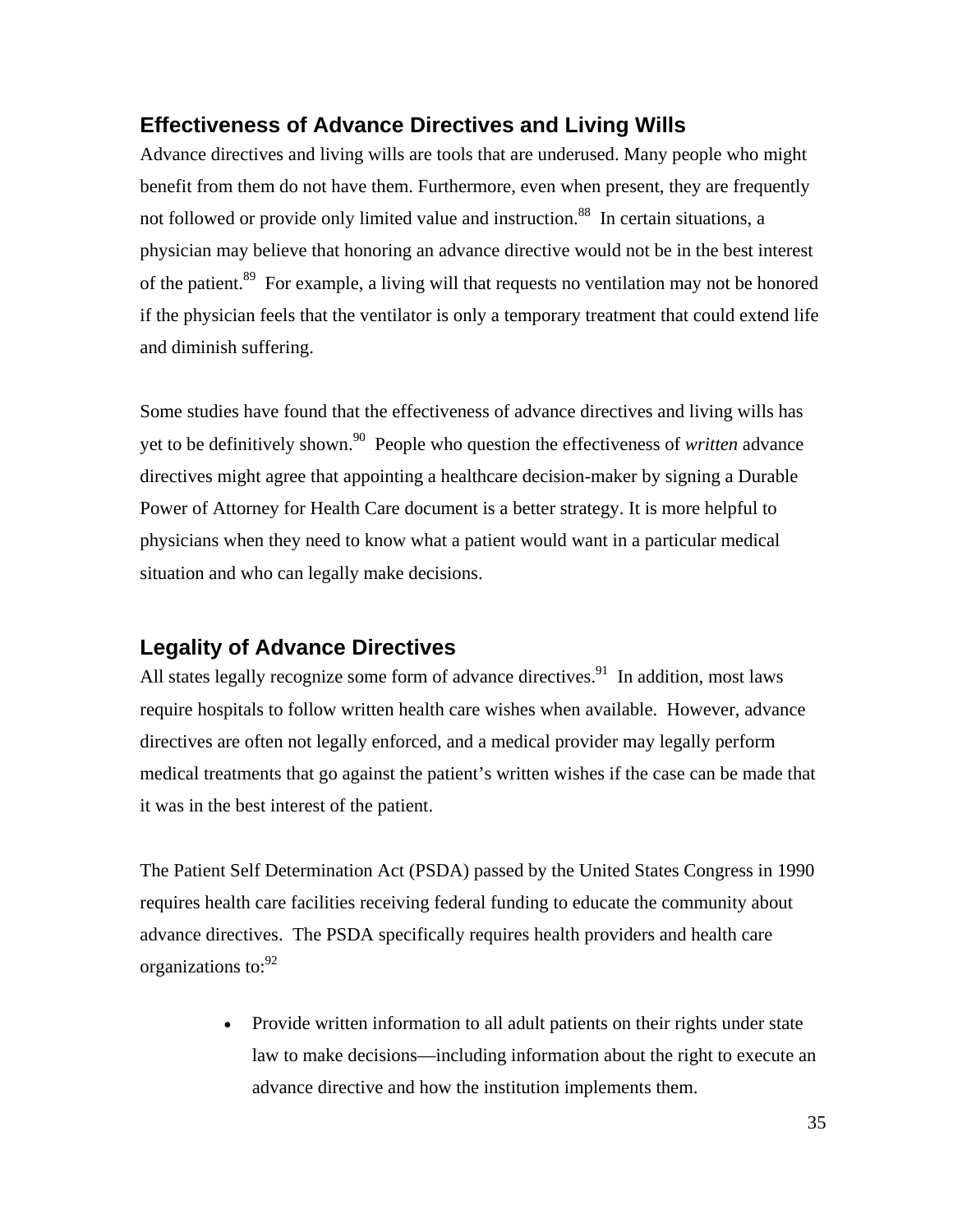- Document presence of an advance directive in a patient's medical record.
- Provide education for staff and the community about advance directives.
- Not condition care or discriminate against patients based on advance directives.

### **Ethical Issues Around Advance Directives**

Advance directives aim to honor individual autonomy, respect individual choice, and prevent situations in which a patient is given treatments he or she would not have wanted. Because they involve critical decisions about end of life care, ethical concerns have been expressed about their use. These concerns include the following:<sup>93</sup>

- Advance directives may improperly influence health care providers to limit care leading to undertreatment.
- A person frightened of becoming disabled or incapacitated may use advance directives to limit treatment—when in reality a person cannot know in advance his or her ability to cope and adapt to living with a disability.
- Advance directives are time consuming for health professionals, and may not be useful if a medical treatment decision requires an immediate answer—even if a healthcare decision-maker has been named.

### **Possible Effect of Advance Directives on Patients and Families**

Advance directives may provide patients with peace of mind.<sup>94</sup> Patients may be comforted knowing that difficult decisions—about procedures and treatments that they do or do not want—have already been made should they become unable to communicate. Further, they may gain peace from knowing that the advance directive may prevent or minimize disagreement among loved ones.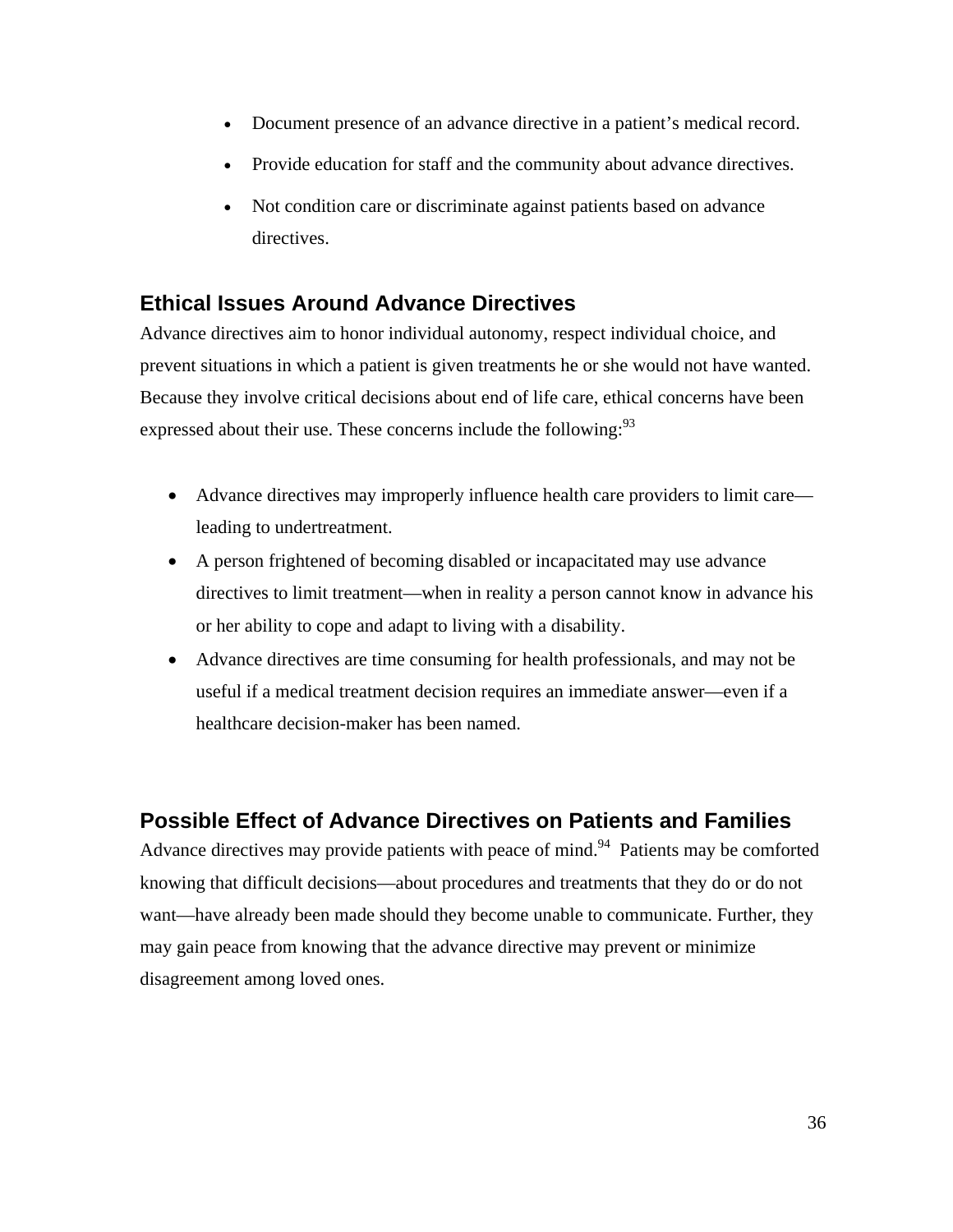## **Further Resources**

#### **To obtain a form to execute advance directives, or more information, contact:**

**The Metropolitan Area Agency on Aging**, online at www.tcaging.org., mails copies of the Minnesota Health Care Directive on request.

Partnership for Caring is a resource for living wills and medical powers of attorney. Telephone: 1-800-989-9455 www.partnershipforcaring.org.

**Resource Center at the Center for Bioethics—University of Minnesota** online at http://www.bioethics.umn.edu/.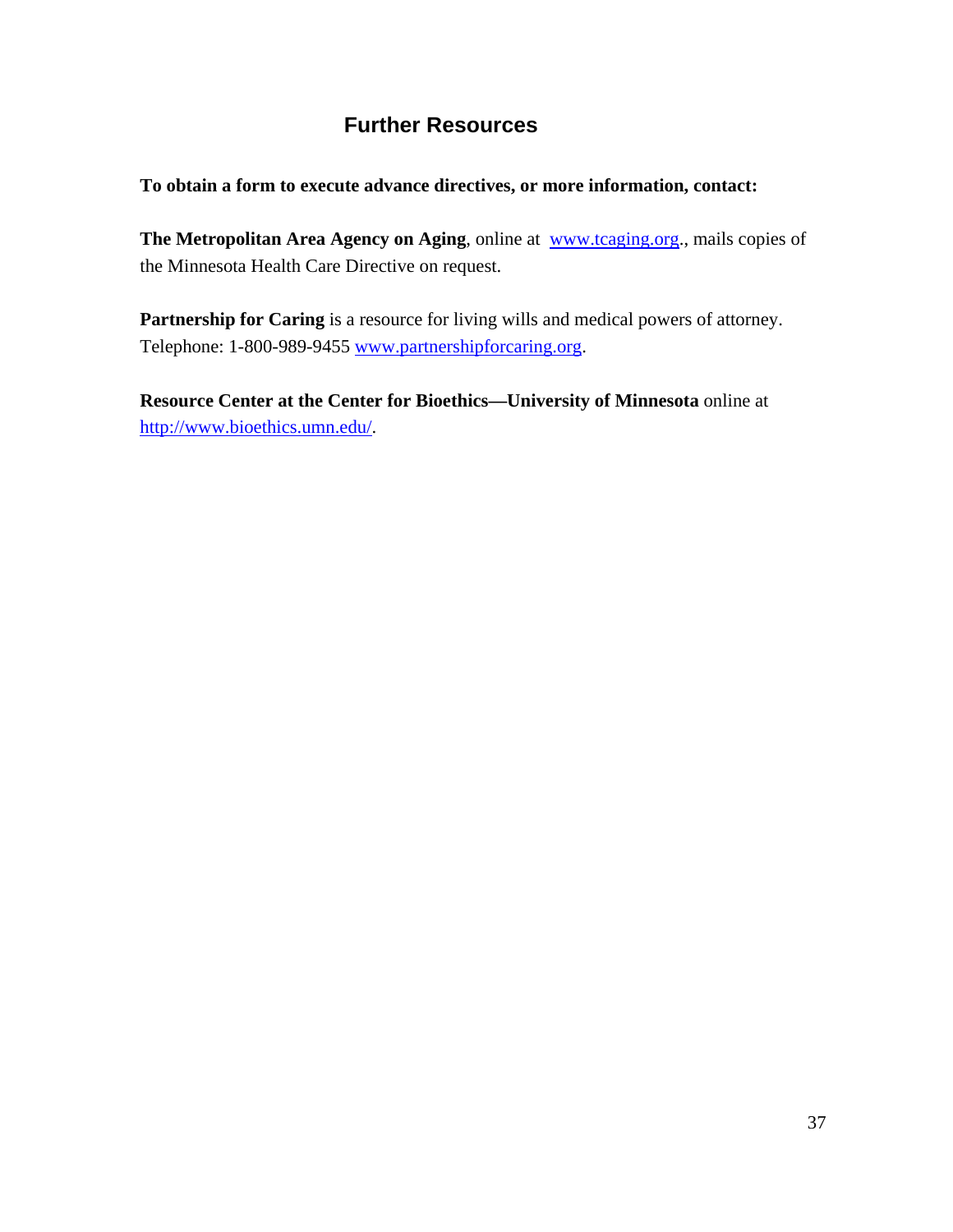# **Part IV**

# **End of Life Issues: Special Topics**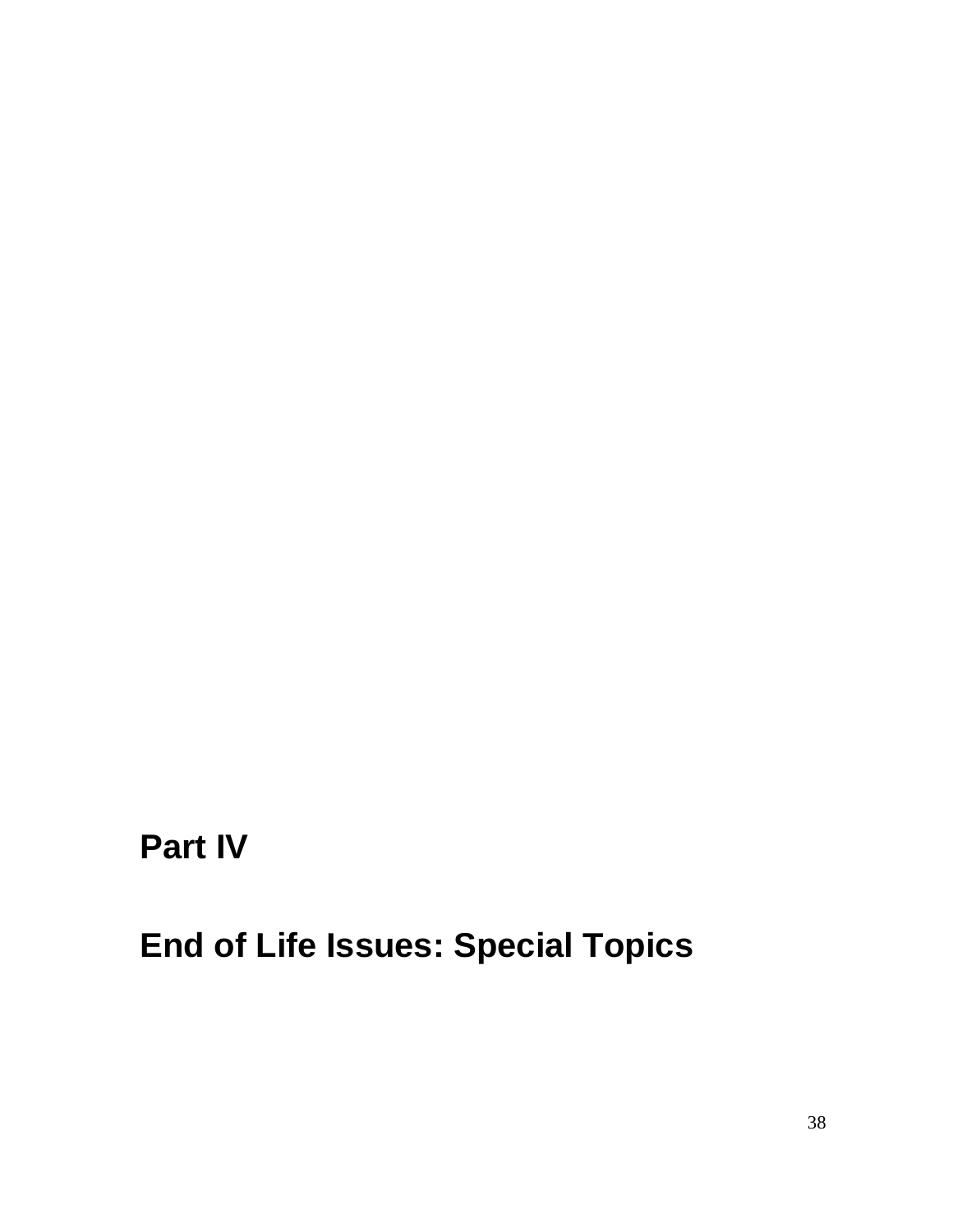## **Euthanasia and Physician Assisted Suicide**

For some people at the end of life, continuing to suffer may appear worse than death. Watching a dying patient suffer can be nearly unbearable for loved ones. The suffering can be so great that the option of ending one's life through either euthanasia or physician assisted suicide may appear to be a reasonable and merciful choice.

## **Euthanasia**

Euthanasia is an act where a third party, usually implied to be a physician, terminates the life of a person—either passively or actively. The modern concept of euthanasia came into being in the  $20<sup>th</sup>$  century after the invention of life-extending technologies. These technologies help to save the lives of many people who suffer serious illness or injury.

However, the use of modern medical technologies can also keep patients alive who are a) living in a situation that they consider to be worse than death, b) are in a coma or c) are in a persistent vegetative state (PVS).

Persistent vegetative state, as defined by the Multi-Society Task Force on PVS, is one in which there is "complete unawareness of the self and the environment, accompanied by sleep-wake cycles, with either complete or partial preservation of hypothalamic and brainstem autonomic functions."<sup>95</sup>

People who are kept alive without hope of recovery for lengthy periods of time can cause their loved ones much grief, survive in a state that the patient would not have chosen or wanted, and their care can cost a great deal of money. Families and patient advocates began to question the use of life-extending technologies in the 1970s and 1980s, leading to the debate over the moral role euthanasia can play in society.

**Passive euthanasia** allows a patient to die by stopping or refraining from beginning some type of medical intervention. For example, withholding ventilator support for breathing may be considered an act of passive euthanasia because the person would die on his or her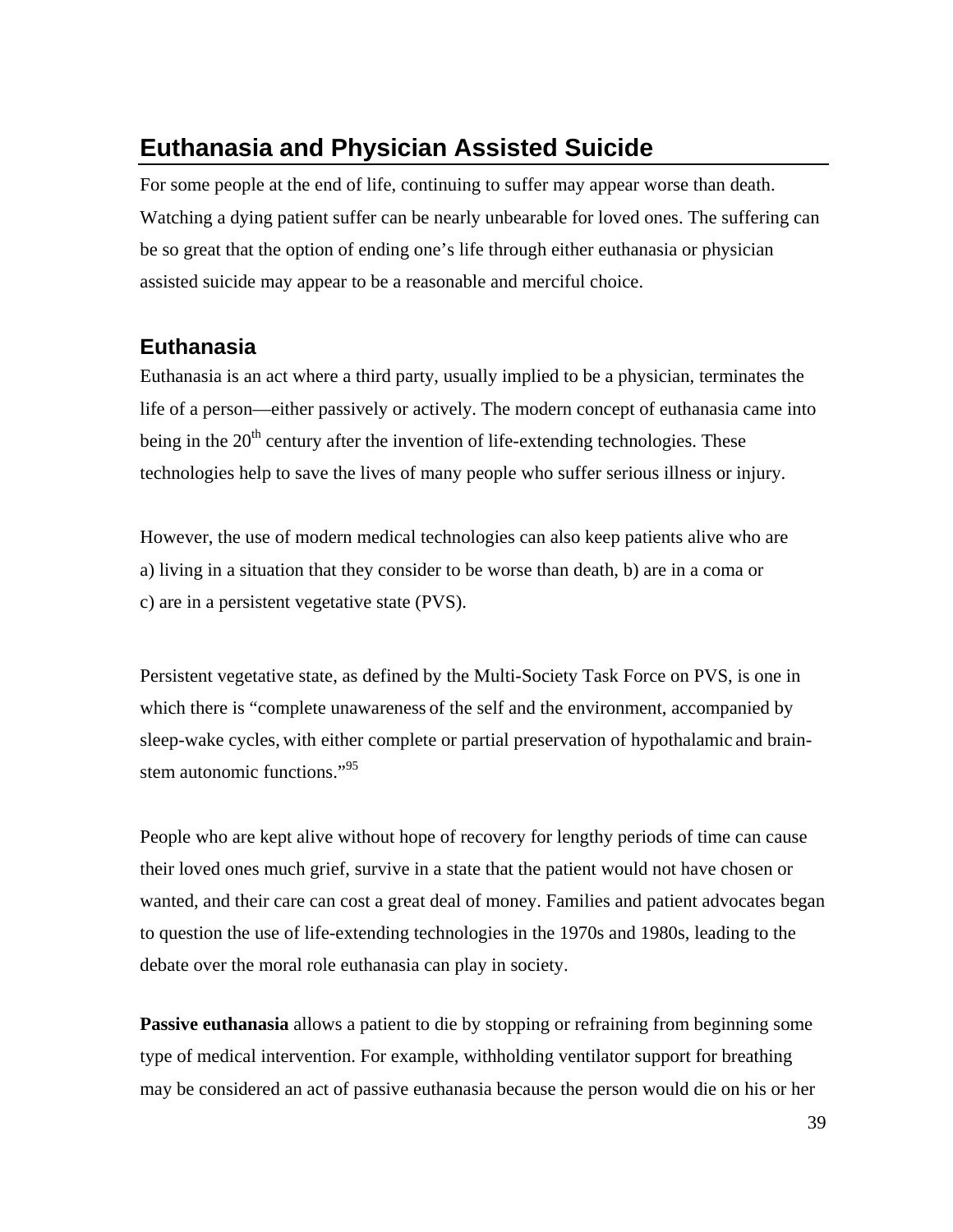own without the ventilator. Discontinuing dialysis is another example. Passive euthanasia is often thought of as a "allowing a person to die" because while the action of the physician removes the supportive treatment, the life-threatening illness or medical situation actually ends the patient's life.

Two of the earliest and most widely discussed cases involving the termination of lifeextending treatment—or passive euthanasia—were the cases of Karen Ann Quinlan and Nancy Cruzan: 96,97, 98,99

**Karen Ann Quinlan:** In 1976, Karen Ann Quinlan, a 22-year-old woman in a persistent vegetative state with no hope of recovery, was kept alive using a ventilator to sustain her breathing. Quinlan's parents wanted to discontinue treatment but the hospital would not do so. The Supreme Court of New Jersey ultimately decided that the hospital could legally discontinue treatment for a patient like Quinlan in a persistent vegetative state – after first consulting with an ethics committee – without fear of criminal or civil retribution.

**Nancy Cruzan:** In 1983, 25-year-old Nancy Cruzan was in a car crash that left her comatose. When Cruzan's parents wanted to discontinue artificial nutrition and hydration several weeks after the crash, the hospital would not do so. The case went through the Missouri court system and ended up in front of the United States Supreme Court. The Supreme Court decided that food and water can be withheld in cases where there is *clear and convincing evidence* that the patient would not have wanted to live. However, the Court also determined that Nancy Cruzan did not meet this criteria. The Supreme Court's decision in Cruzan was widely criticized. But it was not until Nancy's parents were able to present additional evidence of her wishes to the Missouri State Court (where the case had been returned) that they received a ruling in their favor. They then requested removal of the artificial nutrition and hydration tubes, and, subsequently, Nancy Cruzan died.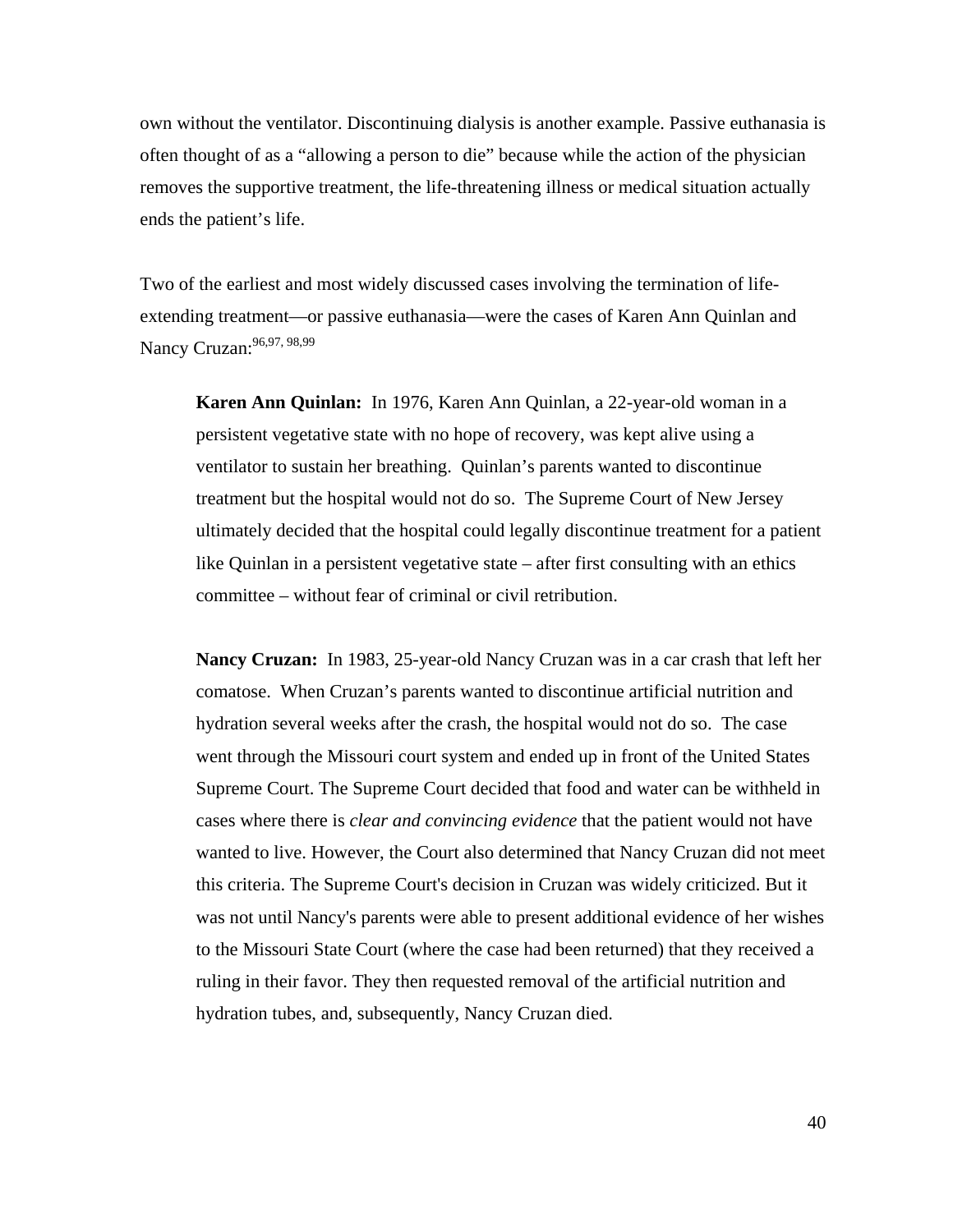Most situations in which euthanasia would be considered a potential option involve patients who are not conscious *and* not expected to recover. However, cases of voluntary, active euthanasia exist.

**Active euthanasia** requires performing some action that terminates the life of a person. An example of an active euthanasia intervention would be a situation where a physician would inject a patient with a lethal dose of a drug.<sup>100</sup>

In cases of voluntary, active euthanasia, a competent patient who wishes to avoid suffering and a slow dying process asks a physician to terminate his or her life. The 1990s cases involving Dr. Jack Kevorkian injecting lethal doses of drugs into conscious adults and the euthanasia policies of the Netherlands and Belgium are examples of voluntary, active euthanasia practices. 101, 102

## **Ethical Issues Surrounding Euthanasia**

A range of different ethical and moral positions and arguments exist regarding active euthanasia:

- Terminating life at the request of an individual **is not immoral** because it is the individual's decision to make.<sup>103</sup>
- Terminating life **may be justified in some circumstances** if, and only if, there is compelling evidence that to continue living would be more harmful to the person than dying. $104$
- Terminating life is **unethical in today's society** because there are not enough protections that would allow for a just and fair practice of euthanasia<sup>105</sup>.
- Terminating life is **always unethical** because it violates a) the moral belief that life should never be taken intentionally or b) the basic human right not to be killed<sup>106</sup>.

Some individuals believe that terminating a life – however it is achieved – goes against the principle that life is sacred. Euthanasia would be akin to murder. Some might even go as far as to suggest that anything less than aggressive treatment and all available means to save and prolong life are also murderous acts.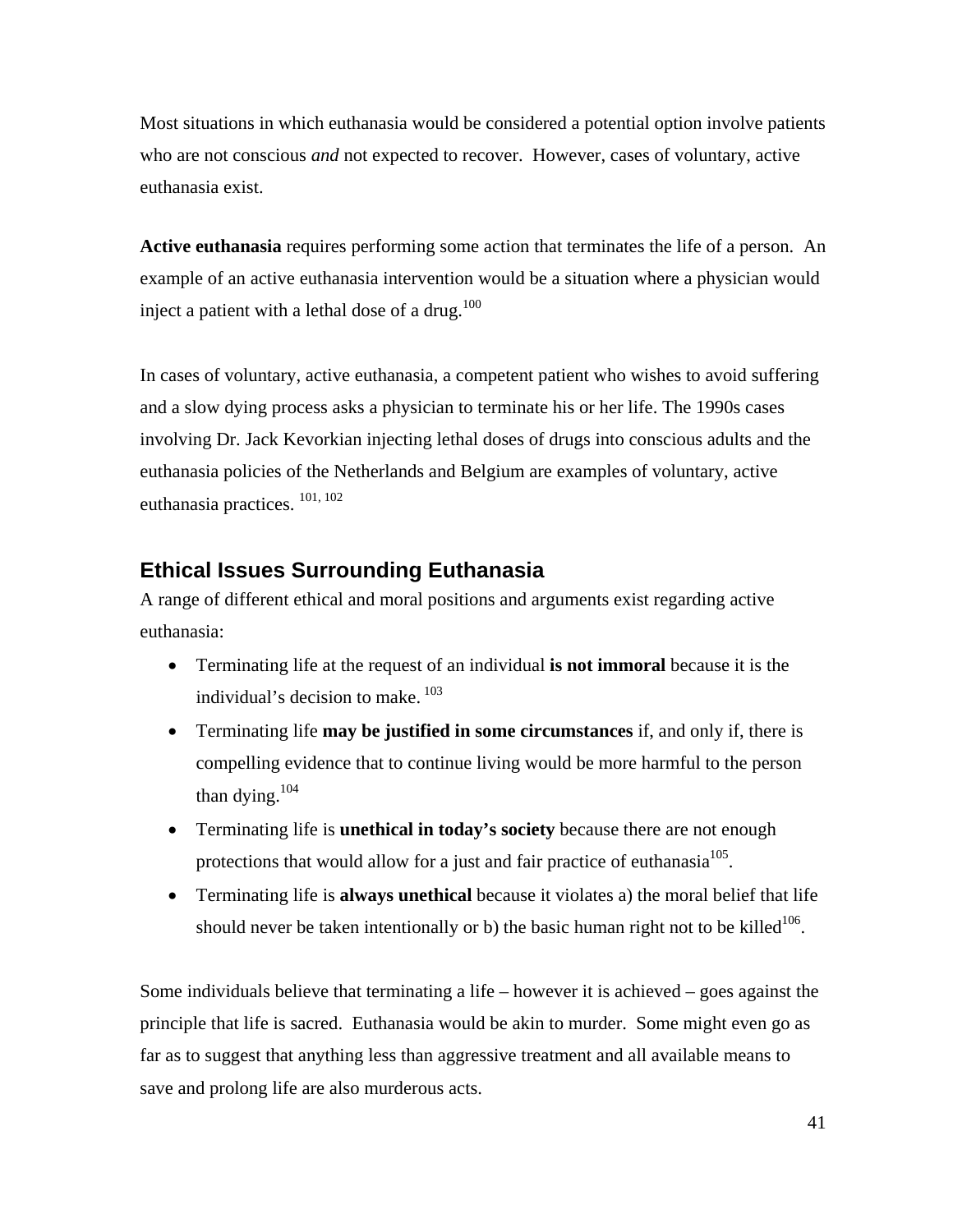Justice and fairness come into question. Some fear that a climate of cost containment in the healthcare system could make euthanasia seem like a more viable option for patients who are expensive or problematic. Others believe that a very sick individual or stressed loved one does not have the objectivity required to make a rational decision about terminating life.  $107$ 

But there are groups and individuals who make moral distinctions between actively killing a person versus passively allowing a person to die. Supporters of the act of passive versus active euthanasia argue:  $108$ 

- Physicians do not kill a patient by omitting treatment, but rather the disease takes the patient's life.
- Patients have a right to a "death with dignity." Allowing a dignified death to occur naturally is a moral act, different from active euthanasia.

Physician participation in the active termination of a patient's life is controversial for several reasons. The primary moral objection to physician involvement in euthanasia argues that it violates the physician's oath to "do no harm." However, some advocates for euthanasia have argued that a physician violates the oath to "do no harm" if he or she extends the life of a suffering individual. The oath to "do no harm" is complicated by the fact that terminally ill patients represent an extremely frail and vulnerable population who also are heavily reliant on the medical system.

The concept of "death with dignity" or allowing a person to retain dignity as they die is a popular argument among those who support active euthanasia.<sup>109</sup> The idea stems from the idea that prolonged death in a medical setting is unnatural and undignified. Therefore, encouraging death with dignity supports people who wish to cease non-beneficial or unwanted treatment for themselves or a loved one.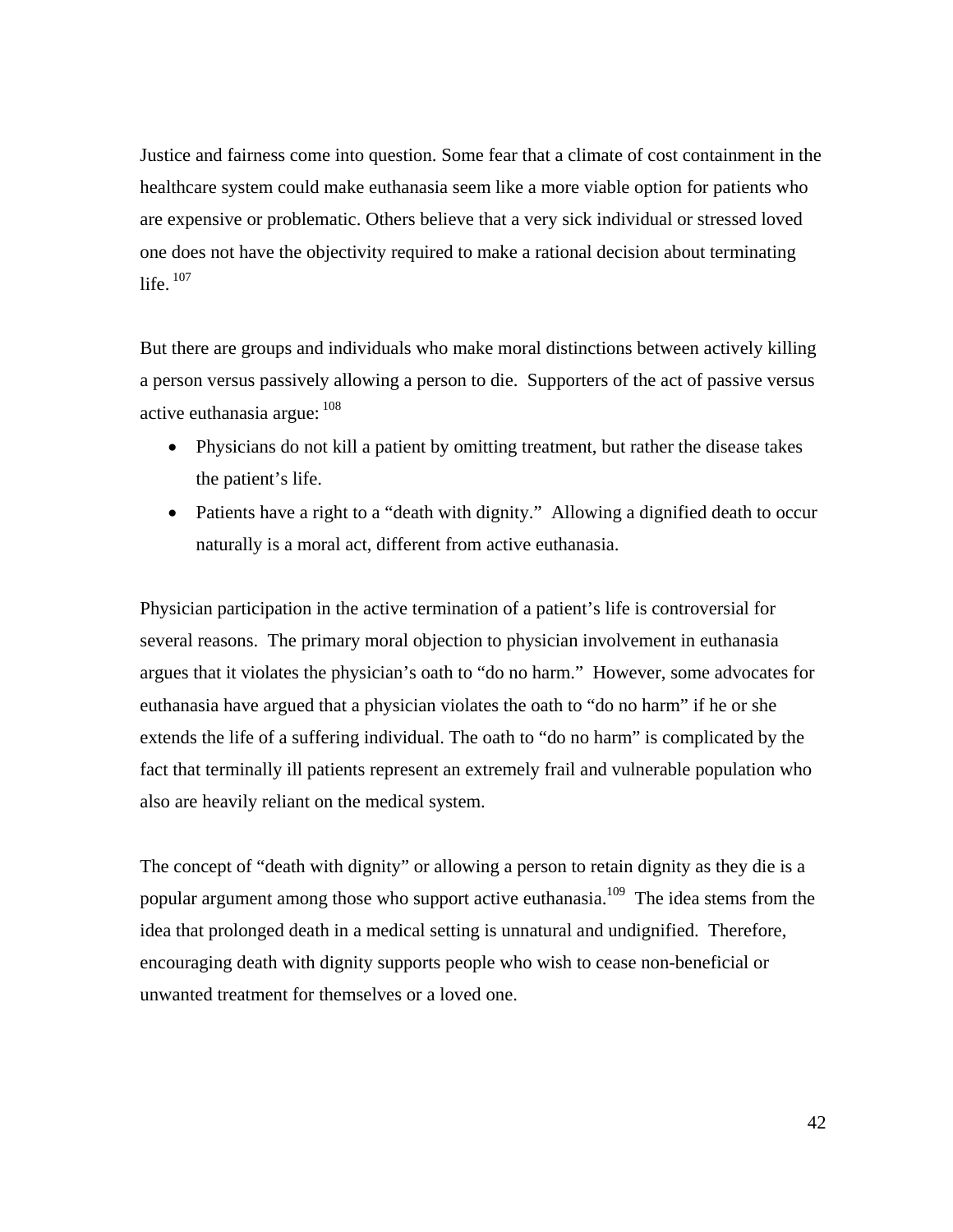#### **Physician Assisted Suicide**

With physician assisted suicide, a doctor provides a patient with a prescription for drugs that a patient could use to end his or her life. The main distinction between physician assisted suicide and active euthanasia is that the doctor is not the person physically administering the drugs. Physician assisted suicide is only contemplated by—and would only be considered as an option for—patients who are conscious and capable of making their own decisions.

In contrast to active euthanasia, where a physician would end a person's life, assisted suicide is an active choice by a person to end his or her own life. For some people, physician assisted suicide seems a viable option that would allow the opportunity to forgo suffering and loss of control.<sup>110</sup> The primary ethical arguments offered to justify physician assisted suicide are that it: $^{111}$ 

- Allows autonomy and self-empowerment of the patient.
- Shows compassion and mercy.
- Gives freedom from suffering.

Historically, suicide has been considered by many to be an immoral act in any form.<sup>112</sup> People who think that suicide is a moral option may still object to physician assisted suicide because it requires physician involvement. They would argue that physicians are taught to treat illness and extend life, so physician-assisted suicide goes against their training.

#### **Death With Dignity Act of Oregon**

The Oregon Death With Dignity Act legalized physician assisted suicide in Oregon. (It was passed in 1994 but did not go into effect until 1997.) The Act allows patients to hasten their own death with a prescribed lethal dose of medication from a physician. The Task Force to Improve the Care of Terminally Ill Oregonians published a guidebook on the Act. The guidebook does not endorse physician assisted suicide, but rather offers guidelines for physicians on how best to implement the practice of physician assisted suicide.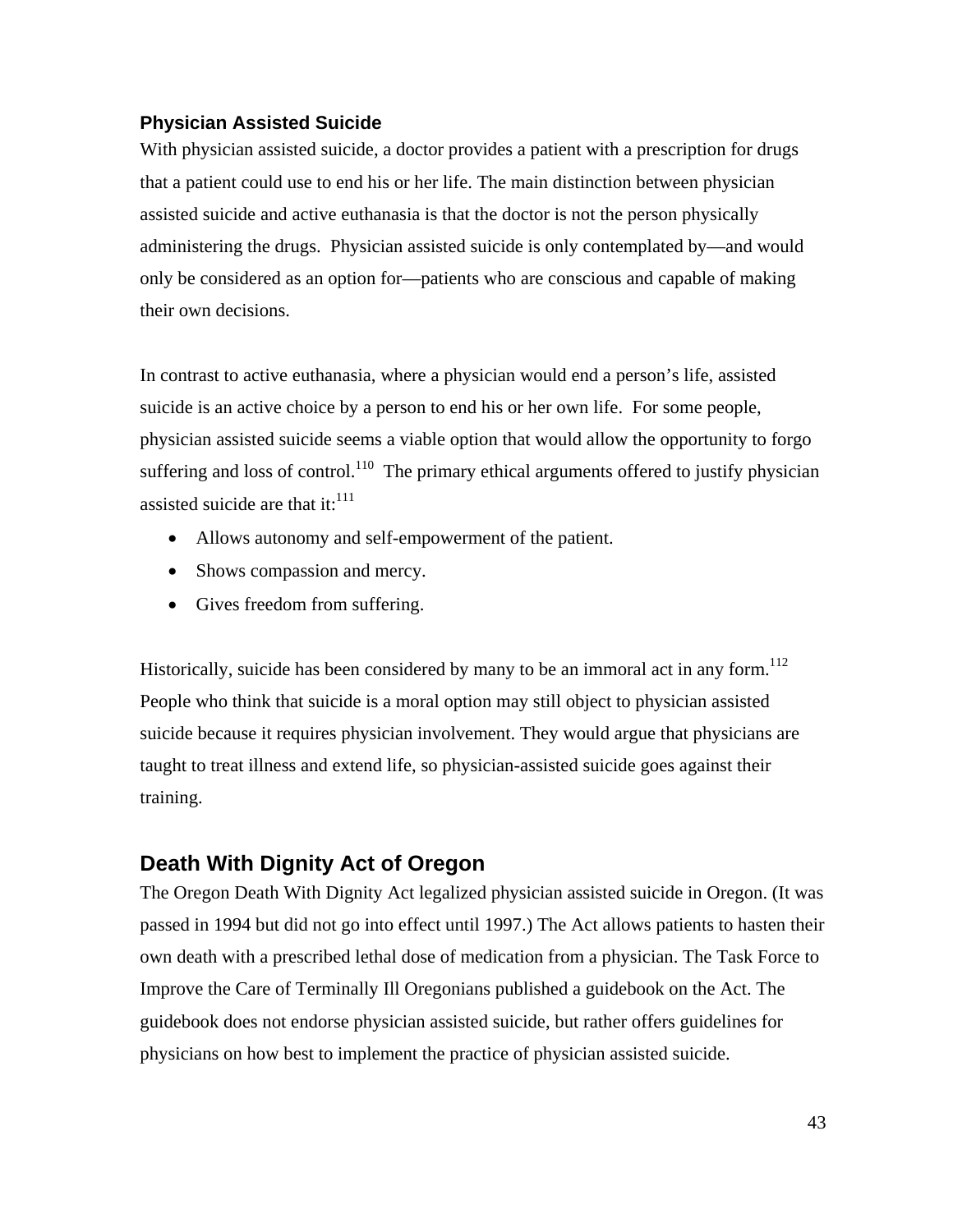Suggestions include: $^{113}$ 

- Family members should be involved in the decision making process.
- Physicians should not suggest physician assisted suicide.
- Care should be exercised in prescribing appropriate doses of lethal medication.

Many groups feel that the legality of physician assisted suicide in Oregon reflects the poor state of end of life care in the United States. Advocates in favor of improving end of life care rather than utilizing physician assisted suicide suggest that if people choose to hasten death in an effort to avoid excessive pain and loss of control, then the health care system should do a better job of treating those symptoms.

Along similar lines, the Supreme Court heard two cases in 1997 that addressed the concept of pain control, symptom management, and physician assisted suicide. The decision from the cases of *Washington v. Glucksberg* and *Vacco v. Quill* both support the idea that better pain control and palliative care—and not the legalization of physician assisted suicide should be the focus of improvements for dying patients.<sup>114</sup>

Oregon is the only state in the U.S. that has a law that *allows* physician assisted suicide. Many suggest that the discussion about legalizing physician assisted suicide in other states should be put on hold until the following issues are addressed.<sup>115,116</sup>

- Terminal illness is not yet clearly defined.
- Assessing mental competency is a difficult, if not impossible, task for suffering patients and stressed families. Potential abuses of incompetent patients need to be adequately safeguarded against.
- Poor treatment of depression and inadequate addressing of fears at the end of life lead to feelings of despair and hopelessness.
- People who are socioeconomically disadvantaged may be unfairly pressured to accept the option of physician assisted suicide if suggested.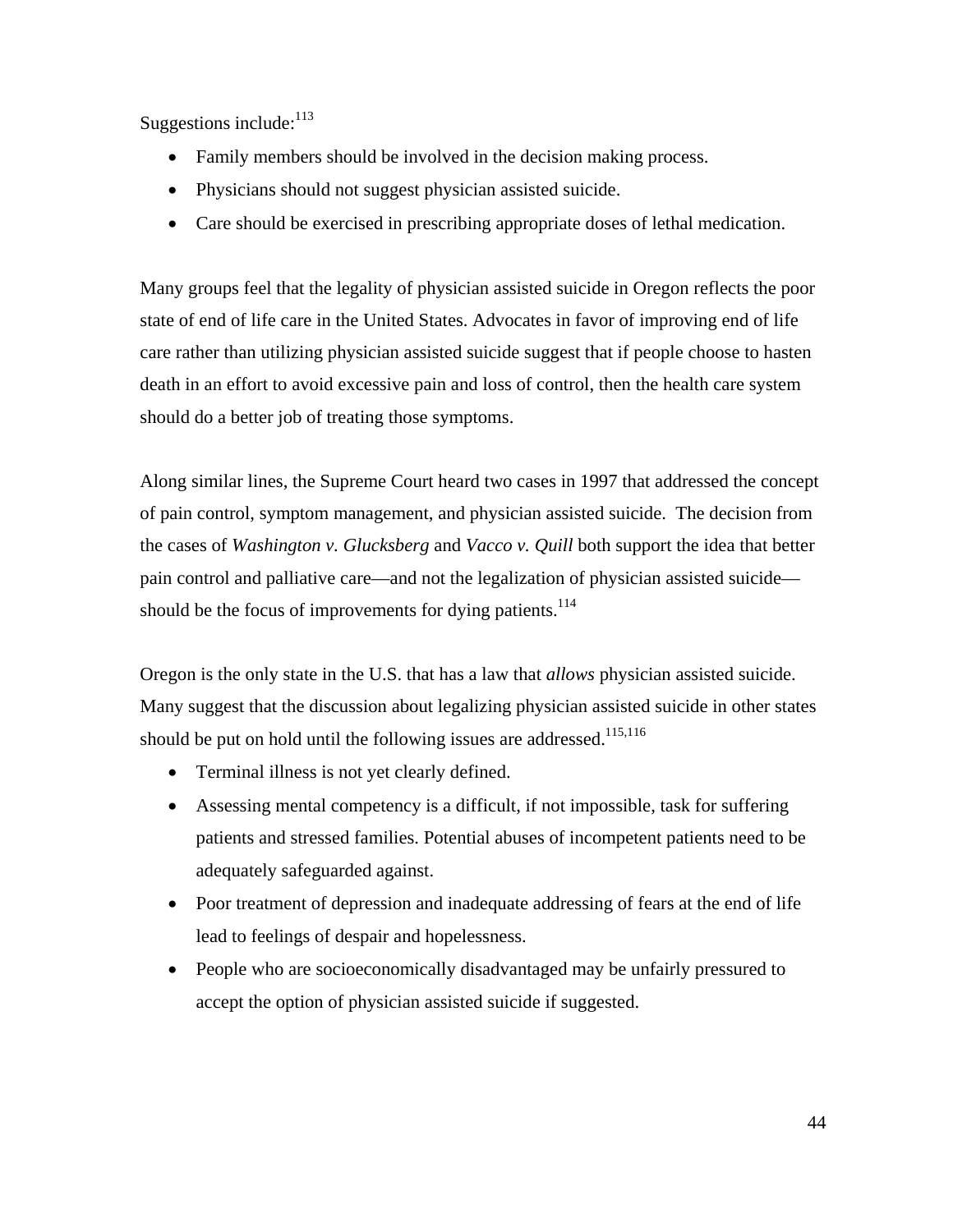## **Communication: Patients and Healthcare Professionals**

Good communication at the end of life is vital to good healthcare. If communication breaks down, mistrust and conflict can arise, resulting in inappropriate or unwanted treatment. Patients may have trouble communicating about their symptoms. Pain and discomfort are complicated, unique experiences that may be difficult to describe. Healthcare staff may not know how best to ask about pain in a way that maximizes understanding.<sup>117</sup> Some physicians may have difficulty telling the complete truth about a terminal prognosis. It may seem as if they are taking away all hope and optimism or they may feel bad that the patient was not cured.  $^{118}$ 

Cultural differences can affect communication with the dying. Many cultures do not support the idea of full disclosure when it comes to illness, while others want disclosure to family members or community leaders. In Russia, physicians are likely to make full disclosure about a terminal illness to the patient's family, who will then decide what to tell the patient about his or her condition.<sup>119</sup>

In the United States, the need to improve physicians' communications with the dying has been recognized.<sup>120</sup> Proper communication with dying patients may require a great deal of staff time that is not usually compensated. Some medical providers are experimenting with reimbursement or training other skilled providers—such as social workers—to facilitate communications. 121

Despite the challenges of proper communication with dying patients, many healthcare providers wish to avoid the problems associated with communication breakdowns. These providers consider sensitive communication a priority and make time to integrate communication into patient care.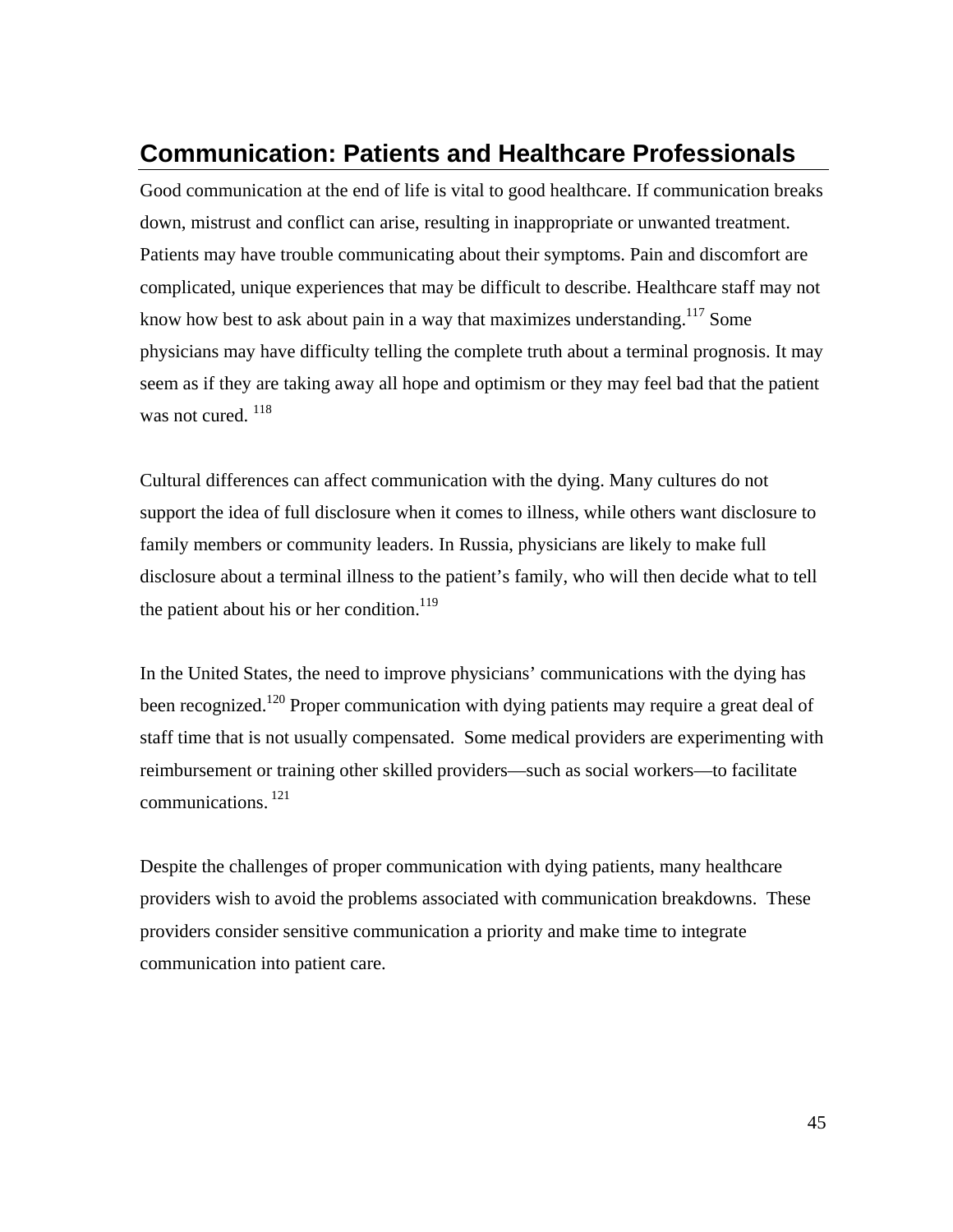## **Children Who are Dying**

When children suffer a terminal illness, the child's family, community, and the healthcare system often rally to provide support and care. Dying children and their parents may face the same ethical issues at the end of life as adults do, such as treatment options and resuscitation decisions. However, there are also unique ethical issues specific to children.

## **Who Decides?**

While parents have legal rights to make decisions for their children, the extent to which children become involved in their care and the limits placed on a parent's decision making can be controversial.<sup>122</sup> Many people believe that "parents know best" when it comes to their children and that parental decisions should prevail. However, others argue that parents may sometimes not be objective when it comes to making treatment decisions for their child. The suggestion has been made that while parents should be consulted, they perhaps should not always have the final word about treatment decisions.<sup>123</sup> Most important, children should be able to participate in decisions about their own care. 124,125

## **Family Members in Conflict**

Conflicting opinions may arise among family members when making health care decisions for children:

- Parents can disagree with each other—Divorced parents may have different values or married parents may find that they are in conflict over the best course of action.
- Parents and other family members can disagree—Grandparents actively involved in childraising may differ with parents.
- Parents and child may not agree—These conflicts can arise at any age and may be particularly disheartening.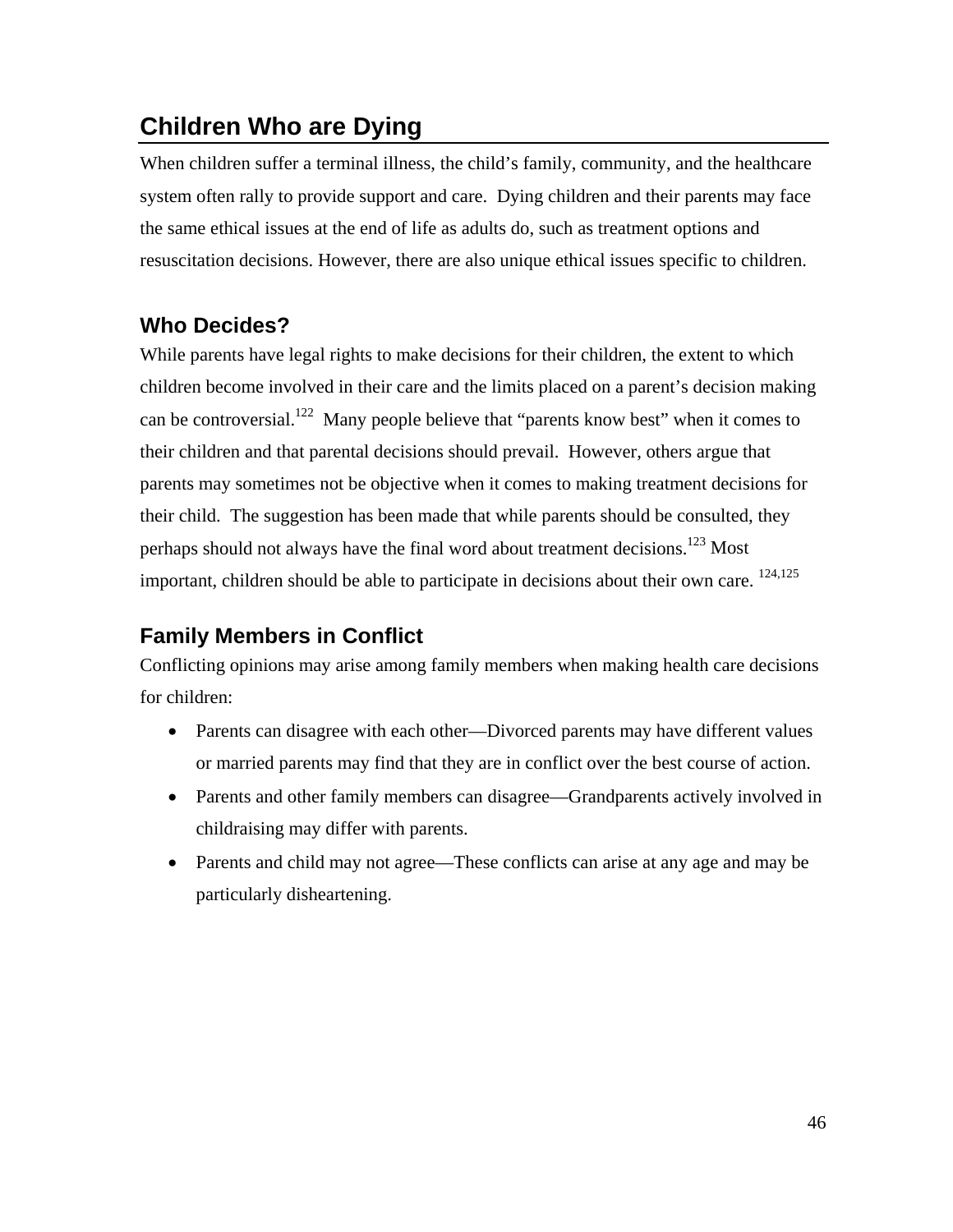## **When Parents Refuse Treatment from the Physician**

Parents who refuse a particular treatment for their child, whether due to religious beliefs or a preference for non-Western medicine, can find themselves in court. If a physician believes the parental refusal is not in the best interest of the child, he or she can seek courtordered treatment under a state's child neglect laws.

Courts will not allow parents' religious beliefs to prevent necessary medical treatment. For example, if blood transfusions were required for a child's survival—and the parents objected to transfusions on religious grounds—the court would issue an order allowing the hospital to give the transfusions.

However, courts may not automatically order treatment in cases where the child is chronically ill and not expected to live. More often, courts are willing to consider a parent's right to refuse treatment in instances where children are dying.<sup>126</sup>

#### **When Parents Insist on Non-Recommended Treatment**

In some cases, parents demand treatments that the physician believes are no longer helpful. These parents may be unwilling to acknowledge that their child is dying. Because of their fear and distress at losing their child, these parents continue to insist that 'everything possible be done'. They may seek treatments that are even potentially harmful. <sup>127</sup>

#### **What's Best for the Child**

Disagreements over end of life care for a child are challenging and troubling for medical providers, parents and other family members, and the child.

In instances where consensus cannot be reached, it may be necessary for the healthcare institution to mediate. Many institutions have ethics committees that are intended to be objective bodies. The ethics committee may be in a unique position to resolve conflicts between parties by listening to the patient, the family and the healthcare providers.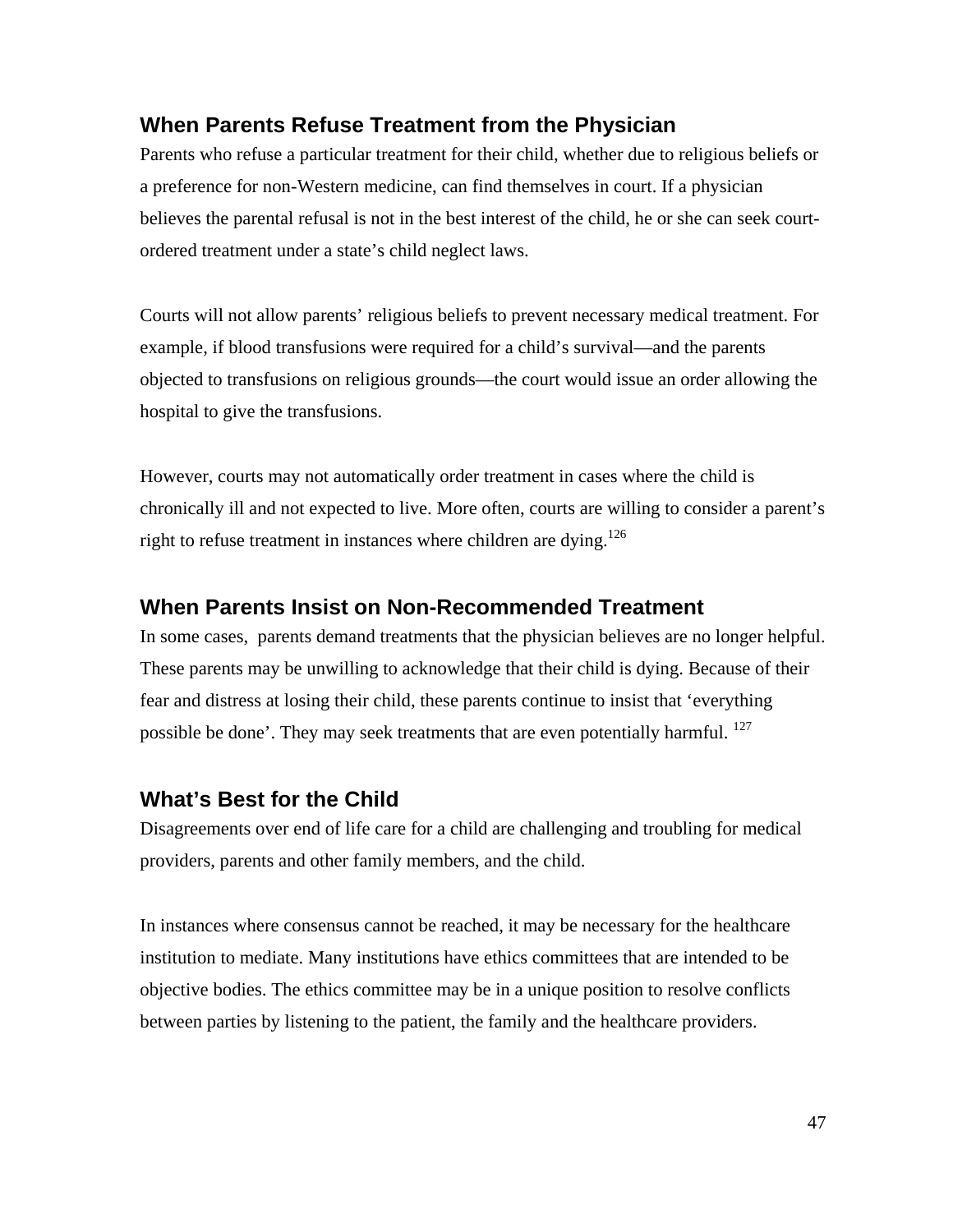Attempts are usually made to resolve the issues with conversation, however they may end up in the court system as a last resort.<sup>128</sup> If conflicts have to be moved to the legal system for resolution, the parent or party who advocates for treatment that will extend the life of the child will usually win. $129$ 

When conflicts arise in cases of teenage patients, the legal age of consent (in that state) and the teen's understanding of the likely results of significant treatment decisions will be likely considerations for parents, healthcare professionals, hospital ethics committees and tbe court system.

## **Including the Child in Decisions**

Many professionals who work with dying children believe that they—particularly adolescents—should be included in healthcare decisions. **Involving children in care decisions by allowing them to ask questions, raise fears and concerns, and express their opinions – to the extent that they are able – can prove invaluable in easing of tension between children, parents, and medical professionals***. 130*, *131*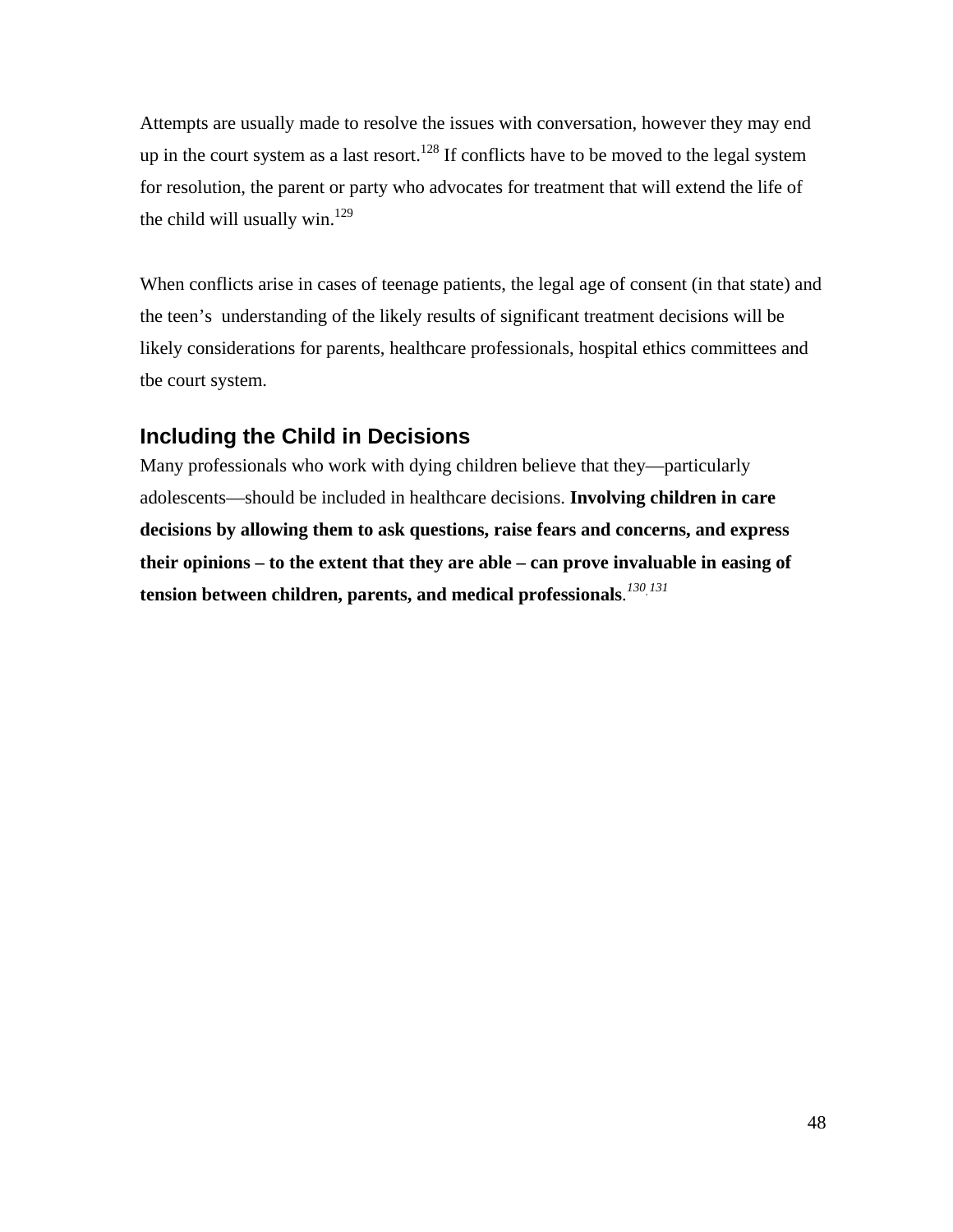## **Research with Dying Patients**

The ethical issues around medical research conducted with terminal and palliative care patients are complex. Some research review committees will not allow researchers access to dying patients because the patient is already overburdened with a terminal disease and the approach of death.<sup>132</sup> Others consider research with dying patients a necessary evil, and may consider it unfair to specially classify and distinguish dying patients from other patients.<sup>133,134</sup> The issues of most concern are these:

**Demonstrating informed consent**—where a patient feels that participation is voluntary and fully understands what he or she is being asked to do—can present challenges to researchers when suggesting research to a review committee.<sup>135</sup> These patients may be seen as particularly vulnerable because often they are reliant on the healthcare system and experience great amounts of emotional and physical stress.<sup>136</sup>

**Methodological issues** are difficult because terminal patients may die during testing.<sup>137</sup> Researchers may have to include more patients than other projects would to account for this fact, thereby increasing the number of patients burdened by the research.

**Requests for participation** by dying patients in research projects must be conducted with compassion and the utmost respect for patients health and condition.<sup>138</sup> Those who advocate for research with the palliative care population acknowledge this necessity and encourage research that is both sensitive and responsible.<sup>139</sup>

As a culture that embraces the concept of evidenced-based medicine, the medical community in the United States regards medical research as a necessity. A 2002 article which reviewed the ethics of palliative care research with dying patients concluded that "…provided investigators compassionately apply ethical principles to their work, there is no justification for not endeavoring to improve the quality of palliative care through research."<sup>140</sup>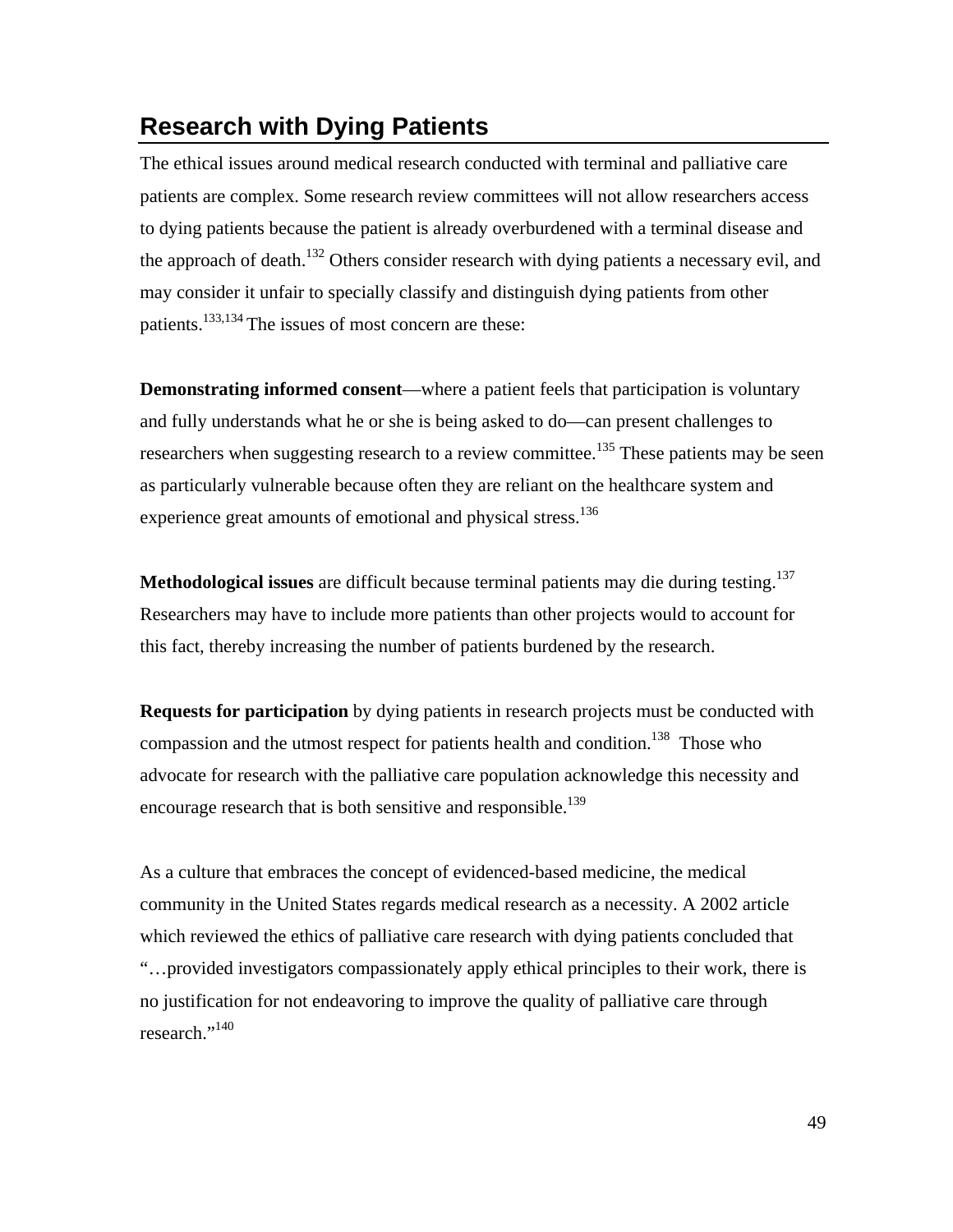## **Ethical Issues after Death**

After someone dies, loved ones may have to consider one or more of the following issues:

**Organ donation:** When a person dies, the medical provider may consult the person's health care directive or their driver's license for their organ donation wishes. In the absence of these documents, the health care professional may ask a family member for permission to use the organs for organ donation. Solid organs and tissues may then be removed from the body and given to an ailing person. Family members may also be asked if the body of the newly deceased person may be donated to science as well.

**Autopsy:** Autopsies may be used to determine the cause of death, for research and education, or for forensic evidence if death was a result of a crime or questionable circumstance.141 Autopsies may be performed on an entire body or on a single organ or tissue. The practice of autopsy has declined in recent years, but many professionals find the autopsy an integral part of medicine. These professionals believe autopsies contribute much to the understanding of illness, the human body, disease, and death.<sup>142</sup> Ethical issues concerning autopsy focus on respect for the dead body, retaining tissues from the body for study, and the applicability autopsy information has when examining the quality of care provided by a medical institution.<sup>143</sup>

**Practicing medical procedures on dead bodies:** Medical students may practice procedures on newly dead bodies, usually without permission from the family. Two interests are in conflict when it comes to newly deceased patients: respecting the dignity of the deceased versus the educational value of practicing procedures for medical students. The prevailing recommendation from the American Medical Association is that because practice with deceased bodies is valuable to students, training should be performed with dignity; with permission from the family, if possible; and in a structured and closely supervised environment.<sup>144</sup>

50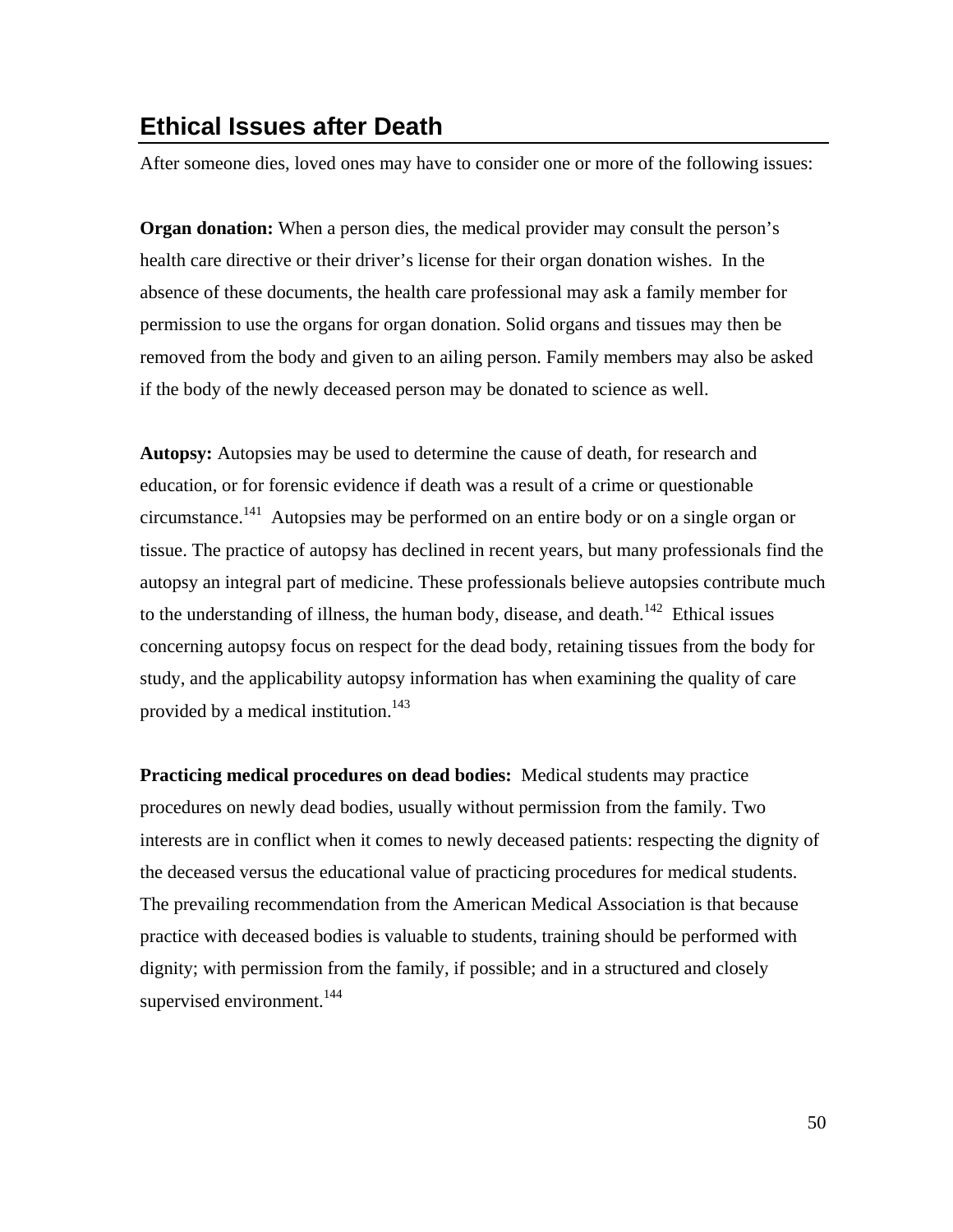**Grief:** After a person dies, the family, loved ones, and friends will experience grief and bereavement. For some people, viewing the body helps grieving and acceptance.<sup>145</sup> Medical professionals can facilitate this by arranging a private and pleasant environment. Some believe that the medical profession has a duty to acknowledge the surviving family members after a patient's death and that this obligation has a potential to be rewarding. Professionals may choose to send condolence cards, attend a funeral or refer families to grief groups.146

**Posthumous parenthood:** During the mid-1990s, requests to retrieve sperm—in the hopes of using it to conceive children of the deceased male—started to increase. The issue of gathering sperm from a deceased individual raises ethical questions about choice in parenthood.<sup>147</sup> Those who deal with this issue want to know: How should healthcare staff handle such a request? Who should be able to request sperm retrieval? What should be done if other family members raise objections? How can the wishes of the deceased be respected?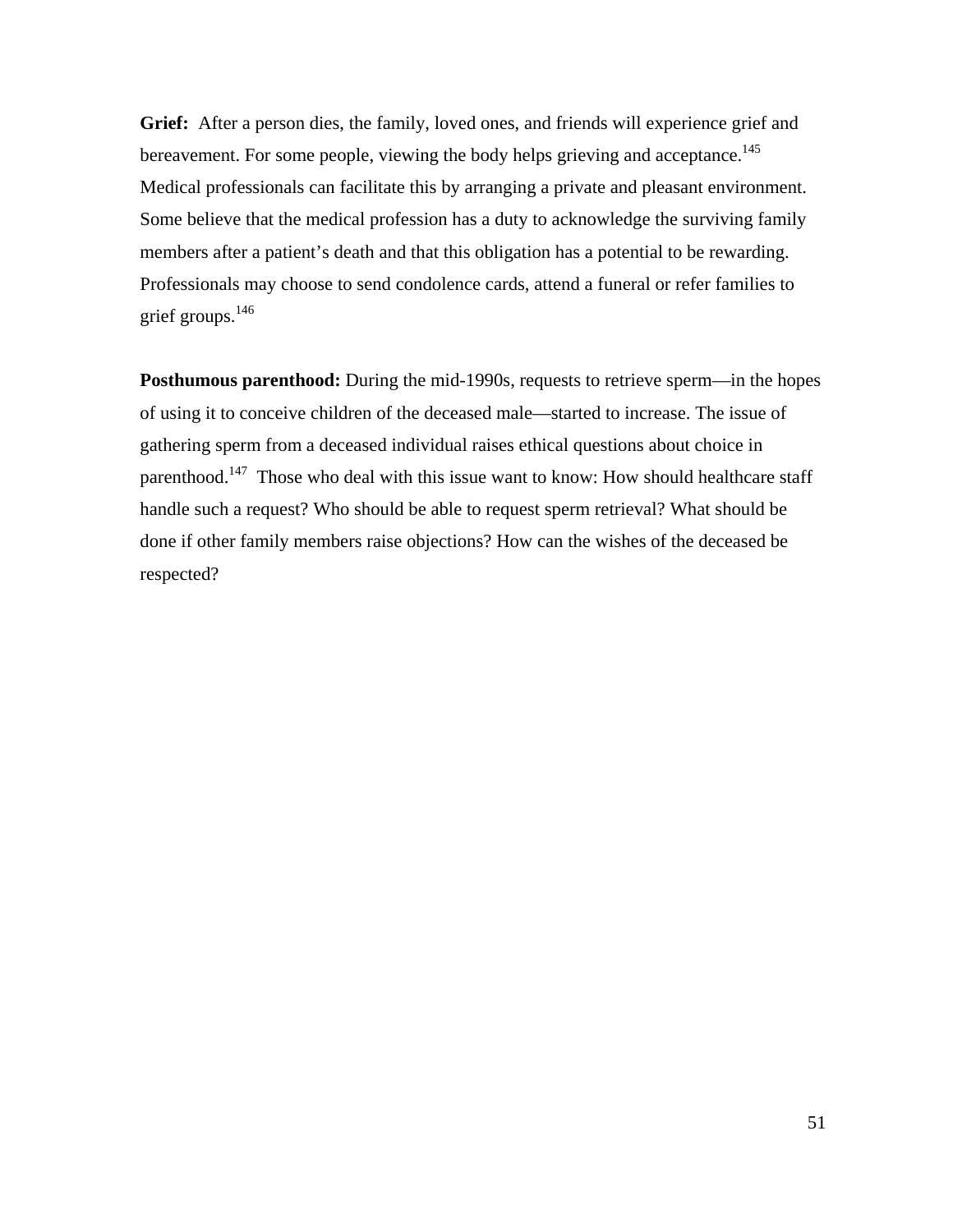## **Homelessness at the End of Life**

While day to day life is difficult for homeless people, dying homeless may be even harder. What happens to those who are dying without a home or an involved family concerns those who work to provide the homeless with food, temporary shelter and other services, including healthcare. Bioethicists have begun to focus on end of life issues of autonomy and justice for those without homes.

## **Homeless at Greater Risk of Death**

It's been estimated that over 20,000 people are homeless in Minnesota.<sup>148,149</sup> And those who live without the basic comforts of home get sick more often and die at a greater rate than others. Homeless people die at a rate at least 3 to 4 times that of people their own ages who live in homes.<sup>150</sup> A new study in Toronto, Canada, found that homeless women were dying at 10 times the rate of other women between 18 and 44.<sup>151</sup>

## **Ethical Issues Surrounding End of Life Care**

Bioethicists at the University of Minnesota identified, through focus group interviews with homeless people, concerns surrounding end of life care for this group:  $152$ 

- **Autonomy:** Individual preference varies greatly among the homeless about whom they would want to make end of life decisions for them and whom they would want to be at their bedside as they die.
- **Fairness and Justice:** Some homeless people report they have experienced disrespect from healthcare providers in the past and lack access to primary care.

**"***The homeless don't have a place to live, let alone a place to die. We want to surround them with comfort."*

—Margo Martin, who will manage the new Abbie Hunt Bryce Home in Indianapolis, that will provide hospice care for the homeless.

**Further References**  give terminally ill a very rare option," By John J. Shaughnessy in The Indianapolis Source: **"**Facility established to provide homeless dying care, residence: Indianapolis home to Star,Monday, July 12, 2004. http://www.courier-journal.com/localnews/2004/07/12in/B3-haven0712-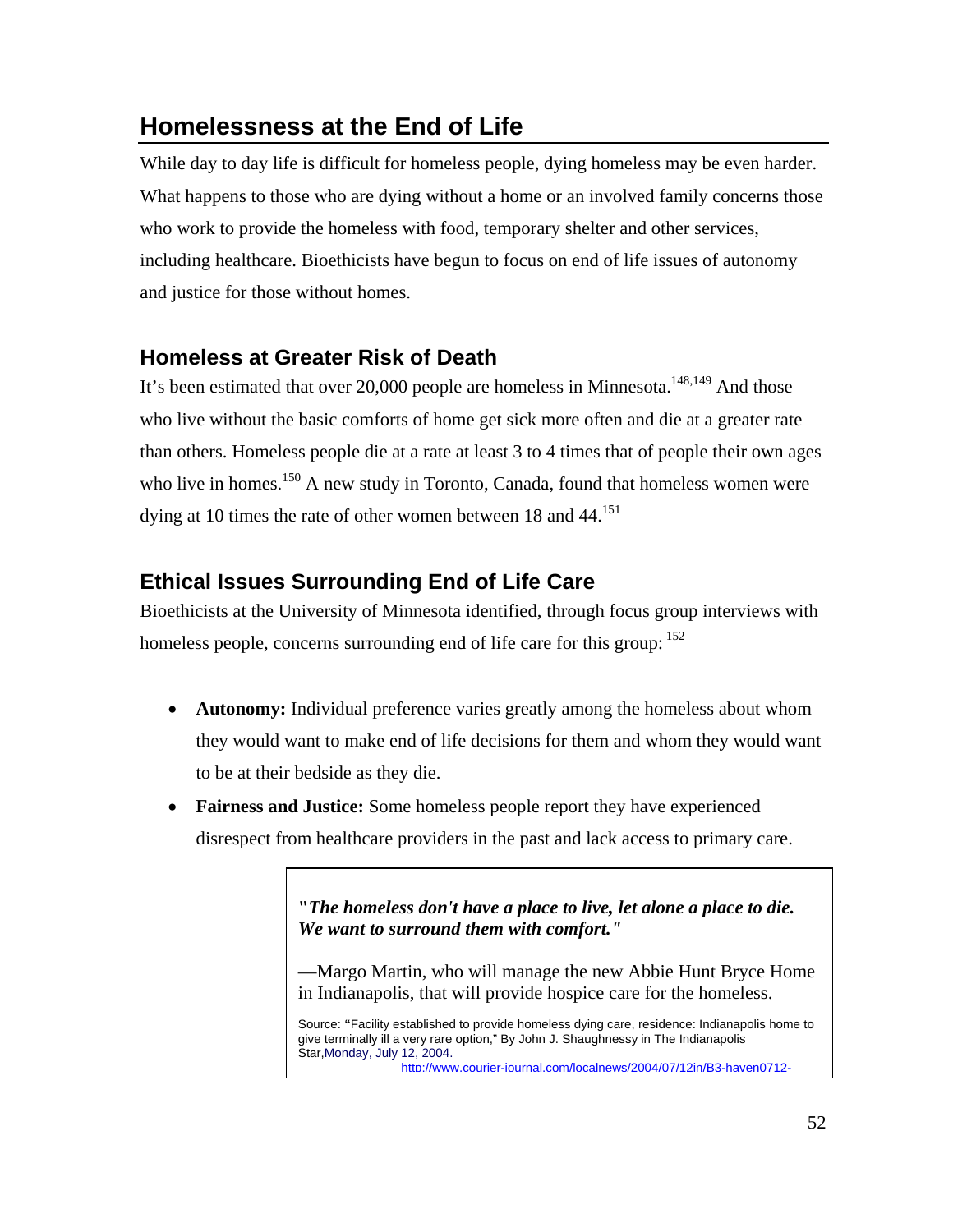## **Further Resources**

#### **Dying in the shadows: the challenge of providing healthcare for homeless people**

James J. O'Connell eCMAJ 2004 170: 1251-1252. On the internet at http://www.cmaj.ca/cgi/content/full/170/8/1251

#### **A Perspective on Homelessness, Ethics, and Medical Care**

Edward Ratner, M.D., Dianne Bartels, R.N., Ph.D. John Song, M.D., M.P.H., M.A.T. Minnesota Medicine, June 2004/Volume 87. On the internet at http://www.mmaonline.net/publications/MNMed2004/June/Ratner.html]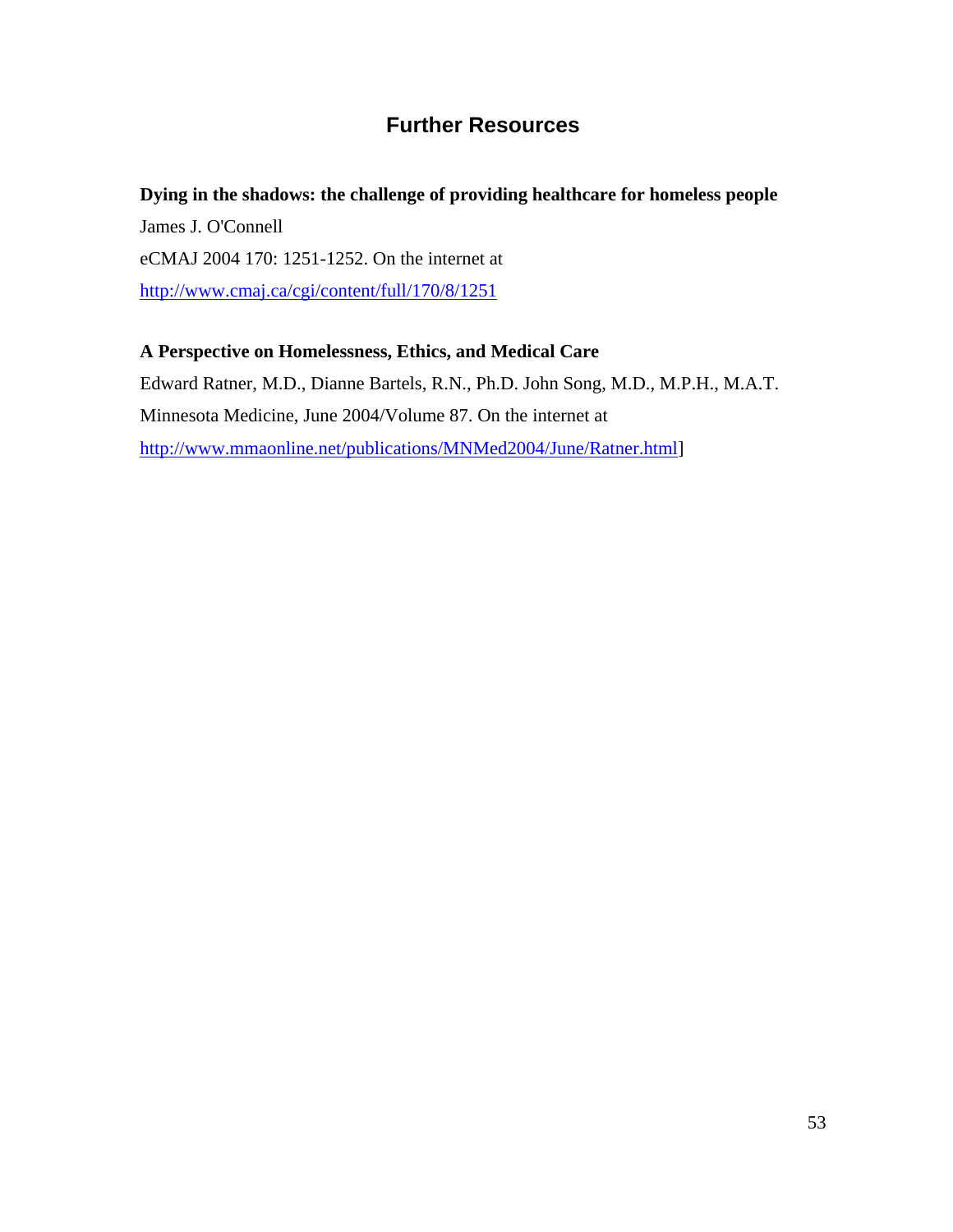## **GLOSSARY**

**Active euthanasia:** An action that will physically end the life of the patient, such as injecting the patient with a lethal dose of a drug.

**Advance care planning:** The process of planning and discussing future healthcare options. **Advance directives:** Oral and written instructions about the patient's goals and wishes concerning future medical care that becomes effective only when a person cannot speak for him or herself.

**Agonal pain:** The profound, agonizing pain, especially that associated with death. **Assisted suicide:** The act of killing oneself with another person's assistance.

**Autonomy:** Respect for autonomy is one of the basic principles of health care. The concept of autonomy respects and advocates for an individual to retain control, direct situations, and dictate circumstances.

**Autopsy:** A physical examination of the body after death to determine the cause of death or the characteristics and extent of changes produced by disease.

**Brain death:** Cessation of brain and brain stem function.

**Cardiopulmonary resuscitation (CPR):** A group of treatments and technologies used to restore and maintain blood circulation and breathing in a person whose heart and/or lungs have stopped working. Includes the clearance of air passages to the lungs, mouth-to-mouth method of artificial respiration, and heart massage by the exertion of pressure on the chest.

**Complimentary and alternative medicine (CAM):** Treatments and techniques used to soothe or cure illness that are not associated with Western medical practices.

**Deceased:** No longer living.

**Decedent:** A person who is dead.

**Do-not-resuscitate order (DNR):** A physician order to not initiate CPR or life support treatments for a patient.

**Dyspnea:** A feeling of shortness of breath or breathlessness.

**EEG:** An electroencephalogram, or EEG, traces and records brain waves.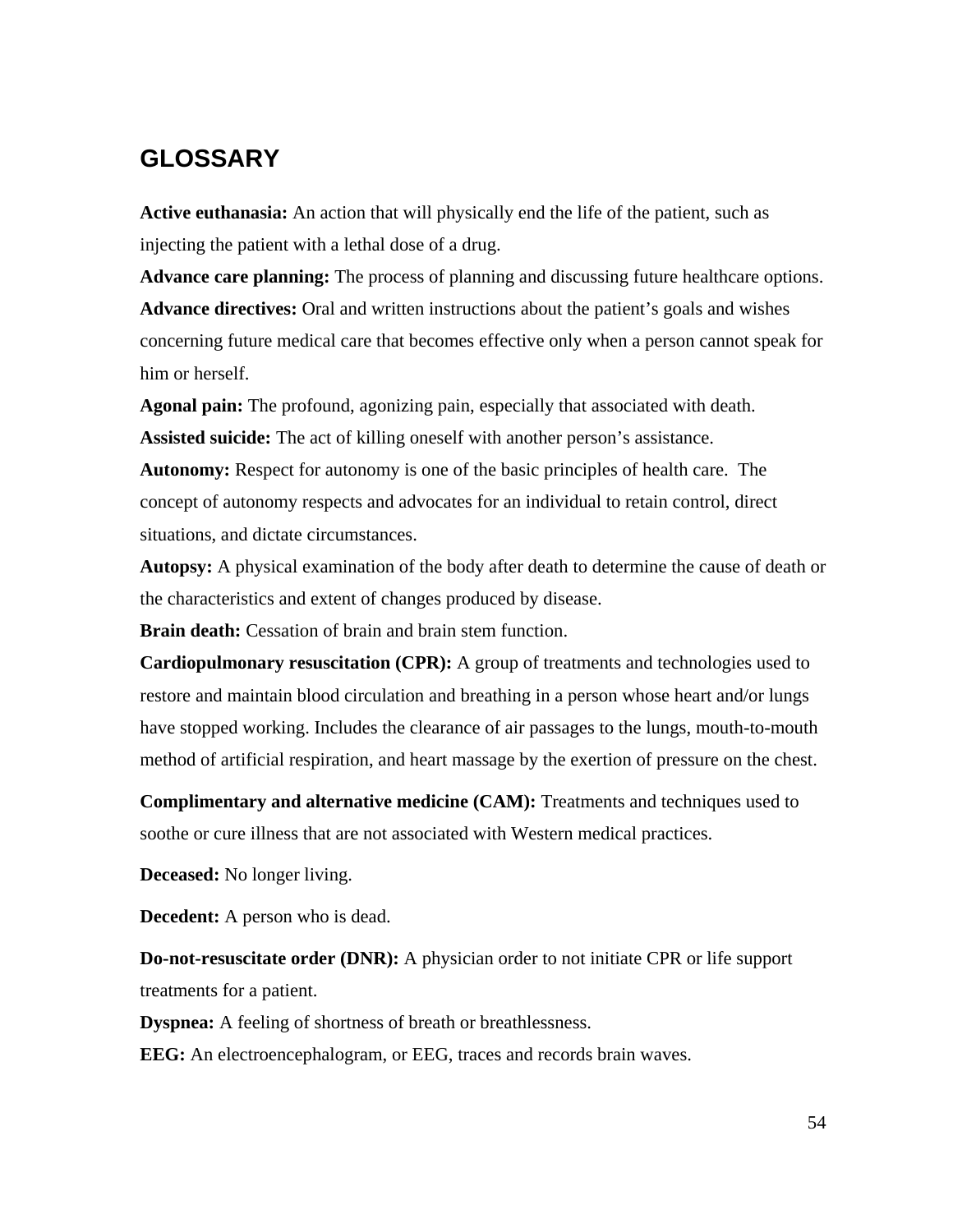**Enternal nutrition:** Treatment that delivers nutrients directly into a patient's stomach or intestines with a feeding tube.

**Euthanasia:** Euthanasia is an act where a third party, usually implied to be a physician, terminates the life of a person, passively or actively.

**Hospice:** Hospice is a holistic and philosophical approach to caring for the dying patient in which doctors, nurses, social workers and other professionals work together to care for that patient. Hospice emphasizes pain control, symptom management, natural death, and quality of life to comfort the patient's physical body.

**Kidney Dialysis:** Process of filtering metabolic waste products from the blood.

Life support: General description of both simple (mouth-to-mouth resuscitation, chest compressions, etc.) and advanced resuscitation procedures (drugs, electric shock, etc.) used to restore and maintain breathing and heart function.

**Living will:** A will in which the person expresses their preferences regarding the use of life-support systems for themselves should they become terminally ill or injured beyond recovery.

**Mechanical ventilation:** Uses a machine to inflate and empty a patient's lungs allowing oxygenation of the blood.

**Narcotics:** Narcotics are a class of powerful, regulated drugs derived from opium. **Overdose:** Administration of an overly large dose of a drug leading to harmful or potentially harmful drug levels in the body.

**Palliative care:** Care for dying patients emphasizing total and comprehensive care for all a patient's needs—particularly pain and symptom management, spiritual, social, psychological, and emotional well being.

**Passive euthanasia:** Passive euthanasia ends a patient's life by withholding or not beginning some type of medical intervention, such as kidney dialysis.

**Patient Self-Determination Act (PSDA):** A law passed by the United States Congress in 1990 that requires healthcare facilities receiving federal funding to educate the community about advance directives.

**Persistent Vegetative State (PVS):** A state of complete unawareness of the self and the environment, accompanied by sleep-wake cycles, with either complete or partial preservation of hypothalamic and brain-stem autonomic functions.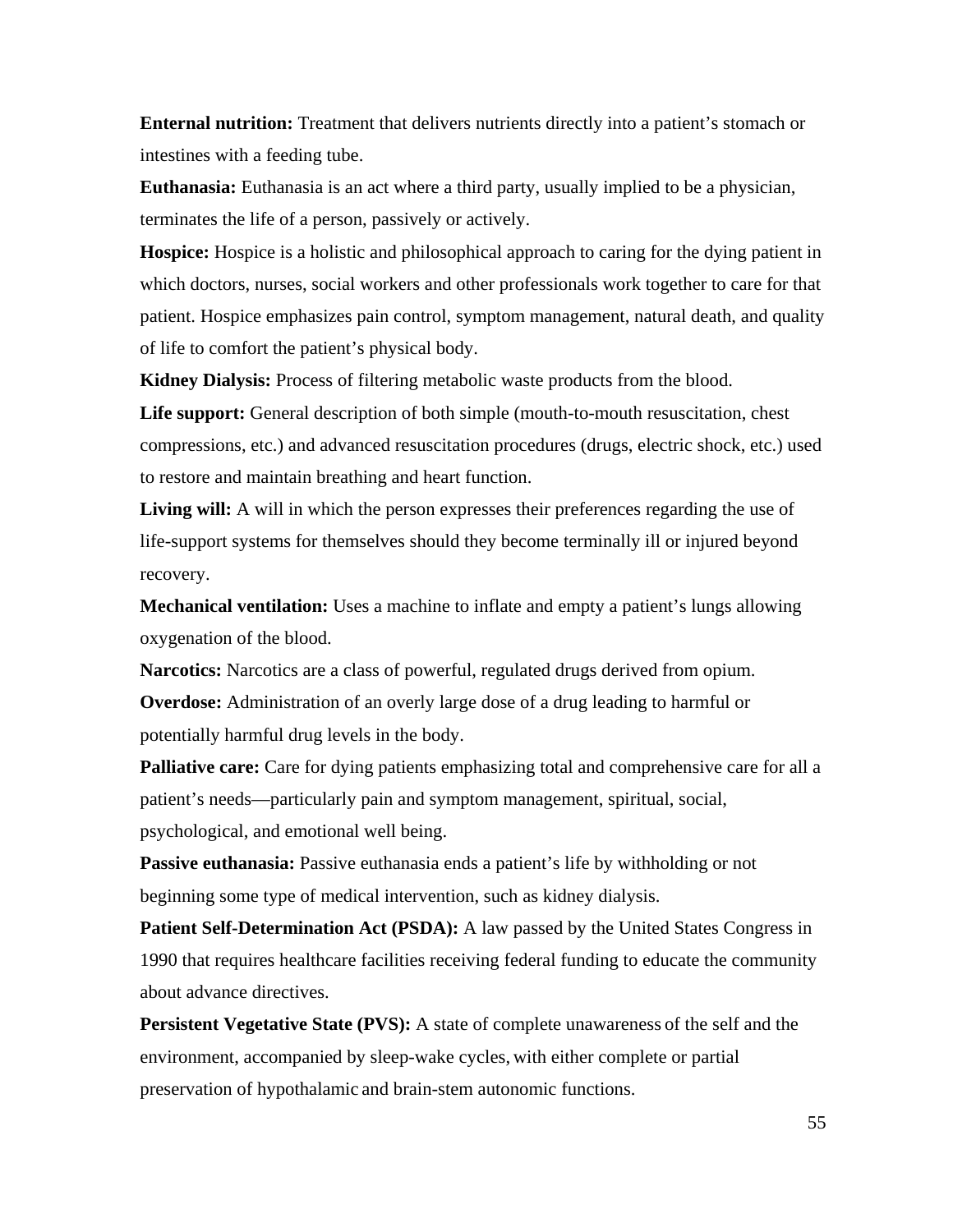**Physician assisted suicide:** The act of ending one's life with the assistance of a physician. With physician assisted suicide, a doctor provides a patient with a prescription for drugs that a patient could use to end his or her life.

**Power of attorney:** A legal instrument that allows a person to choose someone else to act on their behalf if they should ever become incompetent.

**Prognosis:** A prediction or estimate about the course of an individual's disease.

**Quality of life:** Measure by which an individual's overall well being is assessed.

**Sedatives:** Drugs that have a calming or tranquilizing affect on the body by depressing activity in the brain and spinal cord.

**Stereotyping:** An oversimplified and broad opinion.

**Terminal sedation:** Terminal sedation uses sedatives to make a patient unconscious until death occurs from the underlying illness.

**Thanatology:** The study of death.

**Uniform Determination of Death Act (UDDA):** Passed by the U.S. Congress in 1981 to define when a person is definitively dead.

**Will:** A written instrument legally executed by which a person determines how their property and possessions will be distributed after his or her death.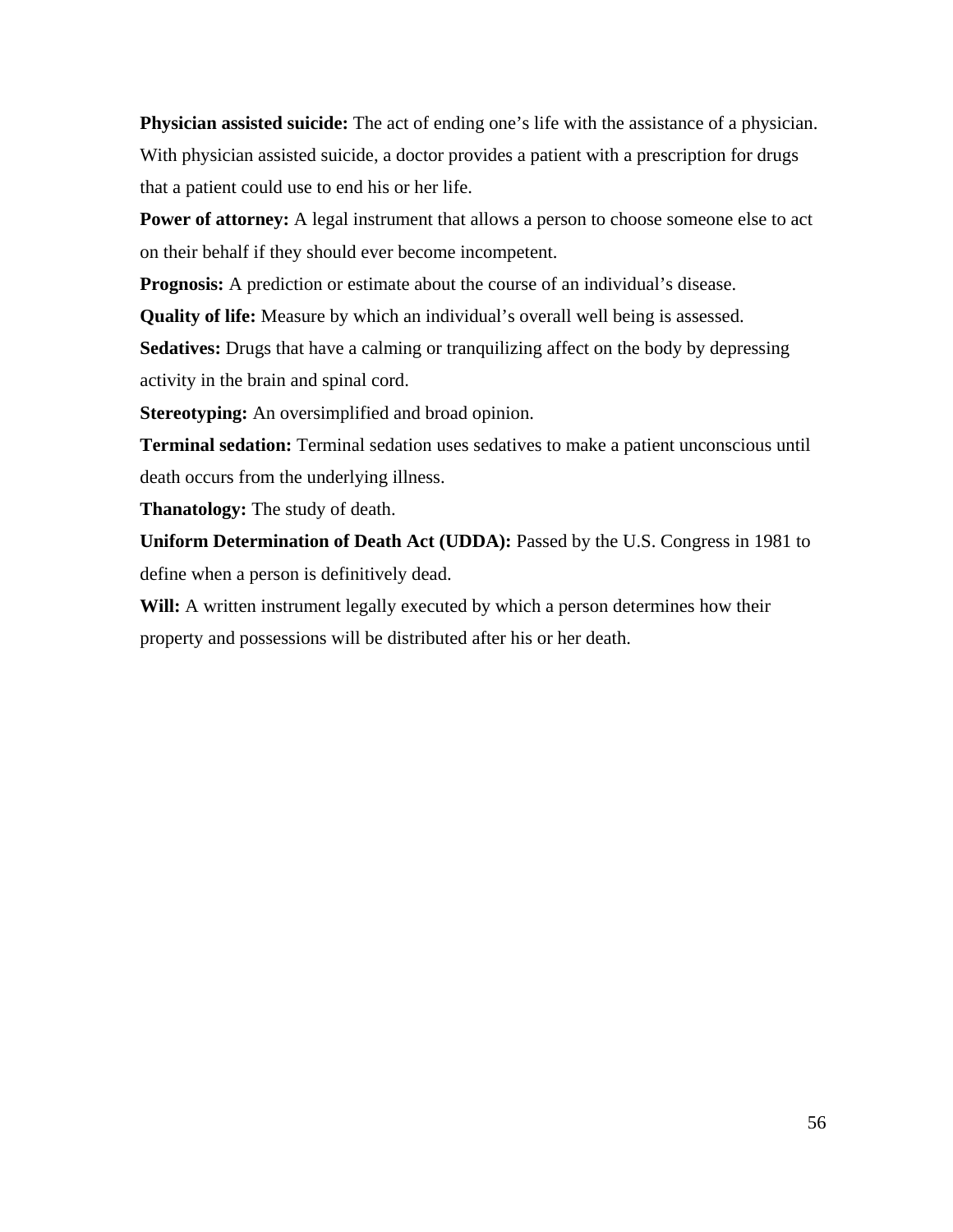# **Further Reading**

#### **Advance Directives**

- Basta LL. Proper planning for end-of-life medical care; confronting the near irrelevance of currently used living wills. *American Journal of Geriatric Cardiology*, 2003; 12(2): 110-112.
- Rich BA. Personhood, patienthood, and clinical practice: reassessing advance directives. *Psychology, Public Policy, & Law*, 1998; 4(3): 610-628.
- Stein J. The ethics of advance directives: a rehabilitation perspective. *American Journal of Physical Medicine & Rehabilitation*, 2003; 82(2): 152-157.

#### **Brain Death**

- Bates P. Defining death, natural death legislation, and withdrawal of treatment. *Australian Health Review*, 1992; 15(4): 392-421.
- Bayertz K. Techno-thanatology: moral consequences of introducing brain criteria for death. *Journal of Medicine & Philosophy*, 1992; 17(4):407-417.
- Delmonico FL. Murray JE. A medical defense of brain death. *Ethics & Medics*, 1999;  $24(10):1-2.$
- DuBois JM. Ethical assessments of brain death and organ procurement policies: a survey of transplant personnel in the United States. *Journal of Transplant Coordination*, 1999; 9(4):210-218.
- Fisher CM. Brain death—a review of the concept. *Journal of Neuroscience Nursing*, 1991; 23(5):330-333.
- Garcia OD. A new formulation of death and its relevance to medical law. *Medicine & Law*, 1998; 17(4):493-501.
- Halevy A. Brody B. Brain death: reconciling definitions, criteria, and tests. *Annals of Internal Medicine*, 1993; 119(6):519-525.
- Lizza JP. Persons and death: what's metaphysically wrong with our current statutory definition of death? *Journal of Medicine & Philosophy*, 1993; 18(4):351-374.
- Lovasik D. Brain death and organ donation. *Critical Care Nursing Clinics of North* America, 2000; 12(4):531-538.
- Penticuff JH. Ethical issues in redefining death. *Journal of Neuroscience Nursing*, 1990; 22(1):48-49.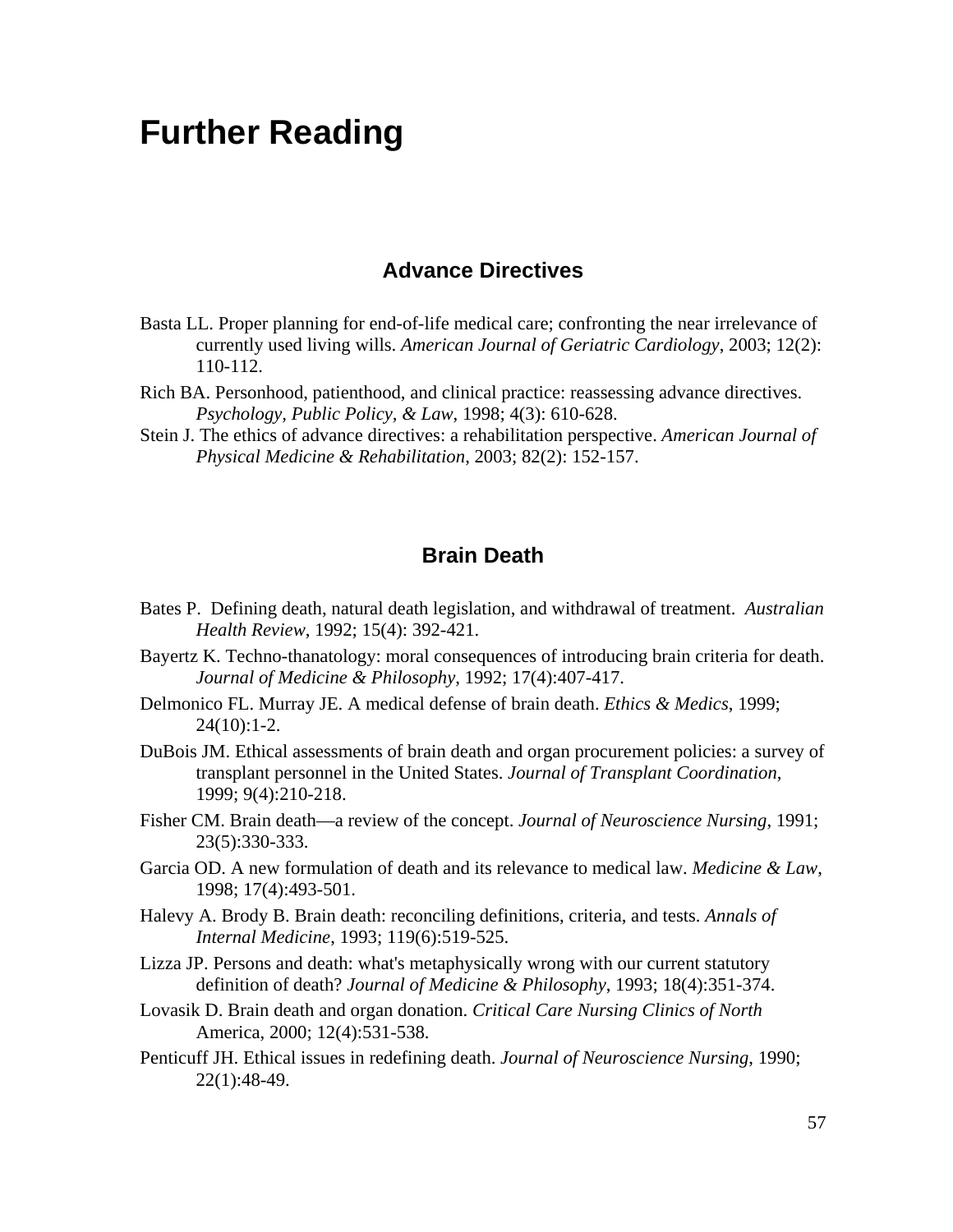- Powner DJ. Darby JM. Current considerations in the issue of brain death. *Neurosurgery*, 1999; 45(5):1222-1226. (Discussion: 1226-1227.)
- Rothenberg LS. The anencephalic neonate and brain death: an international review of medical, ethical, and legal issues. *Transplantation Proceedings*, 1990; 22(3):1037- 1039.
- Sass HM. Criteria for death: self-determination and public policy. *Journal of Medicine & Philosophy*, 1992; 17(4):445-454.
- Shewmon DA. "Brainstem death," "brain death" and death: a critical re-evaluation of the purported equivalence. *Issues in Law & Medicine*, 1998; 14(2):125-145.
- Sussman D. Biomedical ethics: confronting dilemmas of modern medicine. *Minnesota Medicine*, 1991; 74(6):19-23.
- Taylor RM. Reexamining the definition and criteria of death. *Seminars in Neurology*, 1997; 17(3):265-270.
- Truog RD. Is it time to abandon brain death? *Hastings Center Report*, 1997; 27(1):29-37.

Veatch RM. Brain death and slippery slopes. *Journal of Clinical Ethics*, 1993; 4(4):376.

Wikler D. Brain-related criteria for the beginning and end of life. *Transplantation Proceedings*, 1990; 22(3):989-990.

#### **Burial, Cremation, and Body Disposal**

Williams ED. Crews JD. From dust to dust: ethical and practical issues involved in the location, exhumation, and identification of bodies from mass graves. *Croatian Medical Journal*, 2003; 44(3):251-258.

#### **Grief**

- Burton LA. Tarlos-Benka J. Grief-driven ethical decision-making. *Journal of Religion & Health*, 1997; 36(4):333-343.
- Coburn MU. Borges MC. Knake E. et al. The multidisciplinary approach to dealing with families: a model for medical examiners. *Journal of Forensic Sciences*, 2000; 45(6):1278-1279.
- Fisher J. Harming and benefiting the dead. *Death Studies,* 2001; 25(7):557-568.
- Haas F. Bereavement care: seeing the body. *Nursing Standard*, 2003; 17(28):33-37.
- Holland JC. Management of grief and loss: medicine's obligation and challenge. *Journal of the American Medical Womens Association*, 2002; 57(2):95-96.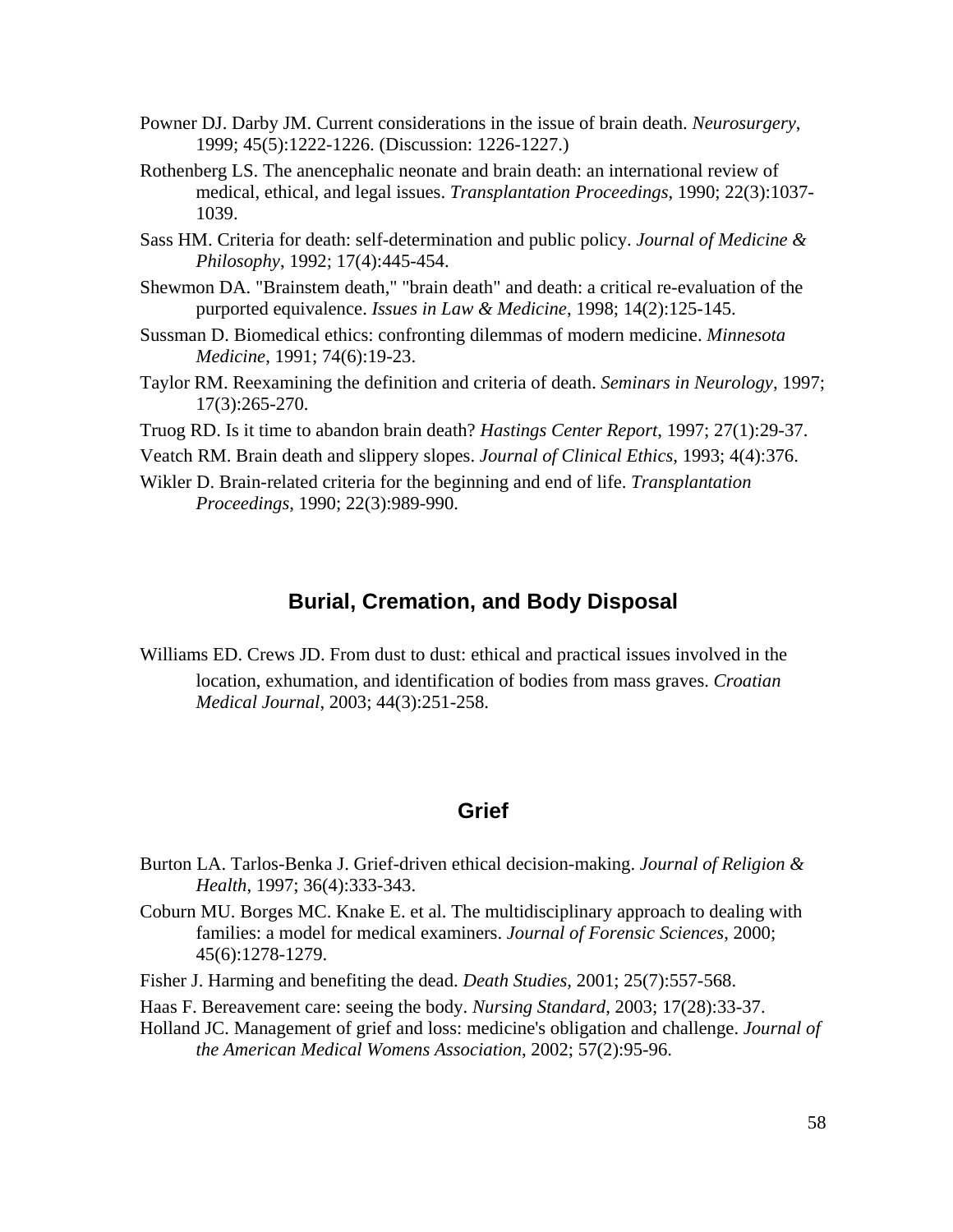#### **Hospice and Palliative Care**

- Addington-Hall J. Research sensitivities to palliative care patients. *European Journal of Cancer Care*, 2002; 11(3):220-224.
- Aroskar MA. Access to hospice: ethical dimensions. *Nursing Clinician of North America*, 1985; 20(2):299-309.
- Baumrucker SJ. Sedation, dehydration, and ethical uncertainty. *American Journal of Hospice & Palliative Care*, 2002; 19(5):299-300.
- Bernat JL. Ethical and legal issues in palliative care. *Neurologic Clinics*, 2001; 19(4):969- 987.
- Casarett D. Ferrell B. Kirschling J. et al. NHPCO Task Force Statement on the Ethics of Hospice Participation in Research. *Journal of Palliative Medicine*, 2001; 4(4):441- 449.
- Casarett DJ. Karlawish JH. Henry MI. et al. Must patients with advanced cancer choose between a Phase I trial and hospice? *Cancer*, 2002; 95(7):1601-1604.
- Casarett DJ. Knebel A. Helmers K. Ethical challenges of palliative care research. *Journal of Pain & Symptom Management*, 2003; 25(4):S3-5.
- Chilver K. Should we give palliative care to all those that need it? *International Journal of Palliative Nursing*, 2002; 8(2):75-77.
- Chrystal-Frances E. Palliative care: a discussion of management and ethical issues. *Nursing Forum*, 2003; 38(2):25-28.
- Dean RA. McClement SE. Palliative care research: methodological and ethical challenges. *International Journal of Palliative Nursing*, 2002; 8(8):376-380.
- de Haes H. Koedoot N. Patient centered decision making in palliative cancer treatment: a world of paradoxes. *Patient Education & Counseling*, 2003; 50(1):43-49.
- Donaldson MS. Field MJ. Measuring quality of care at the end of life. *Archives of Internal Medicine*, 1998; 158(2):121-128.
- Dugan DC. Pain and the ethics of pain management. *HEC Forum*, 1996; 8(6):330-339.
- Easson AM. Lee KF. Brasel K. et al. Clinical research for surgeons in palliative care: challenges and opportunities. *Journal of the American College of Surgeons*, 2003 196(1):141-151.
- Emanuel EJ. Cost savings at the end of life. What do the data show? *JAMA*, 1996; 275(24):1907-1914.
- Ersek M. Wilson SA. The challenges and opportunities in providing end-of-life care in nursing homes. *Journal of Palliative Medicine*, 2003; 6(1):45-57.
- Fine PG. Jennings B. CPR in hospice. *Hastings Center Report*, 2003 33(3):9. (Discussion 9-10.)
- Fine PG. Maximizing benefits and minimizing risks in palliative care research that involves patients near the end of life. *Journal of Pain & Symptom Management*, 2003; 25(4):S53-62.
- Fleming DA. Relieving pain: what are today's ethical and legal risks? *Missouri Medicine*, 2002; 99(10):560-565.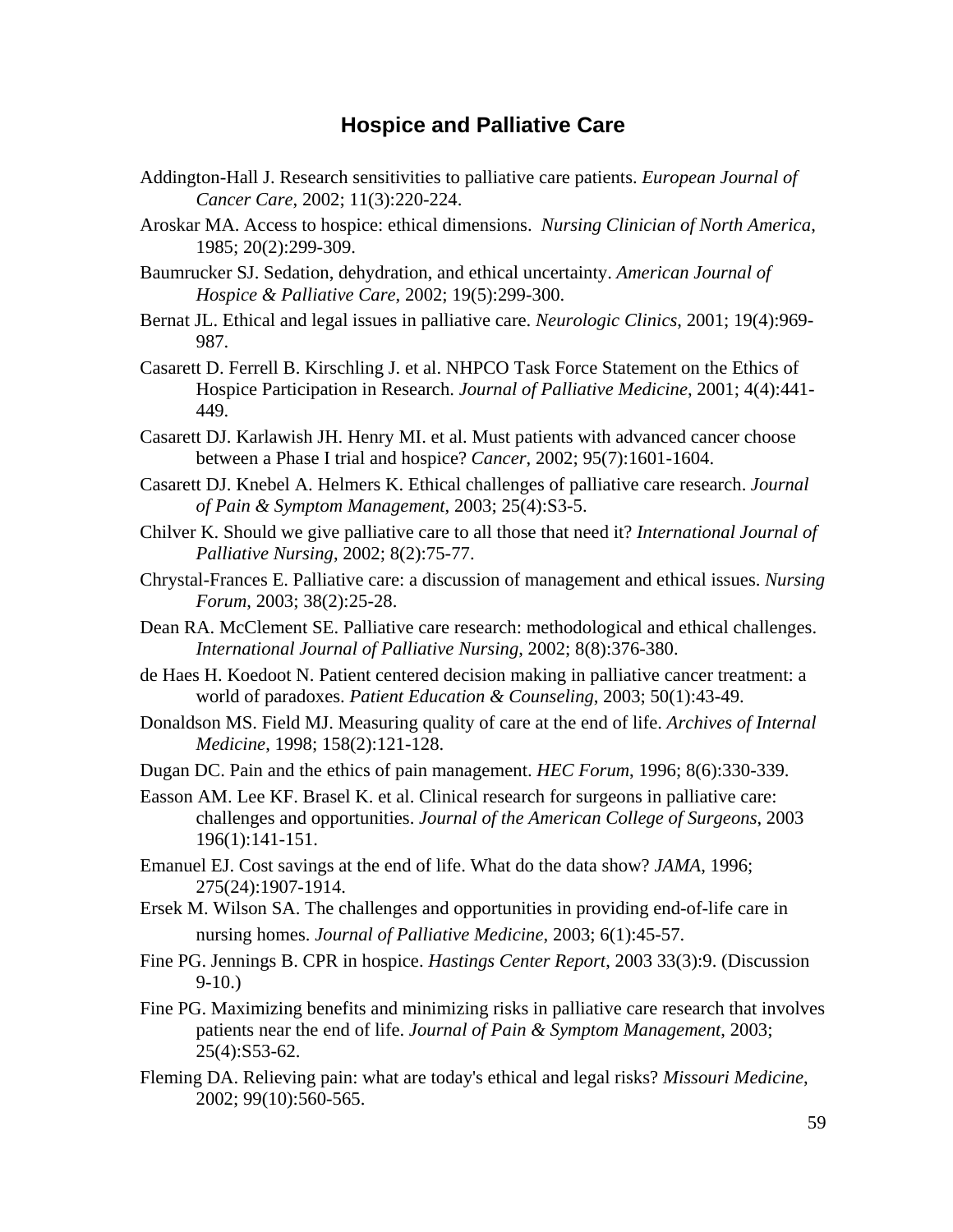- Giblin MJ. Beyond principles: virtue and ethics in hospice and palliative care. *American Journal of Hospice & Palliative Care*, 2002; 19(4):235-239.
- Harper BC. Growth in caring and professional ethics in hospice. *Hospice Journal*, 1997; 12(2):65-70.
- Hermsen MA. ten Have HA. Practical ethics of palliative care. *American Journal of Hospice & Palliative Care,* 2003; 20(2):97-98.
- Illingworth P. Bursztajn H. Death with dignity or life with health care rationing. *Psychology, Public Policy, & Law*, 2000; 6(2):314-321.
- Joy M. Death in the home: the doctor's responsibility. *Journal of Long Term Home Health Care*, 1998; 17(4):2-8.
- Krouse RS. Easson AM. Angelos P. Ethical considerations and barriers to research in surgical palliative care. *Journal of the American College of Surgeons*, 2003; 196(3):469-474.
- Lee S. Kristjanson L. Human research ethics committees: issues in palliative care research. *International Journal of Palliative Nursing*, 2003; 9(1):13-18.
- Malloy M. Hospice: an alternative to needless suffering or suicide. *Minnesota Medicine*, 1997; 80(11):14, 59.
- Miller JL. Hospice care or assisted suicide: a false dichotomy. *American Journal of Hospice & Palliative Care*, 1997; 14(3):132-134.
- Miteff L. Palliative care ethics: autonomy in aged care. *Australian Nursing Journal*, 2001; 9(6):23-26.
- Morita T. Tei Y. Inoue S. Ethical validity of palliative sedation therapy. *Journal of Pain & Symptom Management*, 2003; 25(2):103-105.
- Musgrave CF. The ethical and legal implications of hospice care: an international overview. *Cancer Nursing*, 1987; 10(4):183-189.
- Pierce SF. Dalton JA. Duffey M. The nurse's ethical obligation to relieve pain: actualizing the moral mandate. *Journal of Nursing Law*, 2001; 7(4):19-29.
- Rees E. The ethics and practicalities of consent in palliative care research: An overview. International Journal of Palliative Nursing, 2001; 7(10):489-492.
- Rich BA. A legacy of silence: bioethics and the culture of pain. *Journal of Medical Humanities*, 1997; 18(4):233-259.
- Ryndes T. Emanuel L. Is discontinuity in palliative care a culpable act of omission? *Hastings Center Report*, 2003; Suppl:S45-47.
- Sykes N. Thorns A. The use of opioids and sedatives at the end of life. *Lancet Oncology*, 2003; 4(5):312-318.
- ten Have HA. Palliative care and genetics. *Medicine, Health Care & Philosophy*, 2001; 4(3):259-260.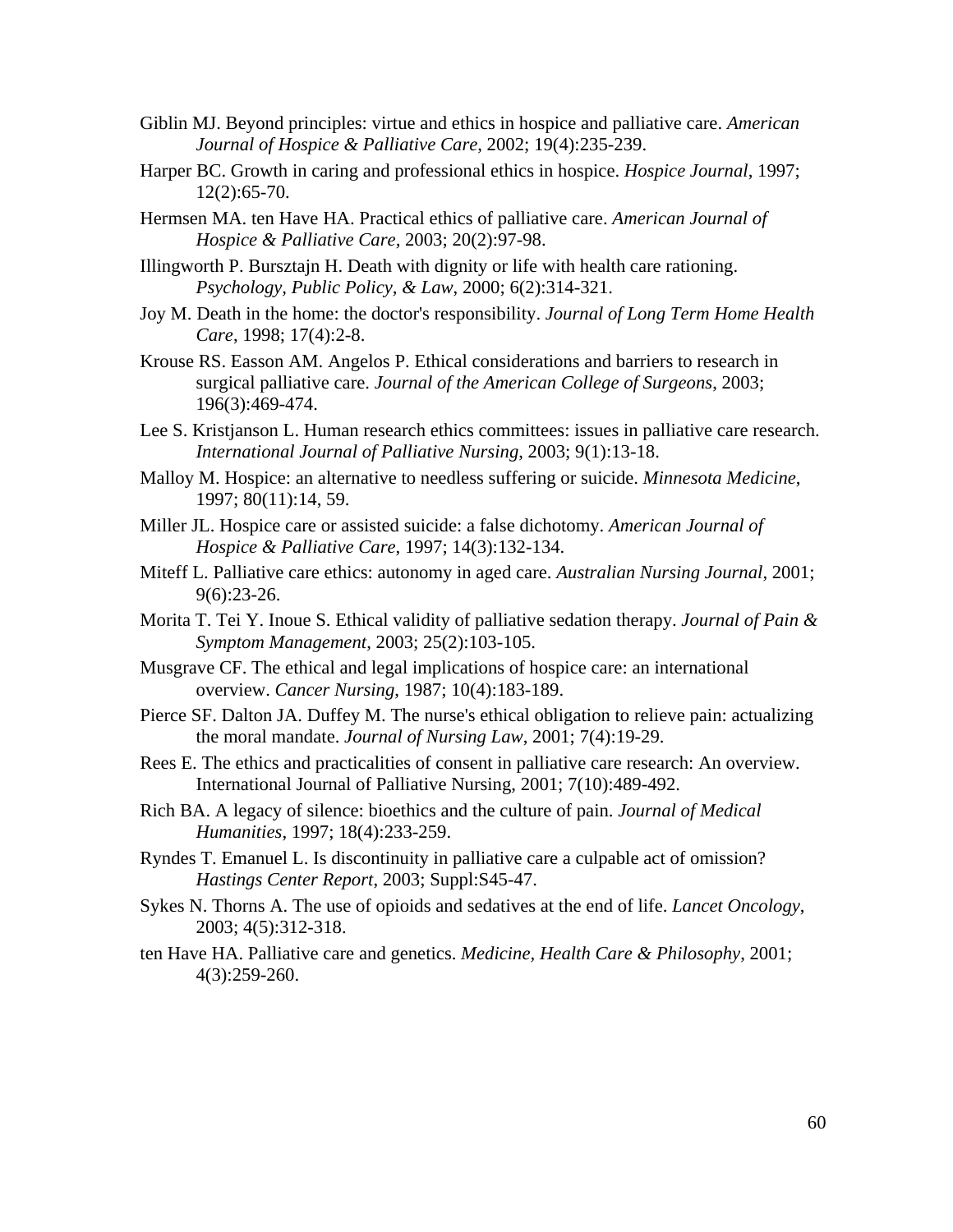#### **Multicultural Issues**

- Anonymous. The Muslim Law (Shariah) Council and organ transplants. *Accident & Emergency Nursing*, 1996; 4(2):73-75.
- Becker R. Teaching communication with the dying across cultural boundaries. *British Journal of Nursing*, 1999, 8 (14): 938-942.
- Beresford L. Cultural differences last a lifetime: tailoring end-of-life care to a diverse population. *ABCD Exchange*: March 1999 : Upfront - Cultural Diversity in EOL. Available online at

http://www.mywhatever.com/cifwriter/content/19/abcd630.html. Accessed 11/8/04.

- Caralis PV. Davis B. Wright K. Marcia E. The influence of ethnicity and race on attitudes toward advance directives, life-prolonging treatments, and euthanasia. *Journal of Clinical Ethics,* 1993;4(2):155-65.
- Ebrahim AF. Islamic jurisprudence and the end of human life. *Medicine & Law*, 1998; 17(2):189-196.
- Guild of Catholic Doctors, Catholic Union of Great Britain and Joint Ethico Medical Committee. A response to the British Medical Association consultation paper— Withdrawing and witholding treatment: a consultation paper from the BMA's Medical Ethics Committee. Published September 23, 1998 and available online at http://www.catholicdoctors.org.uk/Submissions/BMA\_Withdrawing\_Rx.htm. Accessed 10/7/04.
- Johnson CJ. McGee MG. eds. How Different Religions View Death & Afterlife. Charles Press Pubs; 2nd edition (May 1, 1998).
- Ott BB. Al-Khadhuri J. Al-Junaibi S. Preventing ethical dilemmas: understanding Islamic health care practices. *Pediatric Nursing*, 2003; 29(3):227-230.
- Parkes CM. Laungani P. Young B. eds. Death and Bereavement Across Cultures. Routledge; (November 1, 1996).
- Phipps EJ. True G. Murray GF. Community perspectives on advance care planning: report from the community ethics program. *Journal of Cultural Diversity*, Winter, 2003. Available online at http://www.findarticles.com/p/articles/mi\_m0MJU/is\_4\_10/ai\_113304785. Accessed 11/8/04.
- Sarhill N. LeGrand S. Islambouli R. Davis MP. Walsh D. The terminally ill Muslim: death and dying from the Muslim perspective. *American Journal of Hospice & Palliative Care*, 2001; 18(4):251-255.
- Stell LK. Diagnosing death: What's trust got to do with it? *Mount Sinai Journal of Medicine*, 1999; 66(4):229-235.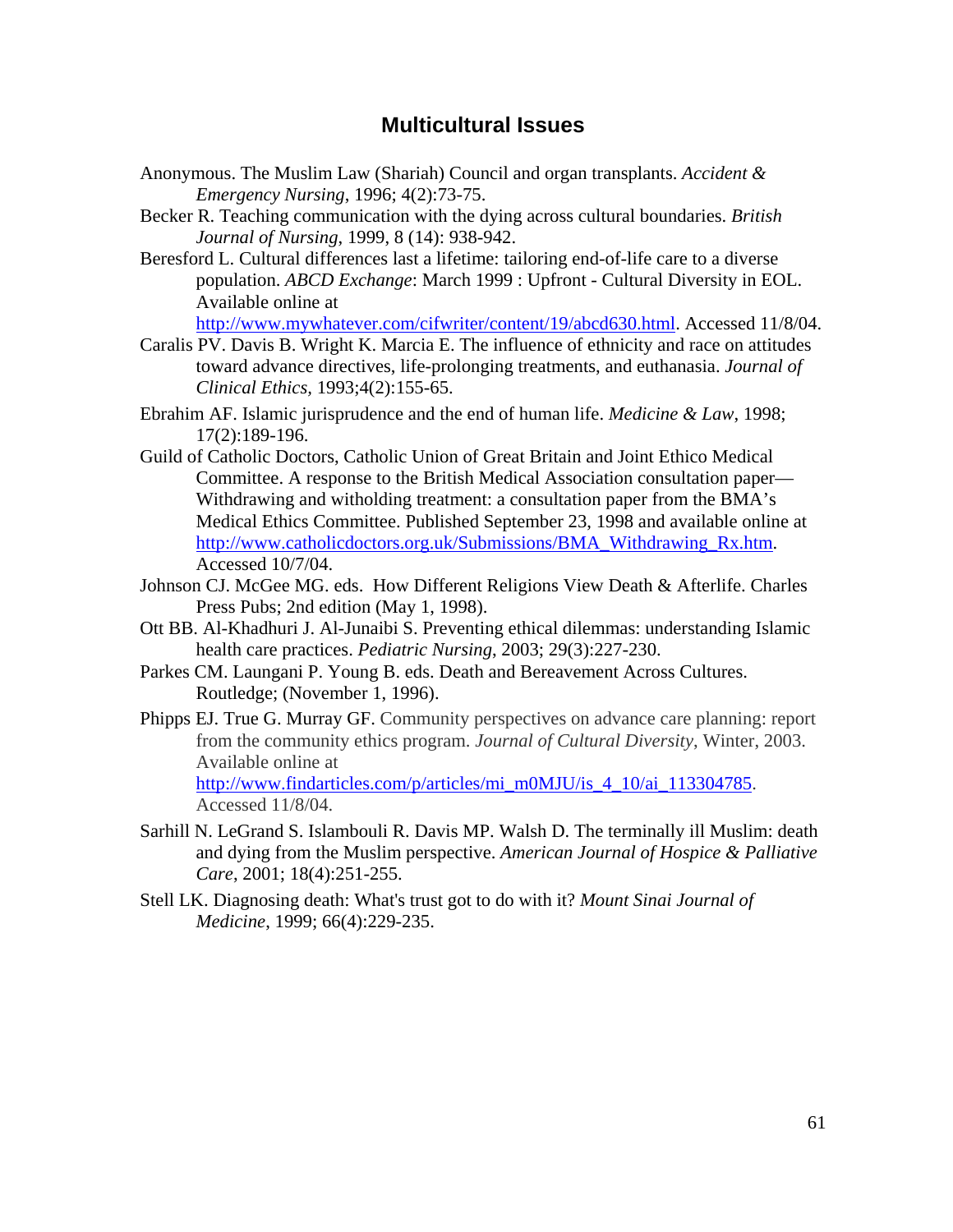#### **Physician Assisted Suicide and Euthanasia**

- Awan F. Intention, manner, and culpability in death. *Princeton Journal of Bioethics*, 2002; 5:81-91.
- Bachelard S. On euthanasia: blindspots in the argument from mercy. *Journal of Applied Philosophy*, 2002; 19(2):131-140.
- Bagaric M. Amarasekara K. Euthanasia: why it doesn't matter (much) what the doctor thinks and why there is no suggestion that doctors should have a duty to kill. *Journal of Law & Medicine*, 2002; 10(2):221-231.
- Barilan YM. Revisiting the problem of Jewish bioethics: the case of terminal care. *Kennedy Institute of Ethics Journal*, 2003; 13(2):141-168.
- Braddock CH, Tonelli MR. Physician-assisted suicide. *Ethics in Medicine*, published by the University of Washington School of Medicine online at http://eduserv.hscer.washington.edu/bioethics/topics/pas.html. Accessed April 25, 2002.
- Campbell CS. Kimsma G. "Help me die". *Cambridge Quarterly of Healthcare Ethics*, 2001; 10(4):451-452. (Discussion 452-455).
- Coughennower M. Physician-assisted suicide. *Gastroenterology Nursing*,2003;26(2):55- 59.
- Cranford RE. Gensinger R. Hospital policy on terminal sedation and euthanasia. *HEC Forum*, 2002; 14(3):259-264.
- Daruwala A. Euthanasia: how proponents justify it and provide models for regulation. *Princeton Journal of Bioethics*, 2002; 5:37-47.
- Deigh J. Physician assisted suicide and voluntary euthanasia: some relevant differences. *Journal of Criminal Law & Criminology*, 1998; 88(3):1155-1165.
- Gentzler J. What is a death with dignity? *Journal of Medicine & Philosophy*, 2003; 28(4):461-487.
- Gillon R. Physician assisted suicide—sympathy and skepticism. *University of Detroit* Mercy Law Review, 1998; 75(3):499-513.
- Guglielmo WJ. Assisted suicide? Pain control? Where's the line? *Medical Economics*, 2002; 79(19):48-49, 53-54, 59.
- Harvey MT. What does a 'right' to physician-assisted suicide (PAS) legally entail? *Theoretical Medicine & Bioethics*, 2002; 23(4-5):271-286.
- Lee P. Personhood, dignity, suicide, and euthanasia. *The National Catholic Bioethics Quarterly*, 2001; 1(3):329-343.
- Lorenz K. Lynn J. MSJAMA. Moral and practical challenges of physician-assisted suicide. *JAMA*, 2003; 289(17):2282.
- Marker RL.. Assisted suicide: the continuing debate. Published by The International Task Force on Euthanasia and Assisted Suicide online at http://www.internationaltaskforce.org/iua24.htm. Accessed April 25, 2002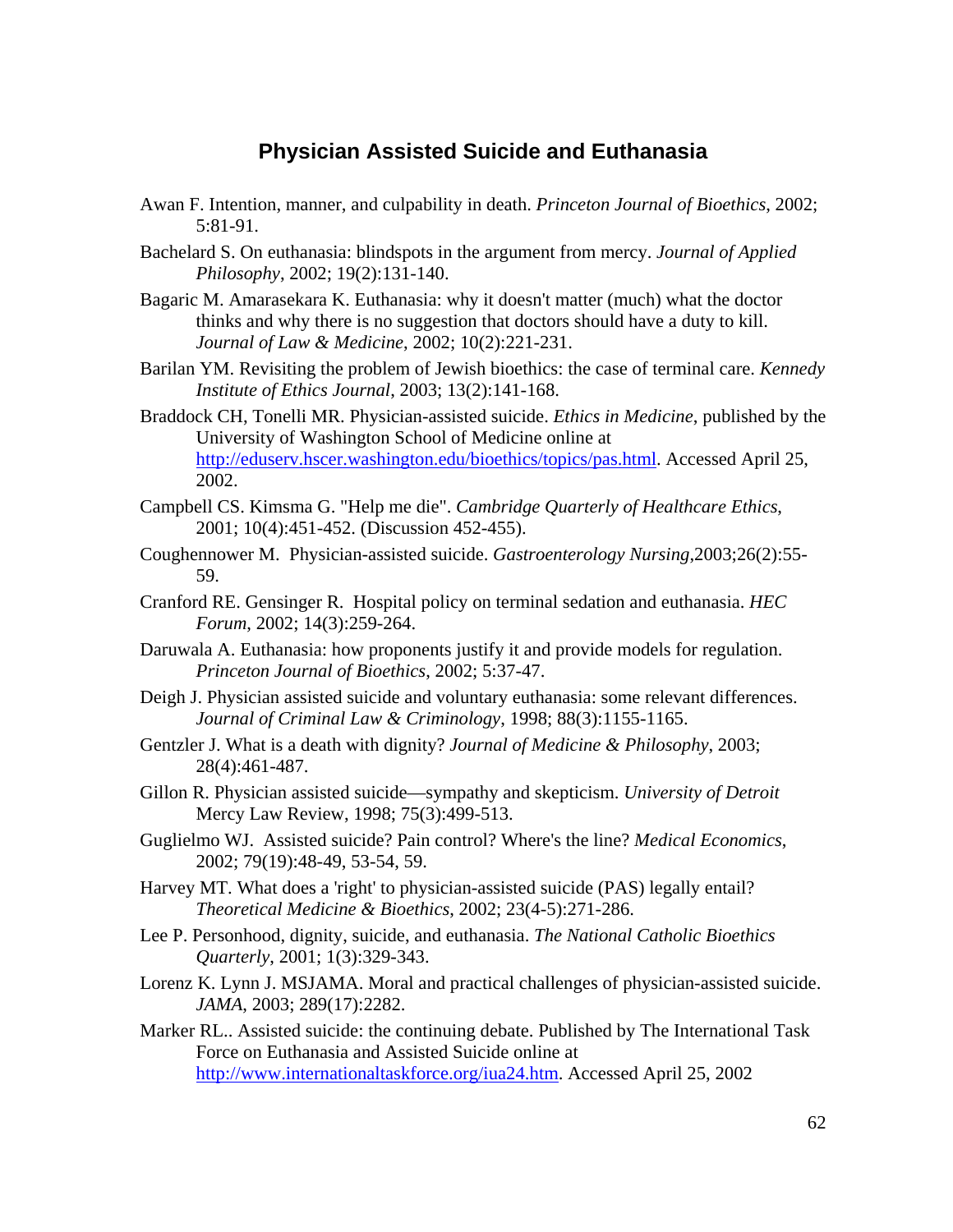- McInerney F. "Requested death:" a new social movement. *Social Sciences and Medicine*, 1999; 50(2000):137–154.
- Moody J. Euthanasia: a need for reform. *Nursing Standard*, 2003; 17(25):40-44.
- Palmer LI. MSJAMA. The legal and political future of physician-assisted suicide*. JAMA*, 2003; 289(17):2283.
- Paterson I. The ethics of assisted suicide*. Nursing Times*, 2003; 99(7):30-31.
- Pierce SF. Allowing and assisting patients to die: the perspectives of oncology practitioners. *Journal of Advanced Nursing*, 1999; 30(3):616–622.
- Quill TE. Cassel CK. Professional organizations' position statements on physician-assisted suicide: A case for studied neutrality. *Annals of Internal Medicine*, 2003; 138(3):208-211.
- Rajkumar R. MSJAMA. Physician-assisted suicide. *JAMA*, 2003; 289(17):2278.
- Rodriguez E. The arguments for euthanasia and physician-assisted suicide: Ethical reflection. *Linacre Quarterly*. 68(3):251-261.
- ten Have HA. Euthanasia: moral paradoxes. *Palliative Medicine*, 2001; 15(6):505-511.
- Traina CL. Religious perspectives on assisted suicide. *Journal of Criminal Law & Criminology*, 1998; 88(3):1147-1154.

#### **Resuscitation**

- Berger JT. Ethical challenges of partial do-not-resuscitate (DNR) orders: placing DNR orders in the context of a life-threatening conditions care plan. *Archives of Internal Medicine*, 2003; 163(19):2270-2275.
- Berry P. Action vs. inaction: a case history in ethics. *Journal of Medical Ethics*, 2003; 29(4):225-226.
- Burns J, Edwards J, Johnson J, et al. Do-not-resuscitate order after 25 years. *Critical Care Medicine*, 2003; 31:1543–1550.
- Costello J. Horne M. Nurses and health support workers' views on cardiopulmonary resuscitation in a hospice setting. *International Journal of Palliative Nursing*, 2003; 9(4):157-165.
- da Costa DE. Ghazal H. Al Khusaiby S. Do Not Resuscitate orders and ethical decisions in a neonatal intensive care unit in a Muslim community. *Archives of Disease in Childhood Fetal & Neonatal Edition*, 2002; 86(2):F115-119.
- Putnam A. Do I have to resuscitate this patient against her wishes? *American Family Physician*, 2003; 67(9):2025-2026, 2028.
- Rabkin MT, Gillerman G, Rice NR. Orders not to resuscitate. *New England Journal of Medicine*, 1976; 295:364–366.
- Thorns A. Gannon C. The potential role for automatic external defibrillators in palliative care units. *Palliative Medicine*, 2003; 17(5):465-467.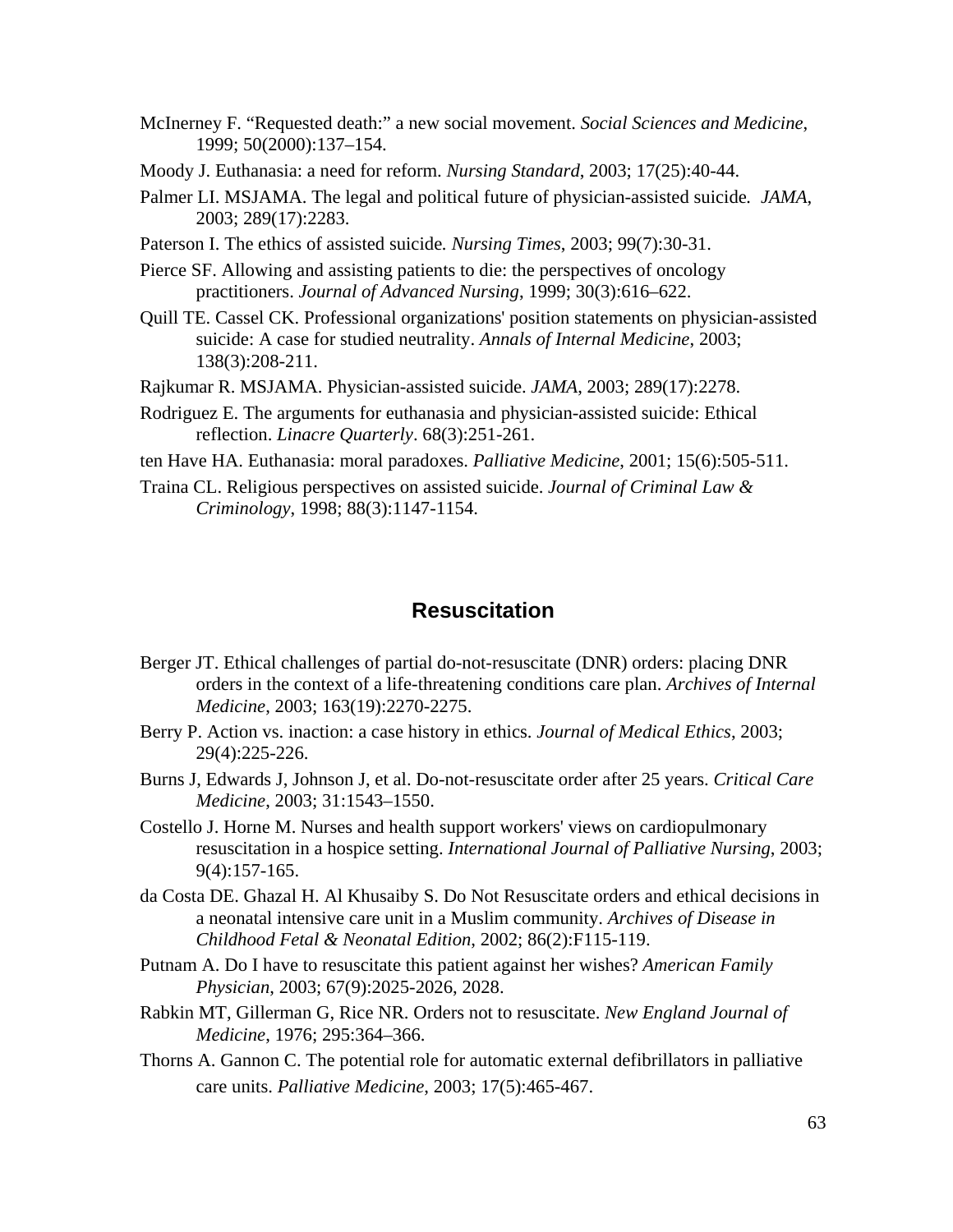#### **Withholding and Withdrawing Treatment**

- Andrews K. Clinical approaches to the withdrawal of nutrition and hydration. *Clinical Medicine*, 2003; 3(4):342-345.
- Basta LL. Proper planning for end-of-life medical care: confronting the near irrelevance of currently used living wills. *American Journal of Geriatric Cardiology*, 2003; 12(2):110-112.
- Brett AS. Jersild P. "Inappropriate" treatment near the end of life: conflict between religious convictions and clinical judgment. *Archives of Internal Medicine*, 2003; 163(14):1645-1649.
- Cantor NL. Making advance directives meaningful. *Psychology, Public Policy, & Law*, 1998; 4(3):629-652.
- Cohen LM. Germain MJ. Poppel DM. Practical considerations in dialysis withdrawal: "To have that option is a blessing." *JAMA*, 2003; 289(16):2113-2119.
- Fried C. Terminating life support: out of the closet! *New England Journal of Medicine*, 1976; 295:390–391.
- Hinshaw DB. Pawlik T. Mosenthal AC. et al. When do we stop, and how do we do it? Medical futility and withdrawal of care. *Journal of the American College of Surgeons*, 2003; 196(4):621-651.
- Huxtable R. Campbell AV. Palliative care and the euthanasia debate: recent developments. *Palliative Medicine*, 2003; 17(2):94-96.
- Isaacs D. To kill or to let die? *Journal of Paediatrics & Child Health*, 2003; 39(2):135-136.
- Kelley T. Ruling supports parents' rights to decide on child's life support. *New York Times*:B1, B4, 2003 May 17.
- Kowalski S. Withdrawal of nutritional support: a family's choice. *Gastroenterology Nursing*, 1996; 19(1):25-28.
- Krupp AN. Health care surrogate statutes: Ethics pitfalls threaten the interests of incompetent patients. *West Virginia Law Review*, 1998; 101(1):99-128.
- Levi BH. Withdrawing nutrition and hydration from children: legal, ethical, and professional issues. *Clinical Pediatrics*, 2003; 42(2):139-145.
- Marcus EL. Clarfield AM. Moses AE. Ethical issues relating to the use of antimicrobial therapy in older adults. *Clinical Infectious Diseases*, 2001; 33(10):1697-1705.
- Markowitz AJ. Rabow MW. Practical considerations in dialysis withdrawal: "To have that option is a blessing." *JAMA*, 2003; 290(6):815.
- McIlmoyle J. Vernon MJ. Artificial nutrition and hydration: science, ethics and law. *Clinical Medicine*, 2003; 3(2):176-178.
- Meisel A. Quality of life and end-of-life decisionmaking. *Quality of Life Research*, 2003; 12 Suppl 1:91-94.
- Oneschuk D. Fainsinger R. Medical and ethical dilemmas when an advanced cancer patient discontinues dialysis. *Journal of Palliative Care*, 2002; 18(2):123-126.
- Paterson C. On "killing" versus "letting die" in clinical practice: mere sophistry with words? *Journal of Nursing Law*, 2000; 6(4):25-44.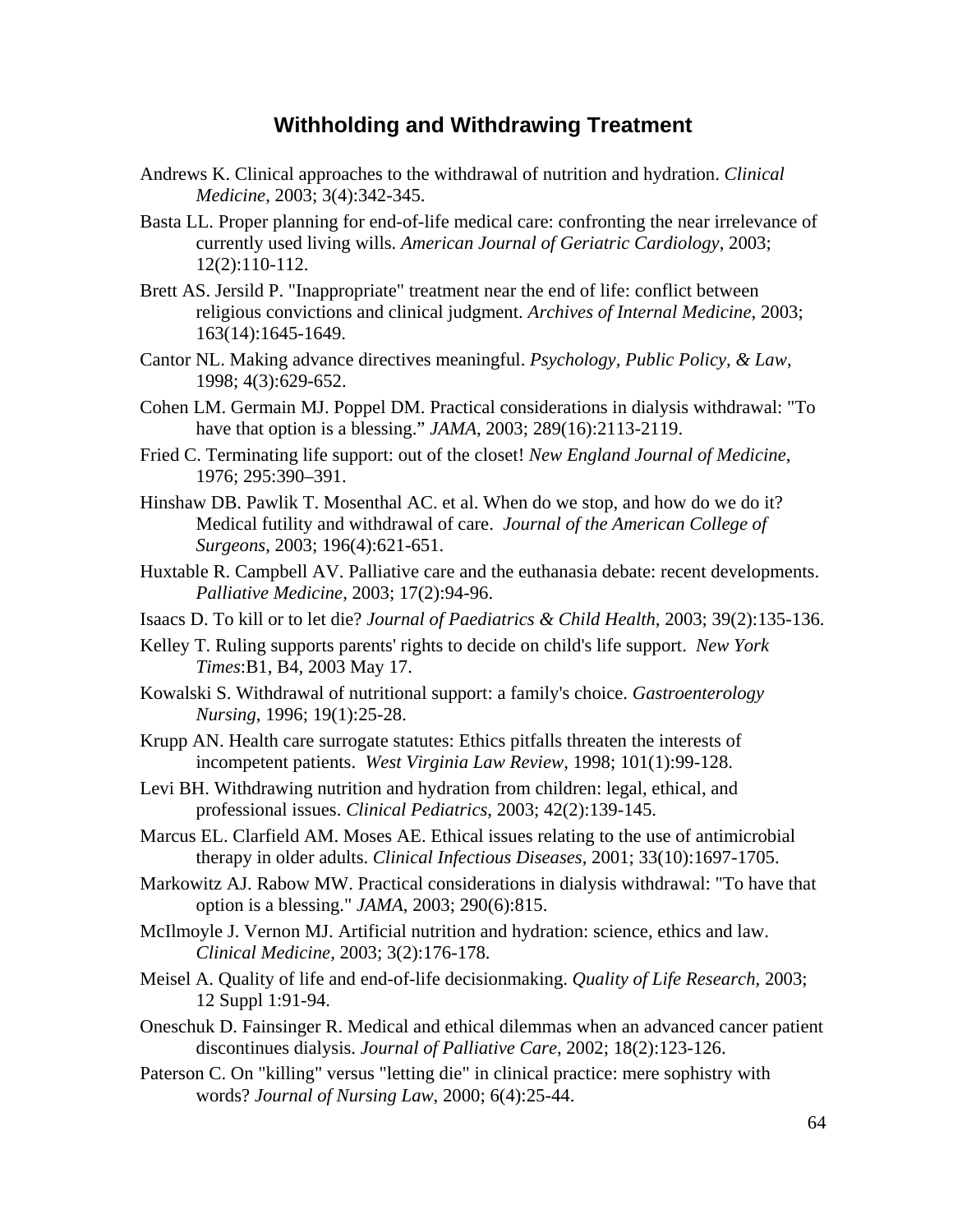- Planas M. Camilo ME. Artificial nutrition: dilemmas in decision-making. *Clinical Nutrition*, 2002; 21(4):355-361.
- Prendergast TJ. Luce JM. A national survey of withdrawal of life support from critically ill patients. *American Journal of Respiratory Critical Care Medicine*, 1996; 153:A360.
- Prendergast TJ. Luce JM. Increasing incidence of withholding and withdrawal of life support from the critically ill. *American Journal of Respiratory Critical Care Medicine*, 1997; 155:15-20.
- Slomka J. Withholding nutrition at the end of life: clinical and ethical issues. *Cleveland Clinic Journal of Medicine*, 2003; 70(6):548-552.
- Smedira NG. Evans BH. Grais LS. et al. Withholding and withdrawal of life support from the critically ill. *New England Journal of Medicine,* 1990; 322:309-315.
- Stroud R. The withdrawal of life support in adult intensive care: an evaluative review of the literature. *Nursing in Critical Care*, 2002; 7(4):176-184.
- Torchia J. Postmodernism and the persistent vegetative state. *The National Catholic Bioethics Quarterly*, 2002; 2(2):257-275.
- White M. Callahan D. Oregon's first year: the medicalization of control. *Psychology, Public Policy, & Law*, 2000; 6(2):331-341.
- White PH. Kuhlenschmidt HL. Vancura BG. et al. Antimicrobial use in patients with advanced cancer receiving hospice care. *Journal of Pain & Symptom Management,* 2003; 25(5):438-443.
- Zamperetti N. Bellomo R. Ronco C. Setting limits in intensive care. *Intensive Care Medicine*, 2002; 28(7):997.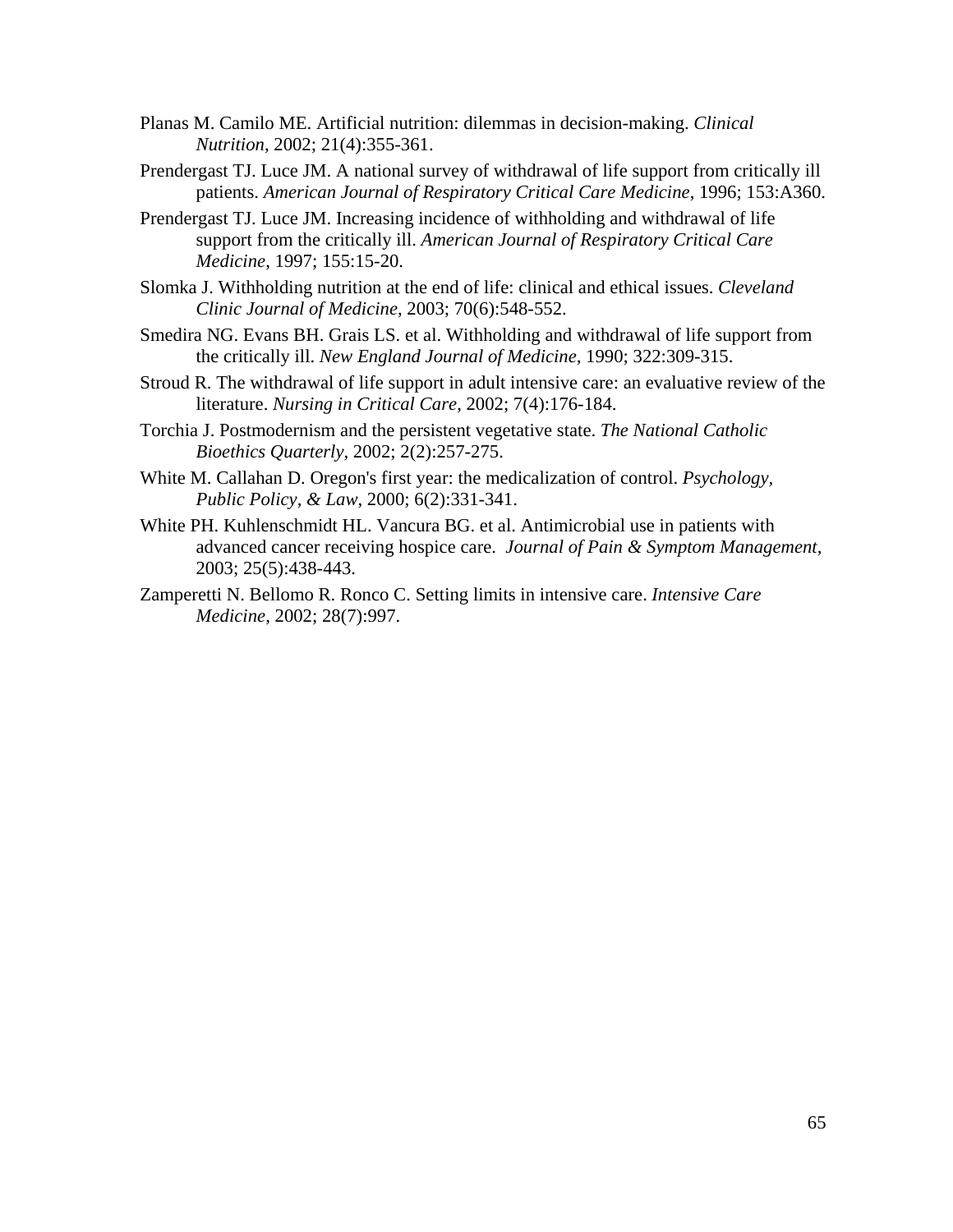# **References**

 $\overline{a}$ 

- <sup>1</sup> Kochanek, et al. 2002 *National Vital Statistics Report*, 11 Feb 2004. 52(13). Available online at: www.cdc.gov/nchs/ . Accessed 2/26/04.
- 2 Kochanek, et al. 2002 *National Vital Statistics Report,* 11 Feb 2004. 52(13). Available online at: www.cdc.gov/nchs/. Accessed 2/26/04.
- 3 World Health Organization. *Injury: A Leading Cause of the Global Burden of Disease.* Krug E., ed. Online at http://whqlibdoc.who.int/hq/1999/WHO\_HSC\_PVI\_99.11.pdf. Accessed 3/1/04.
- $4$  Capron AM. Definition and determination of death: II. Legal issues in pronouncing death. In: Reich WT, ed. *Encyclopedia of Bioethics*. New York: Simon & Schuster MacMillan. 1995:536.
- <sup>5</sup> Guidelines for the determination of death: report of the medical consultants on the diagnosis of death to the President's Commission for the Study of Ethical Problems in Medicine and Biomedical and Behavioral Research. *Journal of the American Medical Association,* 1981; 246(19):2184-2186.
- $6$  TransWeb website. Online at www.transweb.org. Accessed 10/31/03.
- <sup>7</sup> National Conference of Commissioners on Uniform State Laws website. Online at www.nccusl.org. Accessed 10/31/03.
- <sup>8</sup> Gervais KG. Definition and determination of death: III. Philosophical and theological perspectives. In: Reich WT, ed. *Encyclopedia of Bioethics*. New York: Simon & Schuster MacMillan. 1995:542.
- 9 Hershenov D. The problematic role of irreversibility in the definition of death. *Bioethics*, 2003; 17(1):89-100.<br><sup>10</sup> United Network for Organ Sharing (UNOS), available online at www.unos.org. Accessed
- 9/7/04.
- $11$  McKenney E. Legal and ethical issues related to non heart beating organ donation. *AORN Journal*, 2003: 77: 973.
- <sup>12</sup> Institute of Medicine, Committee on Non-heartbeating Transplantation II: The Scientific and Ethical Basis for Practice and Protocols. *Non-Heart-Beating Organ Transplantation:Practice and Protocols.* National Academy Press, Washington DC, 2000, p.6-7.]
- <sup>13</sup> Jennings B. Rundes T. D'Onofrio C. et al. Access to hospice care: expanding boundaries, overcoming barriers. *The Hastings Center Report,* 2003; 33(2):S3-4. Available online at http://www.thehastingscenter.org/pdf/access\_hospice\_care.pdf. Accessed 10/7/04.
- <sup>14</sup> Steinhauser KE, Clipp EC, McNeilly M, et al. In search of a good death: observations of patients, families, and providers. *Annals of Internal Medicine*, 2000; 132:825-832.
- <sup>15</sup> Singer PA, Martin DK, Kelner M. Quality end of life care: patient's perspectives. *Journal of the American Medical Association,* 1999; 281:163-168.
- <sup>16</sup> Steinhauser KE, Christakis NA, Clipp EC, et al. Factors considered important at the end of life by patients, family, physicians, and Other Care Providers. *Journal of the American Medical Association,* 2000; 284:2476-2482.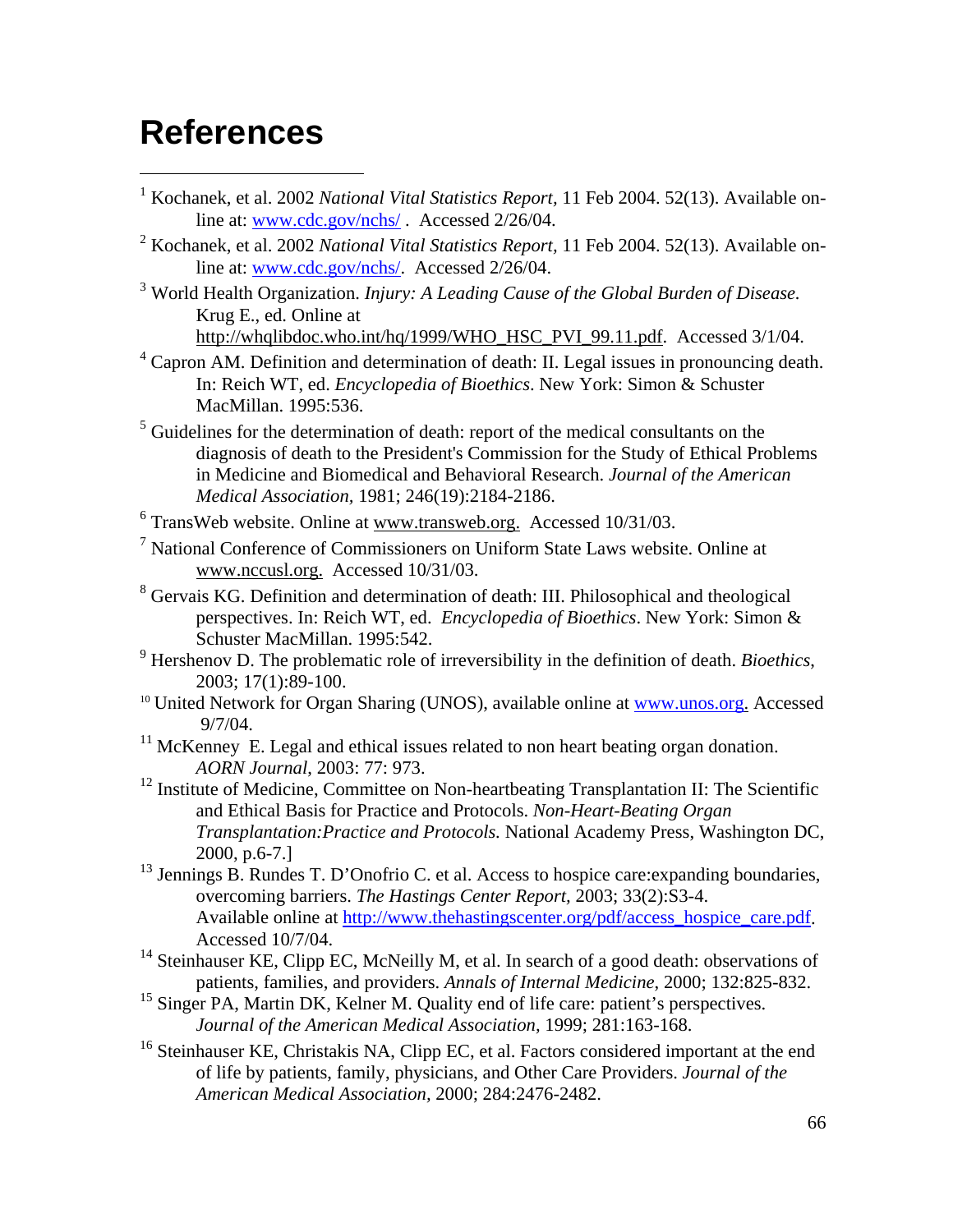- <sup>17</sup> The National Hospice and Palliative Care Organization website online at www.nhpco.org. Accessed 5/20/04.
- <sup>18</sup> World Health Organization website. Online at http://www.who.int/cancer/palliative/en/. Accessed 2/15/04.
- 19 Ruddick W. Do doctors undertreat pain? *Bioethics,* 1997; 11(3-4):246-55.
- $20$  Chrystal-Frances E. Palliative care: A discussion of management and ethical issues. *Nursing Forum*, 2003; 38(2):25-29.
- 21 LaDuke,S. Terminal dyspnea & palliative care. *AJN*. 101(11):26-31.
- 22 Weiss SC, et al. Understanding the experience of pain in terminally ill patients. *Lancet*, 2001; 357(9265):1311-5.
- <sup>23</sup> Barraclough J. Cancer and emotion: a practical guide to psycho-oncology. Abingdon: Radcliffe Medical, 1994.
- <sup>24</sup> U.S.Drug Enforcement Administration. Narcotics. Available online at http://www.usdoj.gov/dea/concern/narcotics.html. Accessed 11/9/04.
- **25** Lynn J. Schuster JL. Kabcenell A. *Improving Care for the End of Life*. Oxford University Press; 2000. Available online at http://www.mywhatever.com/cifwriter/content/66/4181.html. Accessed 121/9/04.
- <sup>26</sup> Pellegrino., Edmund D. Emerging ethical issues in palliative care.
- *Journal of the American Medical Association*, 1998:279(19):1521-1522.<br><sup>27</sup> Burt RA. The Supreme Court speaks: not assisted suicide but a constitutional right to palliative care. *New England Journal of Medicine,* 1997; 337:1234-1236.
- <sup>28</sup> Medical Board of California. "Medical board reaffirms its commitment to physicians who recommend medical marijuana," Press Release, May 13, 2004. Online at http://www.medbd.ca.gov/PR\_2004\_05-13\_Marijuana.htm. Accessed 10/7/04.
- <sup>29</sup> Gallagher S. Voters pass measures for medical marijuana, tobacco tax. Billingsgazette.com. Article available online at http://www.billingsgazette.com/index.php?id=1&display=rednews/2004/11/03/buil d/state/45-tobacco-marijuana.inc. Accessed 11/10/04.
- <sup>30</sup> Jennings B. Rundes T. D'Onofrio C. et al. Access to hospice care: expanding boundaries, overcoming barriers. *The Hastings Center Report,* 2003; 33(2):S3-7. Online at http://www.thehastingscenter.org/pdf/access\_hospice\_care.pdf. Accessed 10/7/04.
- 31 Jennings B. Rundes T. D'Onofrio C. et al. Access to hospice care: expanding boundaries, overcoming barriers. *The Hastings Center Report*, 2003; 33(2):S13-24. Online at http://www.thehastingscenter.org/pdf/access\_hospice\_care.pdf. Accessed 10/7/04.
- <sup>32</sup> Commission on End of Life Care Final Report, January 2002. Minnesota Partnership to Improve End of Life Care and the MN Dept. of Health. p.34. Online at www.minnesotapartnership.org. Accessed 10/7/04.
- <sup>33</sup> Commission on End of Life Care Final Report, January 2002. Minnesota Partnership to Improve End of Life Care and the MN Dept. of Health. p.44. Online at www.minnesotapartnership.org. Accessed 10/7/04.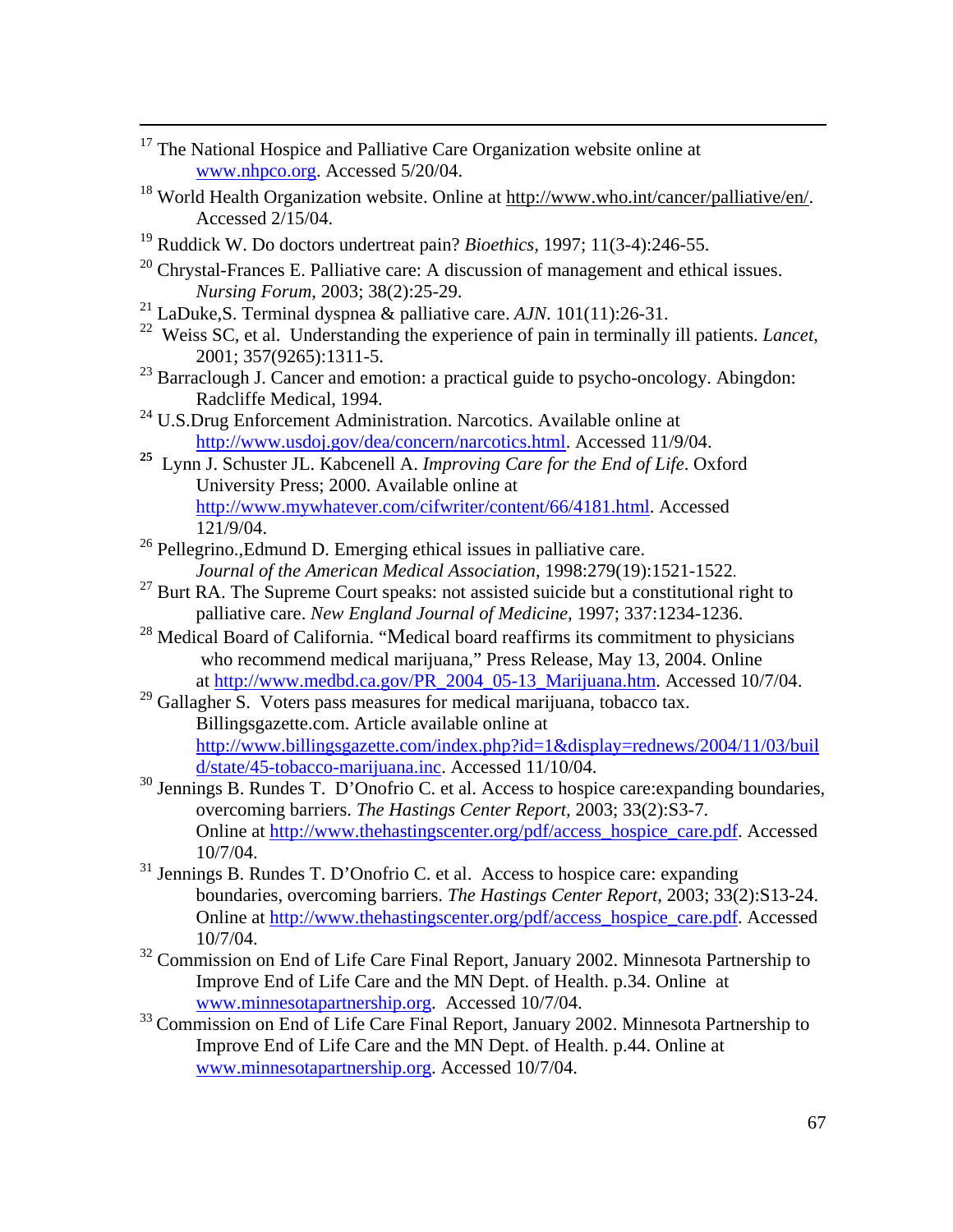- 34 Brown GM. This porridge is too thin. *Cambridge Quarterly of Healthcare Ethics*, 1998; 7:206-208.
- 35 Jennings B. Rundes T. D'Onofrio C. et al. Access to hospice care: expanding boundaries, overcoming barriers. *The Hastings Center Report*, 2003; 33(2):S3-7. Online at http://www.thehastingscenter.org/pdf/access\_hospice\_care.pdf. Accessed 10/7/04.
- <sup>36</sup> National Hospice and Palliative Care Organization on the internet at http://www.nhpco.org/i4a/pages/index.cfm?pageid=3283&openpage=3283. Accessed 9/9/04.
- 37 Brown GM. This porridge is too thin. *Cambridge Quarterly of Healthcare Ethics,* 1998; 7:206-208.
- 38 Jennings B. Rundes T. D'Onofrio C. et al. Access to hospice care: expanding boundaries, overcoming barriers. *The Hastings Center Report,* 2003; 33(2):S3-7. Available online at http://www.thehastingscenter.org/pdf/access\_hospice\_care.pdf Accessed 10/7/04.
- <sup>39</sup> Virnig BA, Kind S, McBean M, et al. Geographic variation in hospice use prior to death. *Journal of the American Geriatrics Society*, 2000; 48(9):1117-1120.
- 40 Sulmasy DP. Health care justice and hospice care. *Hastings Center Report,* 2003; 33(2):S14-S15. Available online at http://www.thehastingscenter.org/pdf/access\_hospice\_care.pdf

Accessed 10/7/04.

- <sup>41</sup> National Hospice and Palliative Care Organization. On the internet at http://www.nhpco.org/i4a/pages/index.cfm?pageid=3283&openpage=3283. Accessed 9/9/04.
- 42 Brown GM. This porridge is too thin. *Cambridge Quarterly of Healthcare Ethics*, 1998; 7:206-208.
- 43 Haddad A. Ethics in action (Acute care decisions). *RN*, 2003; 66(5):27-30.
- 44 Kinzbrunner BM. Ethical dilemmas in hospice and palliative care. *Supportive Care in Cancer*, 1995; 3(1):28-36.
- <sup>45</sup> Chrystal-Frances E. Palliative care: a discussion of management and ethical issues. (Said Another Way). *Nursing Forum*, 2003; 38(2):25-29.
- 46 U.S. Drug Enforcement Administration website. Online at http://www.usdoj.gov/dea/concern/narcotics.html. Accessed 3/2/04.
- 47 Fleming DA. Relieving pain: What are today's ethical and legal risks? *Missouri Medicine*, 2002; 99(10):560-565.
- 48 U.S. Drug Enforcement Administration website. Online at http://www.usdoj.gov/dea/concern/narcotics.html. Accessed 3/2/04.
- 49 Sykes N, Thorns A. The use of opioids and sedatives at the end of life. *Oncology*, 2003; 4(5):312-318.
- 50 Fleming DA. Relieving pain: What are today's ethical and legal risks? *Missouri Medicine*, 2002; 99(10):560-565.
- 51 Pellegrino ED. Emerging ethical issues in palliative care. *Journal of the American Medical Association*, 1998; 279(19):1521-1523.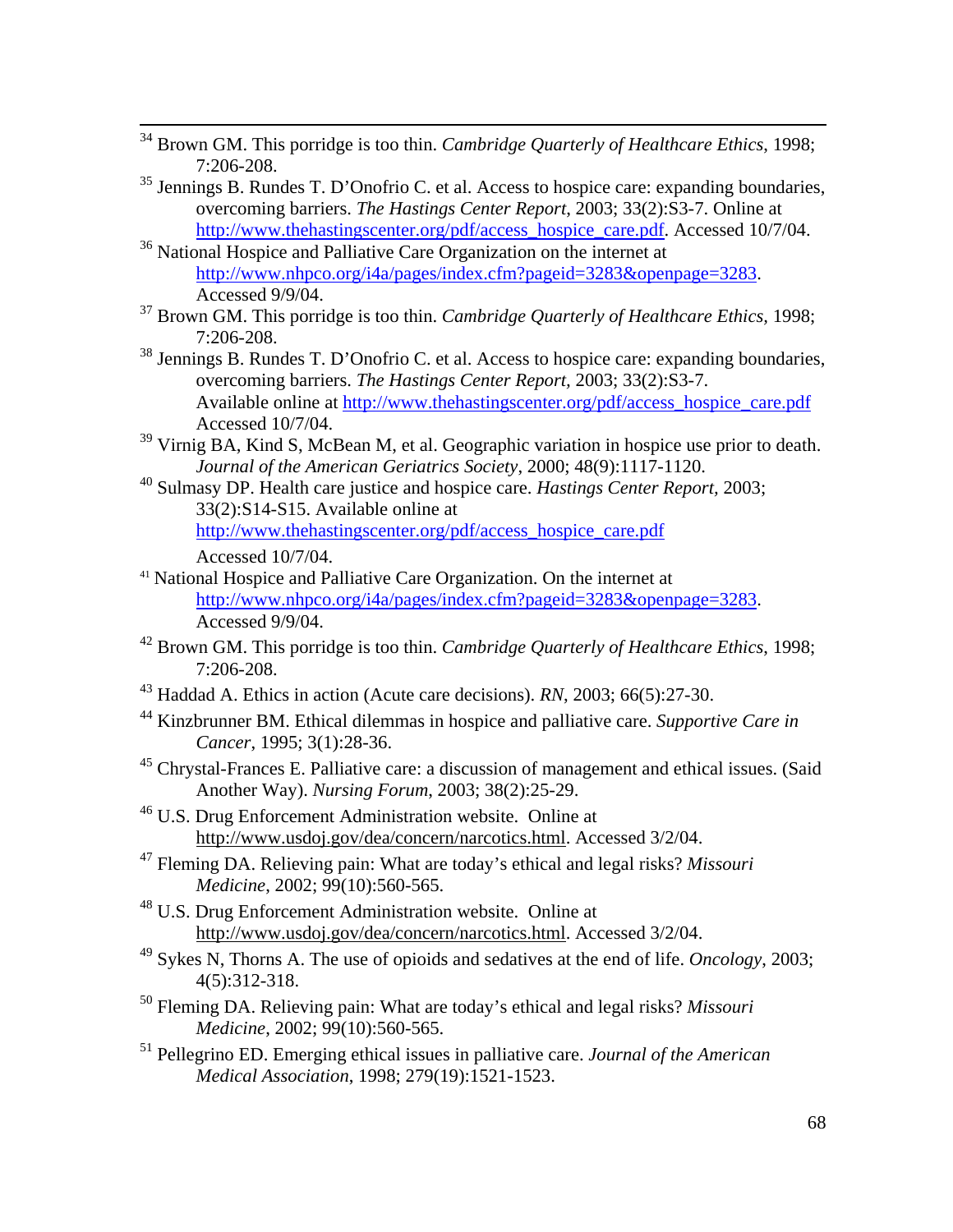- 52 Pendergast TJ, Luce JM. Increasing incidence of withholding and withdrawal of life support from the critically ill. *American Journal of Respiratory and Critical Care Medicine*, 1997; 155:15-20.
- 53 Faber-Langendoen K, Lanken PN. Dying patients in the intensive care unit: forgoing treatment, maintaining care. *Annals of Internal Medicine*; 2000; 133:886-893.
- 54 Seniors-Site website. Online at http://seniors-site.com/ultimate/glossary.html. Accessed 2/11/04.
- 55 Learn CPR website. Online at http://depts.washington.edu/learncpr/facts.html. Accessed  $3/3/04$ .
- 56 Tomlinson T, Brody H. Sounding board: ethics and communication in Do-Not-Resuscitate orders. *The New England Journal of Medicine*, 1988; 318(1):43-46.
- 57 Council on Ethical and Judicial Affairs, American Medical Association. *Journal of the American Medical Association* 1991;265:1981.
- 58 Jude JR, Elam JO. *Fundamentals of Cardiopulmonary Resuscitation.* Philadelphia: F.A. Davis Company; 1965:4.
- 59 LaDuke S. Terminal dyspnea & palliative care. *AJN,* 101(11):26-31, 2001 Nov.
- $60$  Shee CD. Green M. Non-invasive ventilation and palliation: experience in a district general hospital and a review. *Palliative Medicine*, 2003; 17(1):21-26.
- $61$  Cook D. Rocker G. Marshall J. et al. Withdrawal of mechanical ventilation in anticipation of death in the intensive care unit. *The New England Journal of Medicine*, 2003; 349(12):1123-1132.
- 62 Singer GR. Disconnecting the ventilator: life saving or death delaying? *Journal of the Florida Medical Association*, 1997; 84(8):498-501.
- 63 American Medical Association website. AMA Policy E-2.20 Withholding or Withdrawing Life Sustaining Treatment. Online at www.ama-assn.org/ . Accessed 2/11/04.
- 64 Guild of Catholic Doctors, Catholic Union of Great Britain and Joint Ethico Medical Committee. A response to the British Medical Association consultation paper— Withdrawing and witholding treatment: a consultation paper from the BMA's Medical Ethics Committee. Published September 23, 1998 and available online at http://www.catholicdoctors.org.uk/Submissions/BMA\_Withdrawing\_Rx.htm. Accessed 10/7/04.
- <sup>65</sup> *Cruzan v. Director*, Missouri Department of Health, 110 S.Ct. 2841 (1990).
- <sup>66</sup> *Bouvia v. Superior Court*. 179 Cal. App. 3d 1127, 225 Cal. Rptr. 297 (Ct. App.), review denied (June 5, 1986).
- 67 In *re Conroy*. 98 N.J. 321, 486 A.2d 1209 (1985).
- <sup>68</sup> *Brophy v. New England Sinai Hospital*, Inc. 398 Mass. 417, 497 N.E. 2d626 (1986).
- 69 President's Commission for the Study of Ethical Problems in Medicine and Biomedical and Behavioral Research. *Deciding to Forego Life-Sustaining Treatment,* Washington, D.C.: U.S. Government Printing Office, 1983.
- 70 Ackermann RJ. Witholding and withdrawing life-sustaining treatment. *American Family Physician*, October 1, 2000. Published online by the American Academy of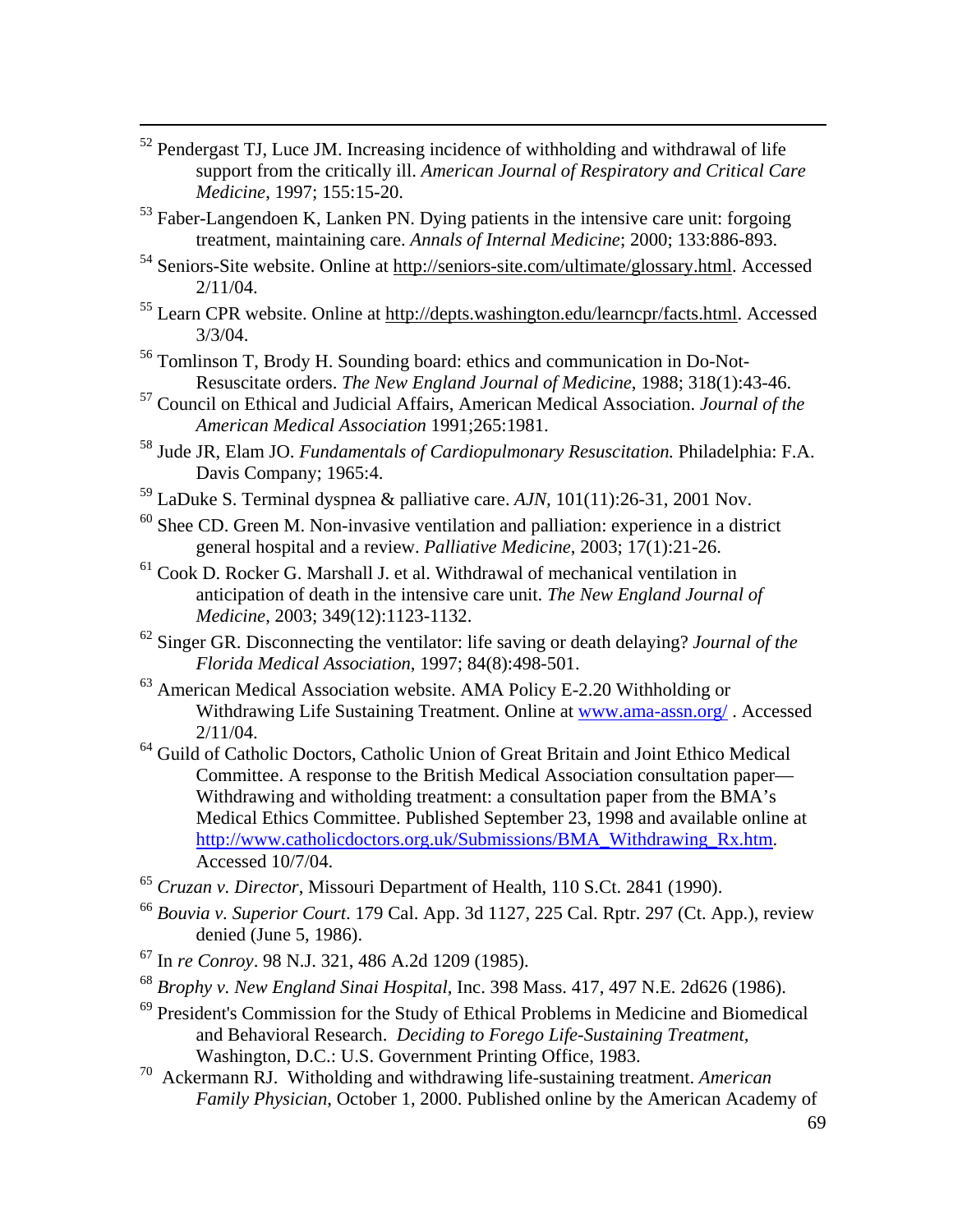Family Physicians at http://www.aafp.org/afp/20001001/1555.html. Accessed 10/7/04.

 $71$  Cohen LM. Germain MJ. Poppel DM. Practical considerations in dialysis withdrawal: "To have that option is a blessing." *Journal of the American Medical Association*, 2003; 289(16):2113-2119.

 $\overline{a}$ 

- $72$  Renal Physicians Association and American Society of Nephrology. Clinical Practice Guideline on Shared Decision-Making in the Appropriate Initiation of and Withdrawal from Dialysis. *Clinical Practice Guideline,* 2000:2. http://www.renalmd.org Accessed 3/3/04.
- 73 Pereira J. Watanabe S. Wolch G. A retrospective review of the frequency of infections and patterns of antibiotic utilization on a palliative care unit. *Journal of Pain & Symptom Management*, 1998; 16(6):374-381.
- 74 Marcus EL. Clarfield AM. Moses AE. Ethical Issues Relating to the Use of Antimicrobial Therapy in Adults. *Clinical Infectious Diseases*, 2001; 33:1697-1705.
- $75$  Pereira J. Watanabe S. Wolch G. A retrospective review of the frequency of infections and patterns of antibiotic utilization on a palliative care unit. *Journal of Pain & Symptom Management*, 1998; 16(6):374-381.
- 76 Marcus EL. Clarfield AM. Moses AE. Ethical issues relating to the use of antimicrobial therapy in older adults. *Clinical Infectious Diseases*, 2001; 33(10):1697-1705.
- 77 Marcus EL. Clarfield AM. Moses AE. Ethical issues relating to the use of antimicrobial therapy in older adults. *Clinical Infectious Diseases*, 2001; 33(10):1697-1705.
- 78 Coppa S. Futile Care: Confronting the high costs of dying. *Journal of Nursing* A*dministration*, 1996; 26(12):18-23.
- $79$  Kapp MB. Economic influences on end-of-life care: empirical evidence and ethical speculation. *Death Studies*, 2001; 25(3):251-263.
- 80 Coppa S. Futile Care: Confronting the high costs of dying. *Journal of Nursing Administration*, 1996; 26(12):18-23.
- <sup>81</sup> Fine RL, Mayo TW. Resolution of futility by due process: early experience with the Texas Advance Directives Act. *Annals of Internal Medicine,* 2003;138:743-746.
- <sup>82</sup> American College of Obstetricians and Gynecologists (ACOG) Committee on Ethics (2003-2004). *Ethics in Obstetric and Gynecology* 2nd edition:67-69.
- $83$  Fine RL. Mayo TW. Resolution of futility by due process: early experience with the Texas Advance Directives Act. *Annals of Internal Medicine* 2003;138:743-746.
- 84 Loewy EH. Terminal sedation, self-starvation, and orchestrating the end of life. *Archives of Internal Medicine*, 2001; 161(3):329-332.
- 85 Loewy EH. Terminal sedation, self-starvation, and orchestrating the end of life. *Archives of Internal Medicine*, 2001; 161(3):329-332.
- 86 Valko NG. Sedated to Death? When "comfort care" becomes dangerous. *Women for Faith & Family*, Volume XVII, No. 2. Available online at http://www.wf-f.org/02-2-terminalsedation.html. Accessed 11/9/04.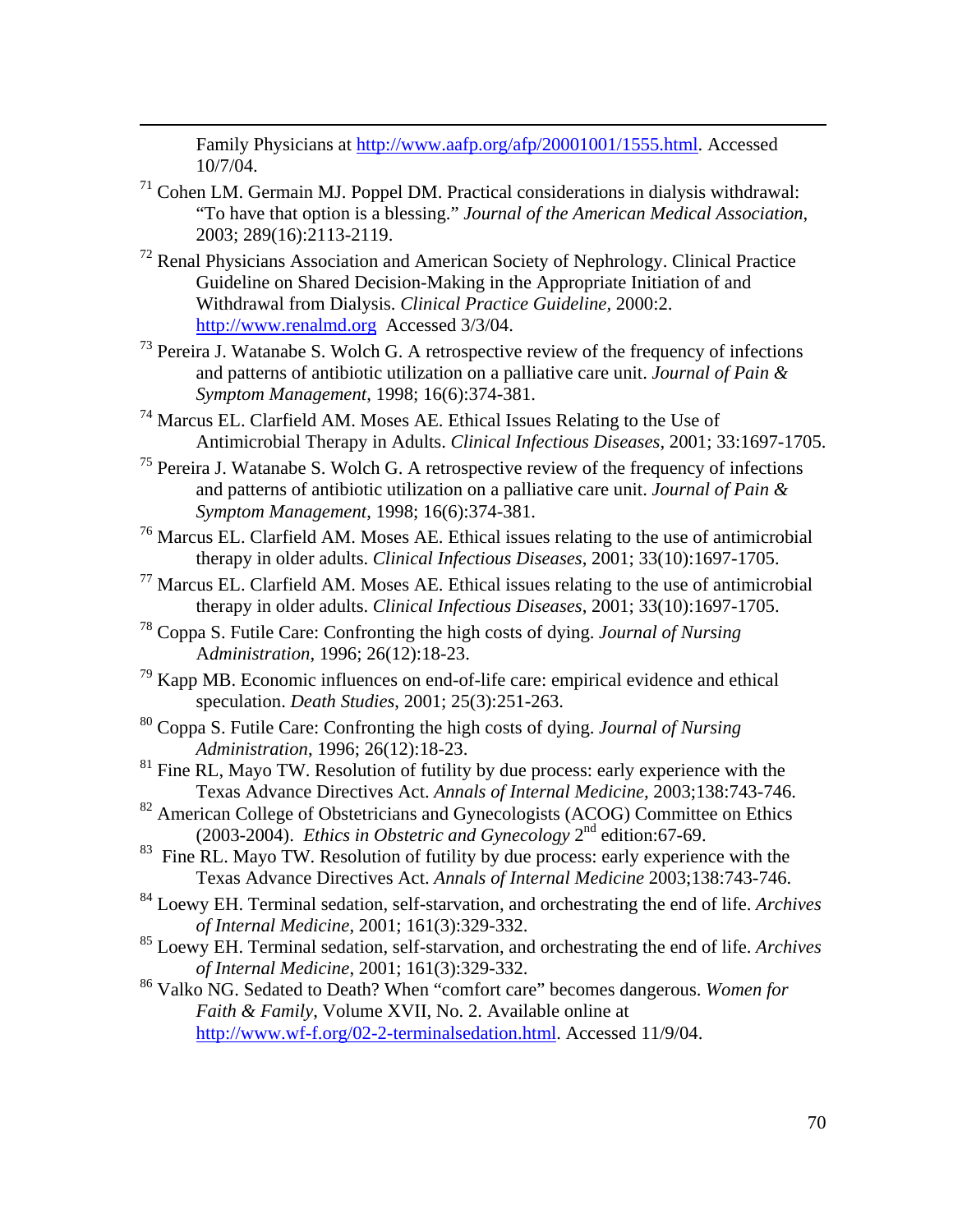- 87 Thompson TD. Barbour RS. Schwartz L. Health professionals' views on advance directives: A qualitative interdisciplinary study. *Palliative Medicine*, 2003; 17(5):403-409.
- <sup>88</sup> Winick BJ. Foreword: Planning for the future through advance directive instruments. *Psychology, Public Policy, & Law*, 1998; 4(3):579-609.
- <sup>89</sup> Hickey DP. The disutility of advance directives: We know the problems, but are there solutions? *Journal of Health Law,* 2003; 36(3):455-473.
- $90$  Hickey DP. The disutility of advance directives: We know the problems, but are there solutions? *Journal of Health Law*, 2003; 36(3):455-473.
- <sup>91</sup> Hickey DP. The disutility of advance directives: We know the problems, but are there solutions? *Journal of Health Law*, 2003; 36(3):455-473.
- <sup>92</sup> U.S. Government Printing Office website. Patient Self-Determination Act: Providers Offer Information on Advance. Directives but Effectiveness Uncertain. Letter Report, 09/01/95, GAO/HEHS-95-135 http://frwebgate.access.gpo.gov/cgibin/getdoc.cgi?dbname=gao&docid=f:he95135.txt. Accessed 3/17/04.
- 93 Stein J. The ethics of advance directives: a rehabilitation perspective. *American Journal of Physical Medicine & Rehabilitation*, 2003; 82(2):152-157.
- <sup>94</sup> Thompson TD. Barbour RS. Schwartz L. Health professionals' views on advance directives: a qualitative interdisciplinary study. *Palliative Medicine*, 2003; 17(5):403-409.
- <sup>95</sup> The Multi-Society Task Force on PVS. Medical aspects of the persistent vegetative state— first of two parts. *New England Journal of Medicine*,1994; 330:1499-1508.
- 96 70 N.J. 10: *In the Matter of Karen Quinlan*, an Alleged Incompetent. *Killing and Letting Die* 2nd Edition. Ed.Steinbock B Norcross A. New York: Fordham University Press, 1994.
- <sup>97</sup> *Cruzan V. Director Missouri Department of Health*. *Killing and Letting Die* 2nd Edition. Ed.Steinbock B Norcross A. New York: Fordham University Press, 1994.
- <sup>98</sup> Uelmen GF. Mortal decisions: who decides? *Issues in Ethics* 4 (2 ) Fall 1991. Published by Markkula Center for Applied Ethics—Santa Clara University. On the Internet at http://www.scu.edu/ethics/publications/iie/v4n2/homepage.html. Accessed 10/7/04.
- 99 Uelmen GF. Mortal decisions: who decides? *Issues in Ethics* 4 (2 ) Fall 1991. Published by Markkula Center for Applied Ethics—Santa Clara University. On the Internet at http://www.scu.edu/ethics/publications/iie/v4n2/homepage.html. Accessed 10/7/04.
- <sup>100</sup> Steinbock B. Introduction. *Killing and Letting Die* 2<sup>nd</sup> Edition. Ed. Steinbock B Norcross A. New York: Fordham University Press, 1994.
- 101 Coughennower M. Physician-assisted suicide. *Gastroenterology Nursing* 26 (2) March/April 2004. 55-59.
- 102 Singer P. Voluntary euthanasia: a utilitarian perspective. *Bioethics* 17 (5-6) 2003. 526-541.
- <sup>103</sup> Brock DW. Death and dying: euthanasia and sustaining life. *Encyclopedia of Bioethics.* New York: Simon & Shuster Macmillan, 1995.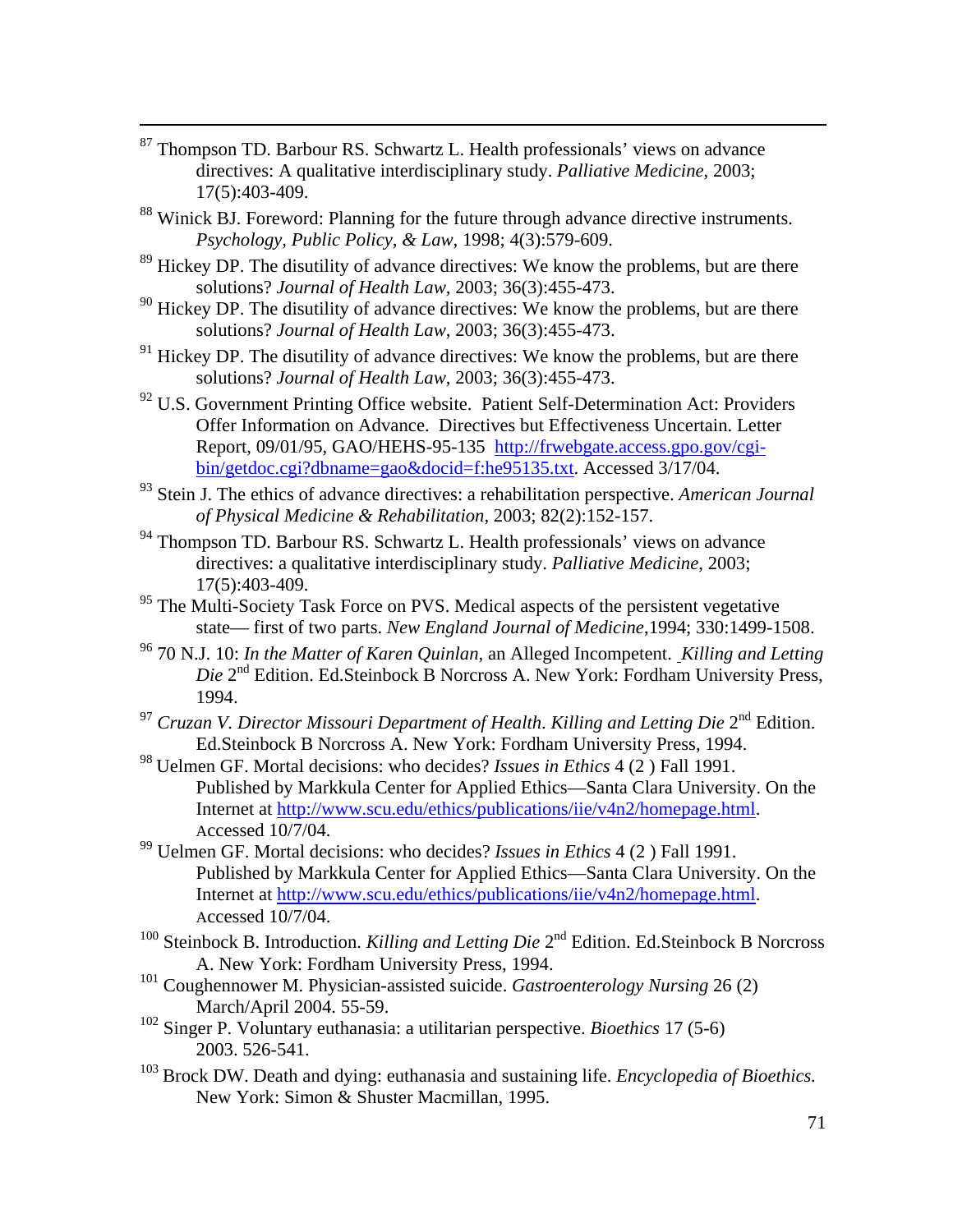- 104 Brock DW. Death and dying: euthanasia and sustaining life. *Encyclopedia of Bioethics.* New York: Simon & Shuster Macmillan, 1995.
- <sup>105</sup> Brock DW. Death and dying: euthanasia and sustaining life. *Encyclopedia of Bioethics.* New York: Simon & Shuster Macmillan, 1995.
- <sup>106</sup> Brock DW. Death and dying: euthanasia and sustaining life. *Encyclopedia of Bioethics.* New York: Simon & Shuster Macmillan, 1995.
- 107 Brock DW. Death and dying: euthanasia and sustaining life. *Encyclopedia of Bioethics.* New York: Simon & Shuster Macmillan, 1995.
- <sup>108</sup> Fernandes AK. Euthanasia, assisted suicide, and the philosophical anthropology of Karol Wojtyla. *Christian Bioethics*, 2001; 7(3):379-402.
- <sup>109</sup> Fernandes AK. Euthanasia, assisted suicide, and the philosophical anthropology of Karol Wojtyla. *Christian Bioethics*, 2001; 7(3):379-402.
- 110 Coughennower M. Physician-assisted suicide. *Gastroenterology Nursing*, 26(2):55-59.
- <sup>111</sup> Fernandes AK. Euthanasia, assisted suicide, and the philosophical anthropology of Karol Wojtyla. *Christian Bioethics*, 2001; 7(3):379-402.
- 112 Coughennower M. Physician-assisted suicide. *Gastroenterology Nursing*, 26(2):55-59.
- <sup>113</sup> O'Brien CN, Madek GA, Ferrera GR. Oregon's guidelines for physician-assisted suicide: A legal and ethical analysis. *University of Pittsburgh Law Review*, 2000; 61(2):329- 365.
- $114$  Burt RA. The Supreme Court speaks not assisted suicide but a constitutional right to palliative care. *The New England Journal of Medicine*, 1997; 337:1234-1236.
- 115 Committee on Care at the End of Life. *Legal Issues—Approaching Death: Improving Care at the End of Life*. Ed. Field MJ Cassel CK. Washington, D.C.: National Academy Press, 1997.
- 116 Snyder L Sulmasy DP. Physician-assisted suicide: position paper. *Annals of Internal Medicine*, 2001; 135(3):209-216.
- 117 Van Hooft S. Pain and communication*. Medicine, Health Care & Philosophy*, 2003; 6 (3):255-262.
- 118 Videen, SD. Let me die laughing. *Supportive Voice*, Summer 1999, 5 (3) 9-11, 18. Published on the internet by Supportive Care of the Dying at http://www.careofdying.org/SV/PUBSART.ASP?ISSUE=SV99SU&ARTICLE=I. Accessed 10/7/04.
- 119 Becker R. Teaching communication with the dying across cultural boundaries. *British Journal of Nursing*, 1999, 8 (14): 938-942.
- $120$  Wenrich MD, Curtis JR, Shannon SE, et al. Communicating with dying patients within the spectrum of medical care from terminal diagnosis to death. *Archives of Internal Medicine*, March 26, 2001;161(6): 868-874. Available for a fee on the internet at http://archinte.ama-assn.org/cgi/content/full/161/6/868. Accessed 10/7/04.
- $121$  Towers A, MacDonald N, Wallace E. Ethical issues in palliative care: views of patients, families, and nonphysician staff. *Canadian Family Physician*, 2003; 49:1626-1631.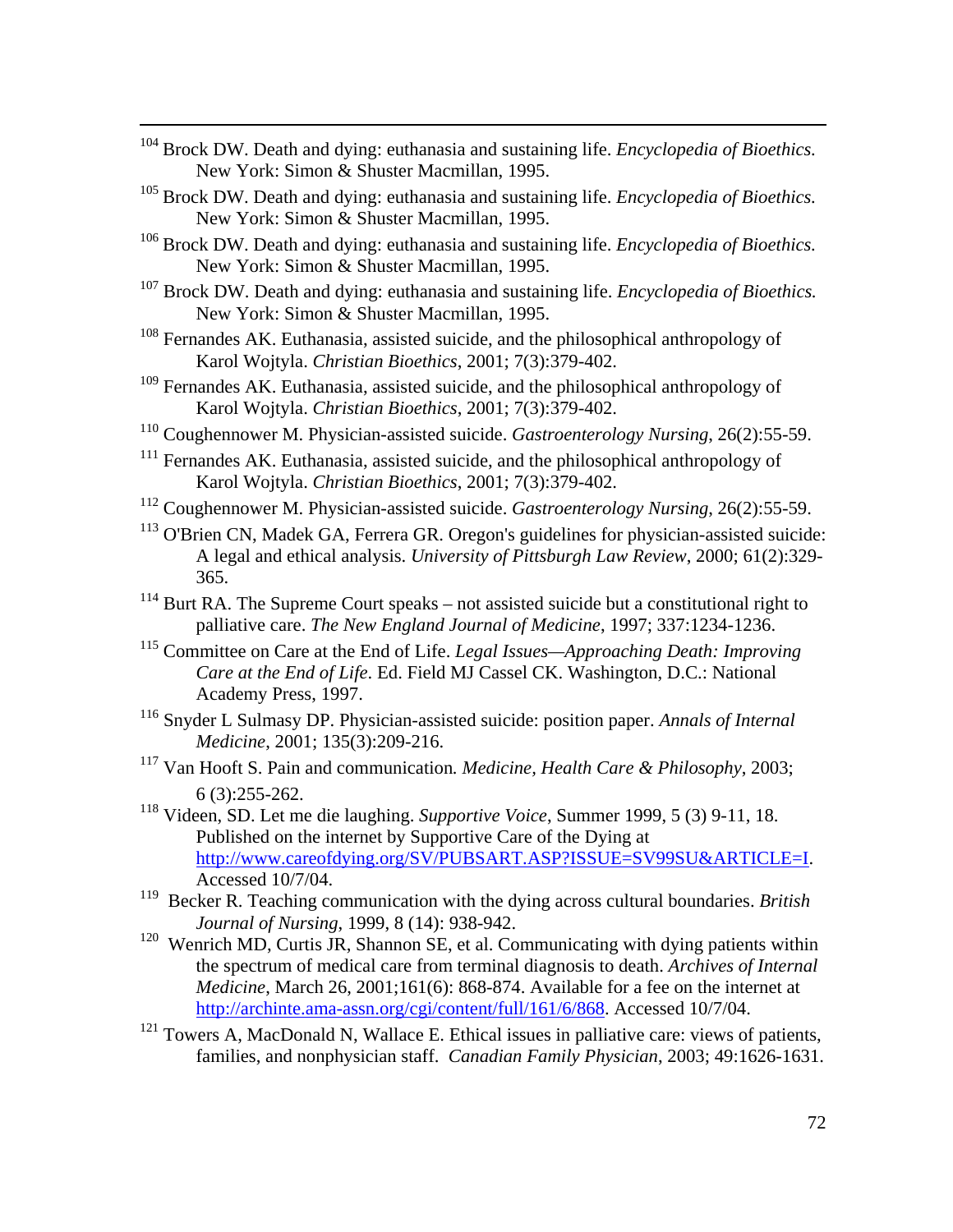- 122 Anonymous. Ethical and Legal Issues. In: Field MJ, Berman RE, eds. *Institute of Medicine. When Children Die: Improving Palliative and End-of-Life Care for Children and their Families*. Washington, D.C.: The National Academies Press, 2003.
- 123 Freyer DR. Care of the dying adolescent: special considerations. *Pediatrics* 113 (2) February 2004:381-388.
- 124 Anonymous. Ethical and Legal Issues. In: Field MJ, Berman RE, eds. *Institute of Medicine. When Children Die: Improving Palliative and End-of-Life Care for Children and their Families*. Washington, D.C.: The National Academies Press, 2003.
- 125 Freyer, DR. Care of the dying adolescent: special considerations. *Pediatrics* 113 (2) February 2004:381-388.
- 126 Anonymous. Ethical and Legal Issues. In: Field MJ, Berman RE, eds. *Institute of Medicine. When Children Die: Improving Palliative and End-of-Life Care for Children and their Families*. Washington, D.C.: The National Academies Press, 2003.
- <sup>127</sup> Stevens, MM. Family Adjustment and Support. In: Doyle D, Hanks GWC, Macdonald N, eds. *Oxford Textbook of Palliative Medicine.* Oxford University Press, 1993: 707-717.
- 128 Anonymous. Ethical and Legal Issues. In: Field MJ, Berman RE, eds. *Institute of Medicine. When Children Die: Improving Palliative and End-of-Life Care for Children and their Families*. Washington, D.C.: The National Academies Press, 2003.
- 129 Anonymous. Ethical and Legal Issues. In: Field MJ, Berman RE, eds. *Institute of Medicine. When Children Die: Improving Palliative and End-of-Life Care for Children and their Families*. Washington, D.C.: The National Academies Press, 2003.
- 130 Anonymous. Ethical and Legal Issues. In: Field MJ, Berman RE, eds. *Institute of Medicine. When Children Die: Improving Palliative and End-of-Life Care for Children and their Families*. Washington, D.C.: The National Academies Press, 2003.
- 131 Freyer, DR. Care of the dying adolescent: special considerations. *Pediatrics* 113 (2) February 2004:381-388.
- <sup>132</sup> Lee S, Kristjanson L. Human research ethics committees: issues in palliative care research. *International Journal of Palliative Care Nursing*, 2003; 9(1):13-18.
- <sup>133</sup> Lee S, Kristjanson L. Human research ethics committees: issues in palliative care research. *International Journal of Palliative Care Nursing*, 2003; 9(1):13-18.
- 134 Jubb, AM. Palliative care research: trading ethics for an evidence base. *Journal of Medical Ethics*, 2002; 28(6):342-346.
- <sup>135</sup> Casarett DJ, Knebel A, Helmers K. Ethical challenges of palliative care research. *Journal of Pain and Symptom Management*, 2003; 25(4):S3-5.
- 136 Agrawal M. Voluntariness in clinical research at the end of life. *Journal of Pain and Symptom Management*, 2003; 25(4):S25-32.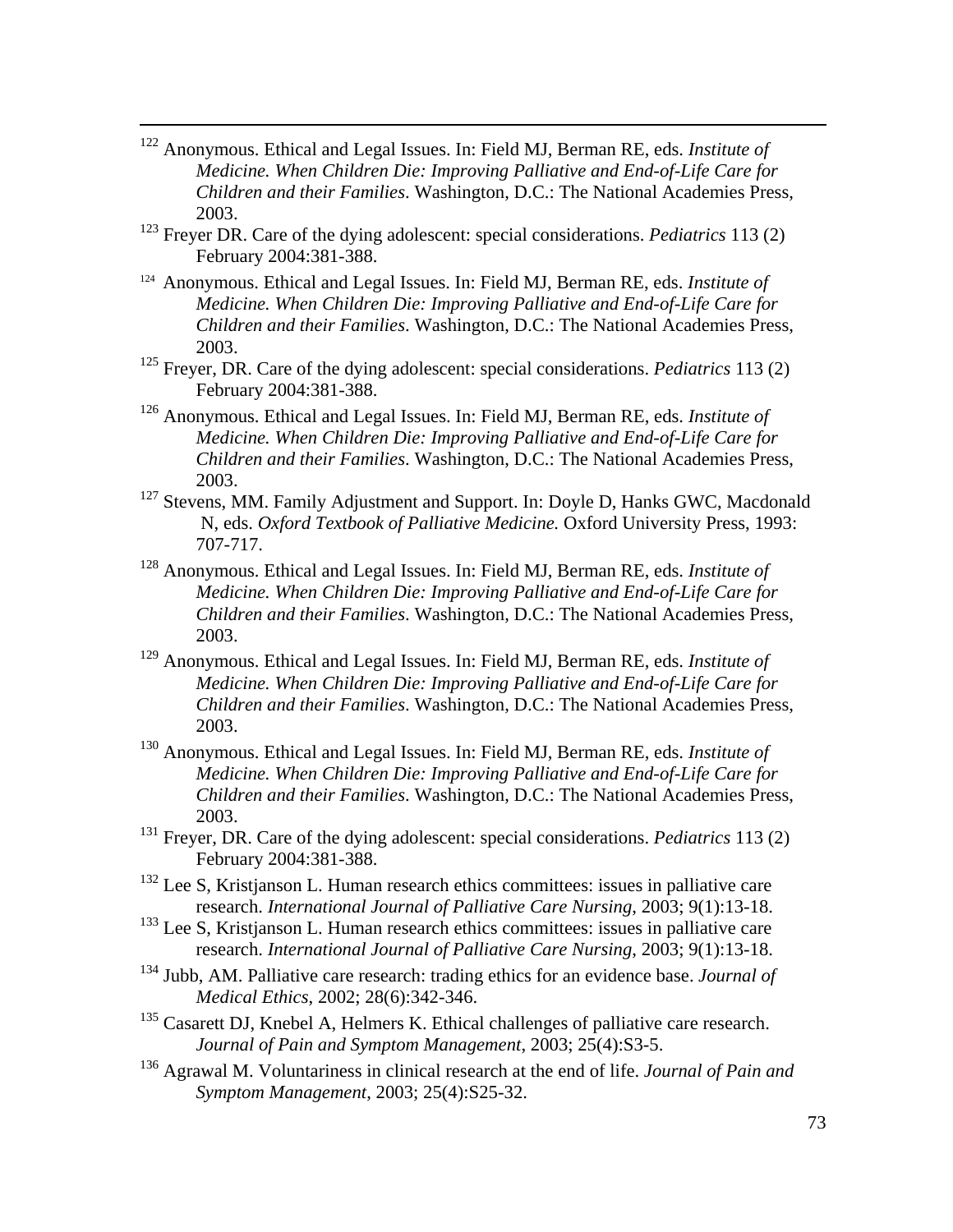- <sup>137</sup> Lee S, Kristjanson L. Human research ethics committees: issues in palliative care research. *International Journal of Palliative Nursing*, 2003; 9(1):13-18.
- 138 Jubb, AM. Palliative care research: trading ethics for an evidence base. *Journal of Medical Ethics*, 2002; 28(6):342-346.
- 139 Jubb, AM. Palliative care research: trading ethics for an evidence base. *Journal of Medical Ethics*, 2002; 28(6):342-346.
- 140 Jubb, AM. Palliative care research: trading ethics for an evidence base. *Journal of Medical Ethics*, 2002; 28(6):342-346.
- $141$  MedicineNet.com website. http://www.medicinenet.com/Autopsy/article.htm. Accessed 3/24/04.
- <sup>142</sup> Pellegrino, ED. The autopsy: some ethical reflections on the obligations of pathologists, hospitals, families, and society. *Archives of Pathology & Laboratory Medicine*, 1996; 120(8):739-742.
- <sup>143</sup> American Medical Association. Autopsy: Life's Final Chapter. On the internet at http://www.medem.com/MedLB/article\_detaillb.cfm?article\_ID=ZZZPIEJD81D&s ub\_cat=385. Accessed 10/7/04.
- <sup>144</sup> Council on Ethical and Judicial Affairs of the American Medical Association. Performing procedures on the newly deceased. *Academic Medicine*, 2002; 77(12 Pt. 1):1212-1216.
- 145 Haas F. Bereavement care: seeing the body. *Nursing Standard,* 2003; 17(28):33-37.
- <sup>146</sup> Holland JC. Management of grief and loss: medicine's obligation and challenge. *Journa*l *of the American Medical Women's Association*, 2002; 57(2):95-96.
- <sup>147</sup> Kahn JP. Forced Fatherhood. CNN ethicsmatters. 1999. Available online at http://www.cnn.com/HEALTH/bioethics/9904/postmortem.sperm/template.html. Accessed 11/9/04.
- 148 Moore, Rick. Sleeping (and dying) on Minnesota streets UMNnews, reprinted from *M, Spring, 2004.* On the internet at http://www1.umn.edu/umnnews/Feature\_Stories/Sleeping\_and\_dying\_on\_Minnesot a\_streets.html. Accessed 10/7/04.
- <sup>149</sup> Wilder Research Center. *Homeless in Minnesota 2003*. February 2004 . Available online at http://www.wilder.org/research/reports/pdf/Homeless2003.pdf. Accessed 11/9/04.
- <sup>150</sup> Barrow SM, Herman DB, Cordova P, et al. Mortality among homeless shelter residents in New York City. *American Journal of Public Health,* 1999:89 (4):529-534.
- <sup>151</sup> Cheung AM, Hwang SW. Risk of death among homeless women: a cohort study and review of the literature. *CMAJ* 170 (8). On the internet at http://www.cmaj.ca/cgi/content/full/170/8/1243. Accessed 10/7/04.
- <sup>152</sup> Ratner E, Bartels D, Song J. A Perspective on Homelessness, Ethics, and Medical Care. *Minnesota Medicine*, June 2004/Volume 87. On the internet at http://www.mmaonline.net/publications/MNMed2004/June/Ratner.html. Accessed 10/7/04.